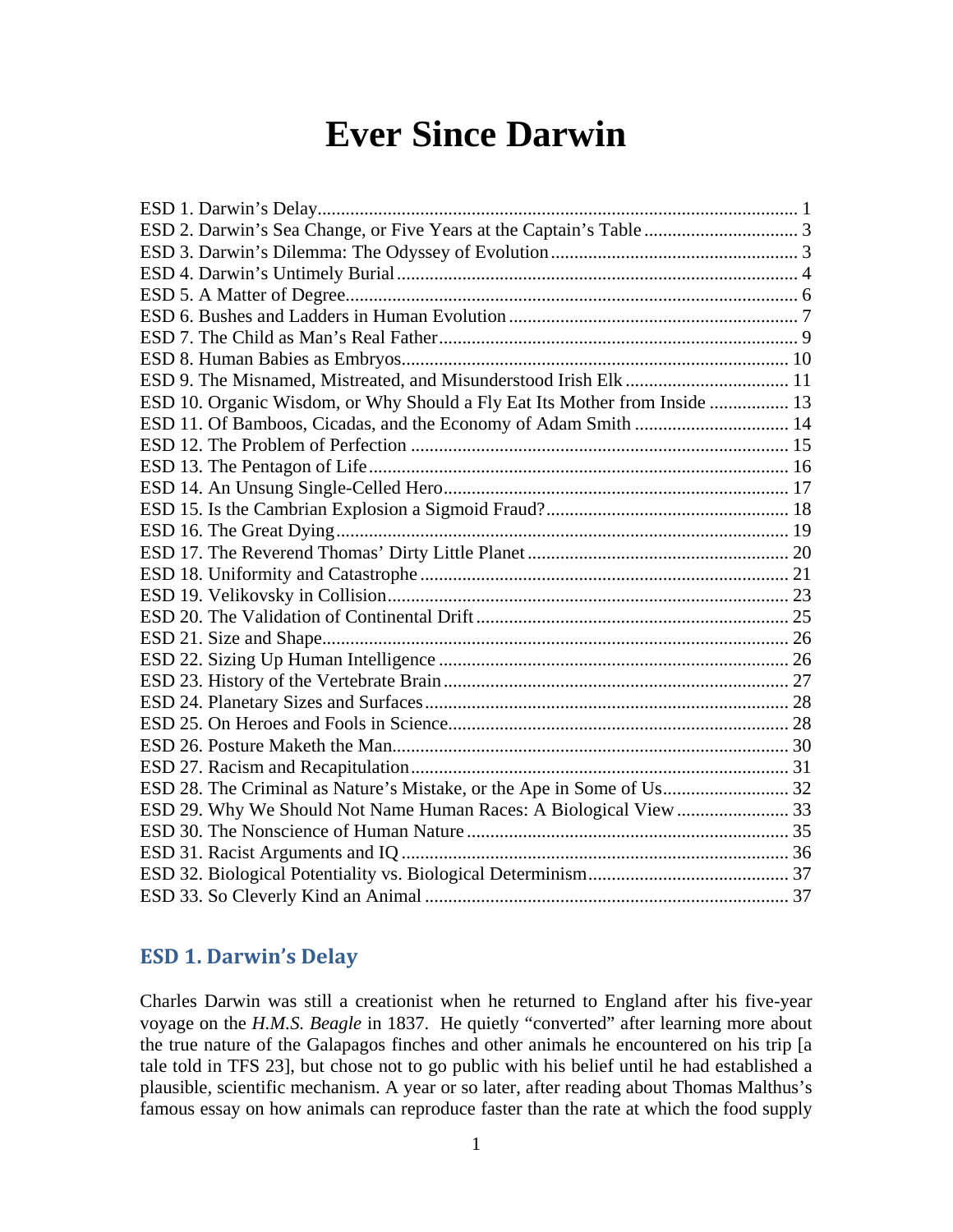can be increased, he first developed his theory of species formation by natural selection. He clearly recognized the importance of his discovery; yet, he continued to avoid publication. In fact, he did not publish his theory for more than 20 years, and even then only because he was about to be "scooped" by Alfred Russell Wallace. Gould, like others, asks the question "Why the delay?" The usual answer given in biographies is that, since the concept of evolution was controversial, Darwin wanted to gather more supporting evidence before going public. But Gould notes that evolution, in and of itself, was not considered a major heresy at that time. Evolutionary ideas had been floating around for decades in various forms. (Darwin's grandfather, Erasmus, discussed the concept frequently with no ill effects to his career or position.) Intellectual and philosophical compromise certainly seemed possible. Yet, Gould writes, fear unquestionably played a role in Darwin's reluctance to go forward. Fear of what?

Referencing the work *Darwin on Man* by Gruber and Barrett, Gould argues that Darwin's true heresy was not that life might have evolved, but rather that the mechanism of natural selection fell into the category of "philosophical materialism." This is the view that matter is the only "stuff" that exists. Our existence was not planned or designed, but is simply the result of the machinations of an uncaring universe. Other evolutionists spoke in terms of vital forces driving species toward higher and more complex states; Darwin's theory had only statistical variation and chance advantage in local environments. His notebooks clearly show that he understood the materialistic implication of his theory, and that he further understood – unlike Wallace [TPT 4] – that it would have to apply to "the citadel itself," the human mind. Darwin was well aware of the persecution that those who advocated such ideas in England suffered. Gruber and Barrett write:

In virtually every branch of knowledge, repressive methods were used: lectures were proscribed, publication was hampered, professorships were denied, fierce invective and ridicule appeared in the press. Scholars and scientists learned the lesson and responded to the pressures on them. The ones with unpopular ideas sometimes recanted, published anonymously, presented their ideas in weakened forms, or delayed publications for many years.

The materialistic role of natural selection was such heresy that he sidestepped its role on humans in *Origin of Species* (1859), and even when he confronted it in *The Decent of Man* (1871), did so as gently as possible. [This is consistent with apparent fact that Wallace felt no such fears about publishing the theory – he did not recognize the full implications, or denied them.]

[Throughout most of his writing career, Stephen Jay Gould worked to mitigate and resolve contention between science and religion. He argued that science and religion are non-overlapping Magisteria (areas of teaching authority; see LMC 14, and his 1999 book *Rocks of Ages*) that can and should peacefully coexist. But here, in this early essay, he states the usually-unspoken question: "[I]f the mind has no existence beyond the brain, can God be anything more than an illusion invented by an illusion?" In fact, he goes on to imply that he chose the title "This View of Life" for his monthly column as a tribute to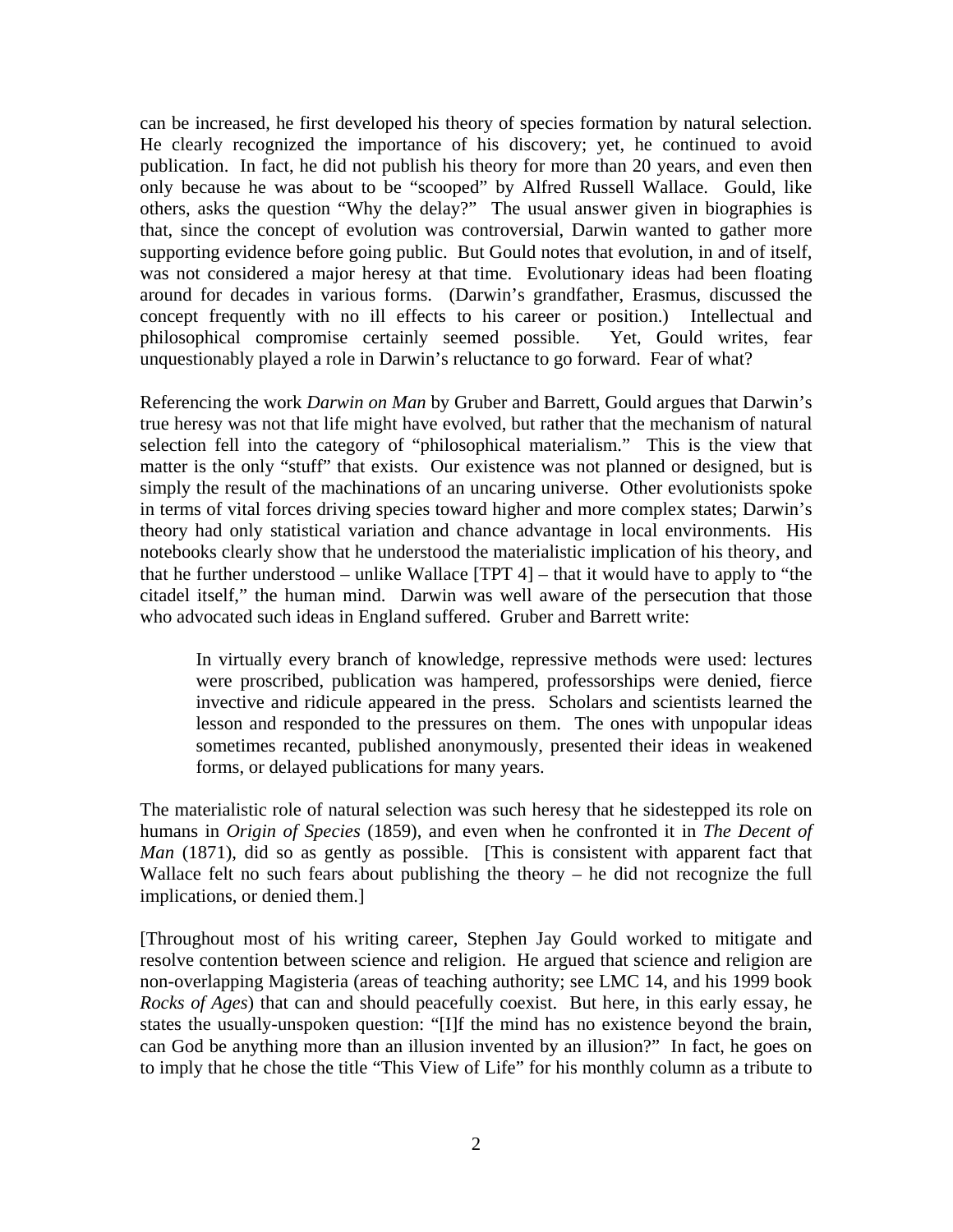Darwin's materialistic views, while also acknowledging that Darwin himself was "a gentle revolutionary" who did not want to upset anyone.]

## <span id="page-2-0"></span>**ESD 2. Darwin's Sea Change, or Five Years at the Captain's Table**

Gould discusses how Darwin came to join the expedition of the *H.M.S. Beagle* in the 1830's. The common belief is that the expedition needed a naturalist, and that Darwin was selected for this role. In fact, the expedition already had a naturalist; that job belonged to the ship's surgeon, Robert McKormick, until he had a falling out with Captain FitzRoy a few months into the voyage.

The true reason Darwin was aboard the ship on its five-year journey was that FitzRoy needed a companion of his own social class. In the strict British naval tradition, the Captain was not allowed to socialize with any of the crew, not even the officers. There were some other non-military guests aboard, but none were of the right social class. So FitzRoy, who was well aware of his family history of mental illness [see BFB 1], felt the need to find someone of his own class and approximate age in order, he felt – perhaps correctly – to maintain his sanity. The *Beagle's* primary mission was to produce a survey of the waters off the coast of Patagonia and Tierra del Fuego in South America, not to study nature. However, in order to get someone of the right class to give up five years of his life to join him, he had to offer something in return. That "something" was a chance to study the local life and geology, even though the expedition already had a naturalist. Darwin met FitzRoy's needs, and was willing to accept the position. (Gould credits articles by Gruber and Burstyn as the source of the above material.)

The twist, Gould tells us, that Darwin and FitzRoy did not get along very well; for one thing, FitzRoy was a Tory, Darwin a Whig. Another was religion; FitzRoy was zealous, and pontificated at length that God's existence and benevolence can be inferred from the perfection of organic structure. According to the social etiquette of the era, Darwin was not permitted to object or to challenge his host in any way, so for five years he suffered dutifully at the dinner table. Gould speculates that it may have been this experience, perhaps even more than Galapagos finches or Adam Smith's writings on economics, which led Darwin to develop an evolutionary theory with its materialistic implications (see the previous essay). [Gould discusses FitzRoy again in ELP 18.]

## <span id="page-2-1"></span>**ESD 3. Darwin's Dilemma: The Odyssey of Evolution**

This is an essay about the definition of term "evolution," and why Darwin did not like it. (Darwin used the phrase "decent with modification" in *Origin of Species*.) The word itself is derived from the Latin *evolvere*, which literally means "to unroll." In Darwin's time, the term was used vernacularly in society to mean an orderly, predictable succession of events, and was still in use by some scientists to discuss the development of an embryo [see "preformationism" in ESD 25 and TFS 25]. It implies a defined path leading from the simple to the complex, or from the primitive to the advanced. In short,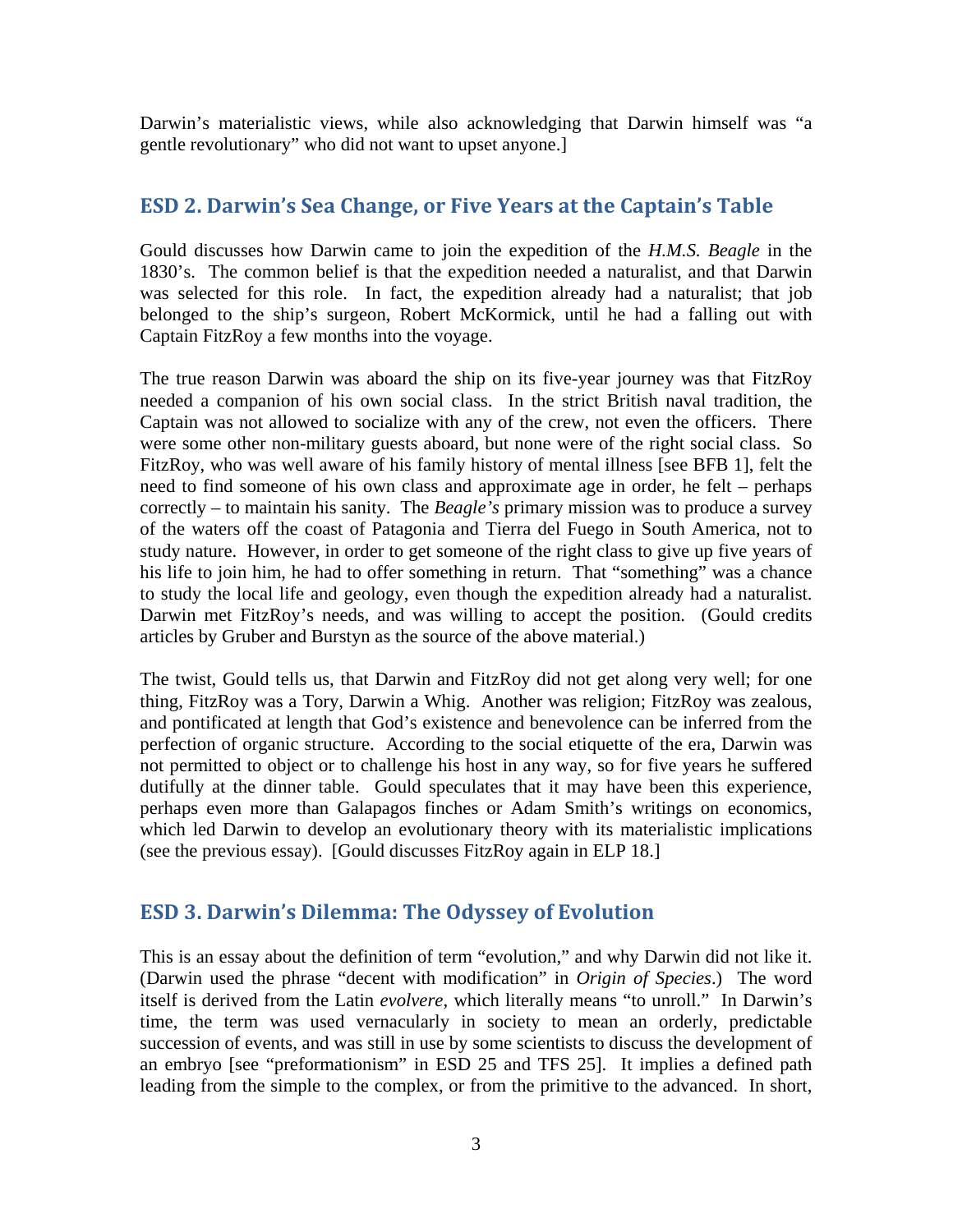the term implies the concept of *progress*; and it was this perspective that Darwin explicitly rejected.

According to Darwin's concept of natural selection, organisms work only toward adaptation to their local environment. As he noted, the simplification of a parasitic organism from an earlier, free-living form is as much an example of evolution as an increase in a mammal's brain size. Darwin carefully avoided using terms such as higher and lower, or primitive and advanced, when discussing organisms.

The man who is most responsible for associating Darwin with the word "evolution" was Herbert Spencer [LSM 17]. Spencer wrote a popular book on the Darwin's theory in 1862, three years after *Origin of Species*, which used the term repeatedly. Spencer was also responsible for the famous phrase, "survival of the fittest." [Gould returns to the etymology and meaning of the word evolution in one of his last essays, IHL 18.]

#### <span id="page-3-0"></span>**ESD 4. Darwin's Untimely Burial**

Gould begins by referencing an essay entitled "Darwin's Mistake" by Thomas Bethell that appeared in *Harper's Magazine* in 1976, shortly before he wrote this. Bethell's thesis is that the scientific community has quietly abandoned Darwin's theory of evolution, with its emphasis on natural selection as the primary underlying mechanism. He does not argue that natural selection does not exist, nor that it does not play the role of executor of "unfit" individuals; rather, he challenges the view that natural selection is also the main mechanism responsible for the *creation of new species*. [Bethell is not a creationist, and never suggests that the community is questioning the reality of largescale evolution; only that they are questioning the mechanism driving it.] Gould, as a member of this community, says that this is simply not the case; there are a few members (some of whom he names) that have advocated this position, but they are a small minority. However, this essay is not a simple dismissal of Bethell's charges. Gould argues that he does raise some important, if not original, points that are worthy of discussion, in part for purposes of illumination. [Gould himself will later invoke his own criticisms of natural selection acting on individuals as the primary mechanism of macroevolution – see 2002's *The Structure of Evolutionary Theory* – but in this essay, he defends the Darwinist "party line."]

Importantly, Bethell does not claim that Darwin's mechanism of natural selection is in trouble because of recent discoveries or new scientific evidence, but instead because of an internal, logical flaw – and only recently discovered, he claims. The "flaw" is that Darwin's theory of "survival of the fittest" *equates* survival with being more fit. If this were true, then natural selection can be re-expressed as "survival of those who survive," which is a tautology. Tautologies are inherently true, and therefore not testable, and therefore not scientific. Gould begins by noting that this charge is not "recently discovered" [this was an outright mistake on Bethell's part], and in fact Darwin himself was very aware of it and structured *Origin of Species* to refute it. The first chapter of this book is about pigeons, and the concept of artificial selection. In breeding, favorable characteristics are identified by the breeder and "selected." Darwin argues *by analogy*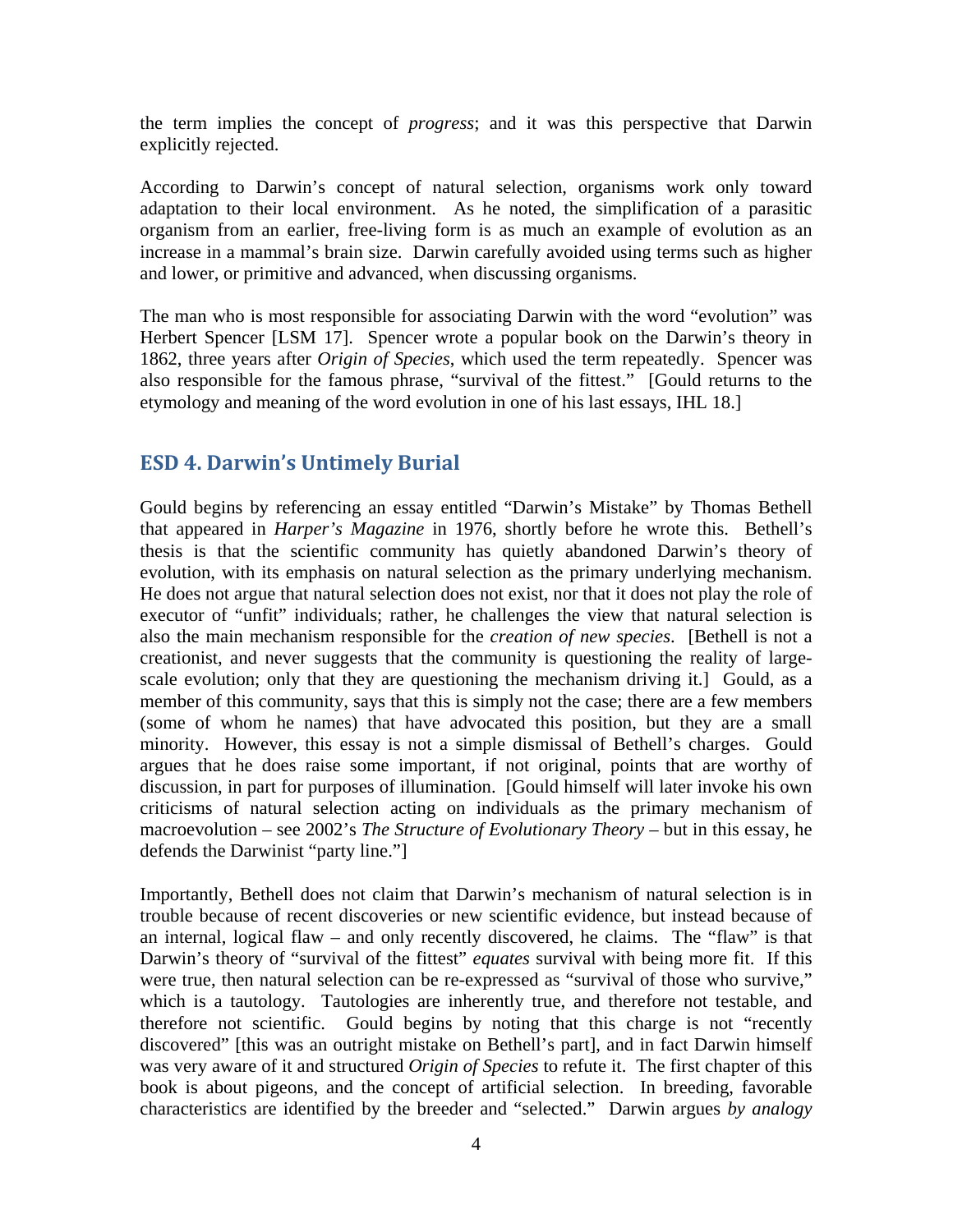that nature operates in the same way, but over vastly longer periods of time. It is the legitimacy of this analogy, and in general the approach of arguing from analogy, that Bethell takes issue with. Mindless nature weeding out the unfit is not the same, he argues, as conscious humans allowing individuals with certain desirable features to reproduce – and even if it were, more than a rhetorical claim of analogy would be required to prove it.

The underlying importance of natural selection in the Darwinist paradigm, Bethell notes (and Gould agrees), is that it is responsible for the *creation of new species*. Variation is present and very real in all offspring; in the Darwinist view, the process of "selecting the fittest" by mindless nature gradually but continuously shapes the descendents, over many generations, into different species. But if nature simply selects "those who survive," with no real criteria other than "not weak or sickly," then natural selection cannot be a *creative* force; some other mechanism is required to explain the formation of, say, a whale's tail fluke. Darwinism, he concludes, with its over-reliance on natural selection, is fundamentally flawed. Why were people so taken with Darwin's idea in the first place? Gould writes: "According to Bethell, Darwin's concept of natural selection as a creative force can be no more than an illusion encouraged by the social and political climate of his times. In the throes of Victorian optimism in imperial Britain, change seemed to be inherently progressive; why not equate survival in nature with increasing fitness in the nontautological sense of improved design."

Gould's arguments in defense of Darwinism, he tells us, are neither novel nor profound. He states his belief that Darwin's use of analogy in general is legitimate (although admittedly unattractive), and that the connection between artificial and natural selection is apt. That is: there are external variations that one can point to as "favorable," independent of conscious observation; extra hair on a proto-mammoth really is advantageous when the climate becomes colder. Survival and fitness are not, Darwin and Gould argue, the same thing, and therefore the relationship is not tautological. Further, other models of evolution that did *not* support "survival of the fittest" were very popular at one time, suggesting that this view is not as obvious as it might seem today. The American paleontologist Alpheus Hyatt, for example, advocated the paradigm of racial (that is, "species") life cycles. Species, he argued, like individuals, came into existence, aged, grew senile, and perished of something analogous to old age; Gould's point is that, in this mechanism, "unfit" individuals continued to reproduce for an extended period. Similarly, orthogenesis [ESD 9, HTHT 30] argued that certain evolutionary trends, once begun, continued to proceed past the point of utility into genuine detriment; the Irish elk, for example, was argued to have gone extinct because its antlers continued to increase in size over numerous generations until it could no longer feed or even hold its head up. Not only is "survival of the fittest" not tautological, Gould concludes, it is testable against other models – and it fares well. Therefore, at least in principle, natural selection can act as a creative force (acting on the natural and partially random variation that nature produces via a separate mechanism). Darwin's theory is not ready for burial.

Gould adds that the claim that Darwin's mechanism of natural selection was successful because it represented "progress" to a culture that was eager to see it everywhere is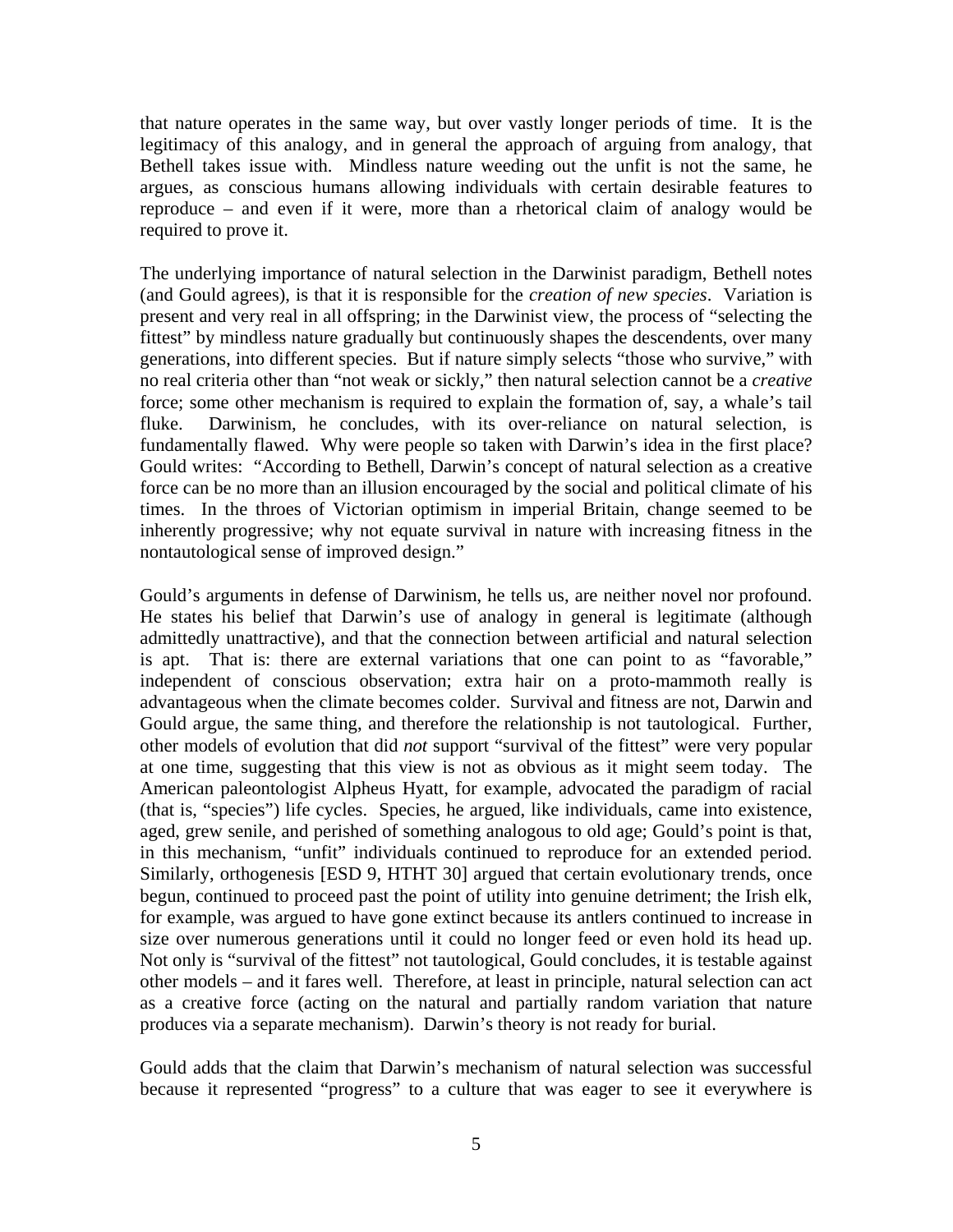exactly backwards. It is no doubt true (Gould agrees) that much of Darwin's success in convincing the British establishment that evolution occurred was, indeed, due to the Victorian's infatuation with the notion of progress; the term itself implies it [ESD 3, IHL 18]. However, as Gould notes elsewhere [ESD 1], natural selection itself is not at all "progressive" in this sense – and in fact it was not generally accepted as the primary mechanism driving evolution (as Darwin envisioned) until the 1940's, precisely *because* it was materialistic rather than progressive. Darwin himself noted that parasites, usually simplified descendents of more complex free-living ancestors, are just as much a product of natural selection as wings or eyes (or whale flukes).

There is a second, equally important theme throughout this essay. Gould credits Bethell with recognizing that, *in practice*, much of the research in evolutionary theory does simply equate fitness with survival; computer models readily lend themselves to this technique. Gould laments that most of the practitioners do not question, nor even recognize, that this is what they are doing. The young, iconoclastic Gould writes, ". . . I deplore the unwillingness of scientists to explore seriously the logical structure of arguments. Much of what passes for evolutionary theory is as vacuous as Bethell claims. Many great theories are held together by chains of dubious metaphor and analogy. Bethell has correctly identified the hogwash surrounding evolutionary theory."

### <span id="page-5-0"></span>**ESD 5. A Matter of Degree**

One of the fundamental debates in western philosophy involves the question, "Is man part of nature, or, because of his mind and/or soul, apart from it?" Gould reduces the focus of this question to the relationship between Man and the great apes, specifically chimpanzees and gorillas. He offers three lines of reasoning to support his belief that the difference between humans and apes is a matter of degree, and not due to the existence of a unique feature or attribute.

He begins with a morphological comparison. He draws on a debate between two great 19<sup>th</sup>-century anatomists that played out in the press in 1861. In what became known as "the great hippocampus debate" [LMC 6], Richard Owen claimed that he had identified a structure in the brain of humans [the so-called hippocampus minor, a different structure than what we call the hippocampus today] that did not exist in any other animal, including apes. He then extended his argument and claimed that this structure, therefore, houses the features that make us uniquely human, different from all other animals. Thomas Henry Huxley then carefully dissected the brain of a gorilla, and proved that this ape also had the same structure. He won the day, and it was a significant public relations victory for evolution in the years just after the publication of *Origin of Species*. However, it does not unequivocally prove that no such feature exists. Gould then proceeds to quote some recent studies, all of which find no unique structures in humans; the morphological differences between these structures in humans and apes are *all* quantitative.

Another area where people have looked for Man's uniqueness is in the areas of behavior and cognition. Gould discusses the results from contemporary studies, where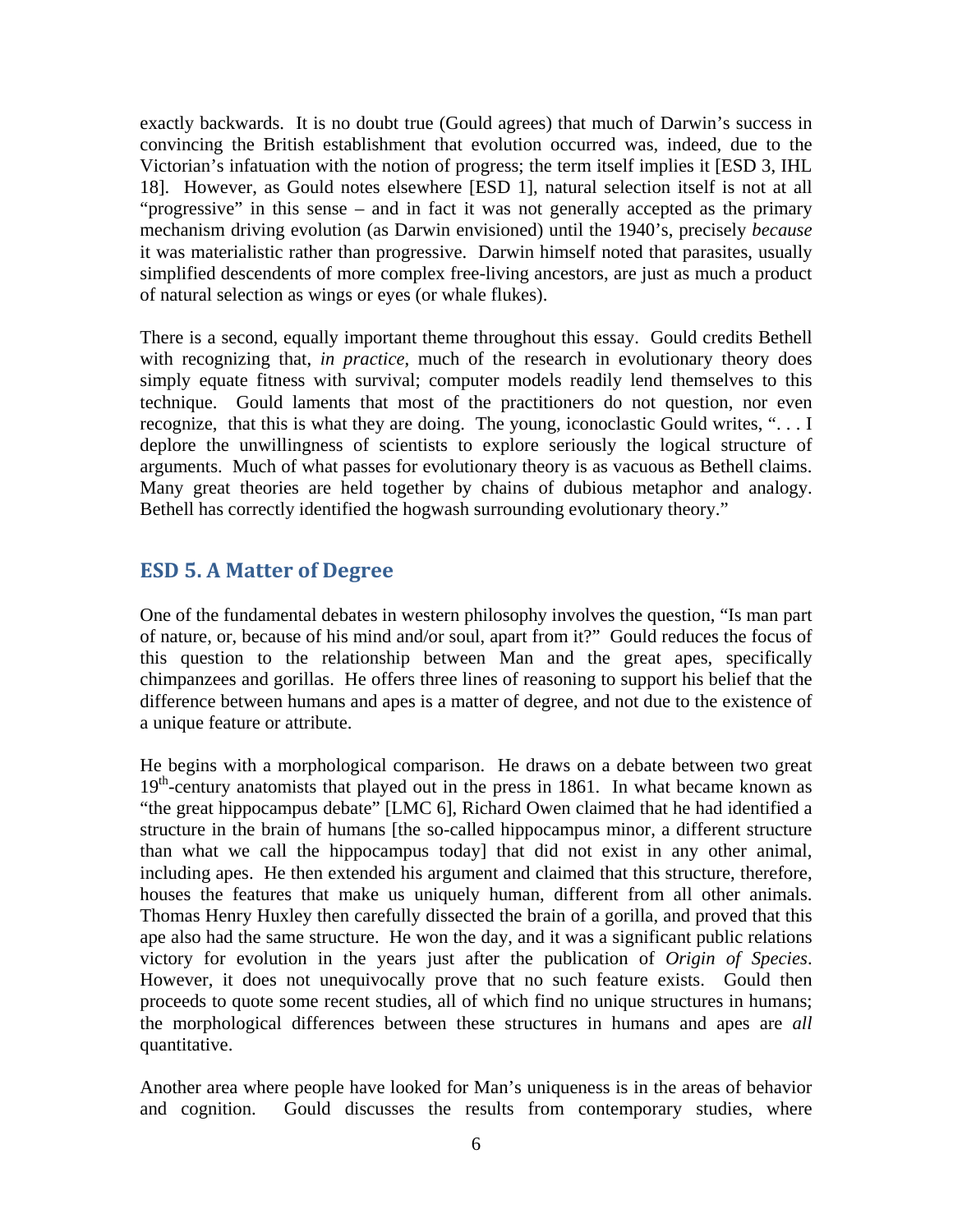chimpanzees have been taught a certain amount of sign language. Based on limited "conversations," scientists have concluded that apes do have a sense of themselves. Studies of chimps in the wild also show clear evidence for tool use and advanced planning, behaviors that were once claimed to be unique to humans.

The third area of comparison that Gould explores is genetics. He discusses evidence that human and chimpanzee genomes are more similar than many other so-called sibling species. He recognizes the large physical and behavioral differences between the groups, but argues that this is most likely caused by changes in the regulation of genes, rather than the genes themselves. [He expands on this in ESD 7].

[Gould rests his case here, but it does not end the debate on the relationship of Man with Nature. For example, the Catholic Church had formally stated that evolution is true, but that at some point God injected Man with a soul [LMC 14]. Nonetheless, essentially all professionals now agree that humans are physiologically a species of ape. In fact, the genetic relationship between humans and chimpanzees has since been recognized as even closer than previously thought; chimpanzees are more similar to humans than they are gorillas (DIH 30).]

## <span id="page-6-0"></span>**ESD 6. Bushes and Ladders in Human Evolution**

If Gould had to reduce his arsenal of metaphors to a mere four [see DIH 34], one of them would be that the history of life is a bush, not a ladder. The ladder metaphor of evolution is that lines of descent change gradually but continuously over time. Species, in this view, are not "real"; they are analogous to still frames in a movie. Prior to the time that Gould wrote this essay in 1976, he tells us, the "ladder" of human evolution was *Australopithecus africanus – Homo habilis – Homo erectus – Homo sapiens*, with the named species simply representing four moments in time. That is, *A. africanus* and *H. erectus* did not go extinct; rather, their entire populations slowly "morphed" into the next rungs of the ladder. Gould rejects this metaphor; he strongly prefers what he refers to as the "bush" model. In this paradigm, speciation – the formation of new species – occurs by branching off from the ancestral stock, while the ancestors continue on. The details of the process are fuzzy, but proponents argue that it almost always occurs in small, isolated populations (where mutations can spread rapidly through the entire group) in marginal environments (thus increasing the selective pressures). Most such marginal, rapidly evolving groups die off quickly, but those that survive may return to co-inhabit the original range, sometimes replacing the ancestral population. These speciation events occur with a certain regularity, and the resulting diagrams resemble a branch with many offshoots, some of which themselves produce further offshoots: in short, a bush. In this perspective, *A. africanus* and *H. erectus* are, for most of their existence, stable species; and, they eventually become extinct. [Gould does not say so here, but this is an example of punctuated equilibrium; see TPT 17.]

What data does one look for in the fossil record, if one wants to determine whether the ladder or bush metaphor is superior? The branching events of the bush paradigm, being geologically sudden and occurring in small populations, are unlikely to be preserved.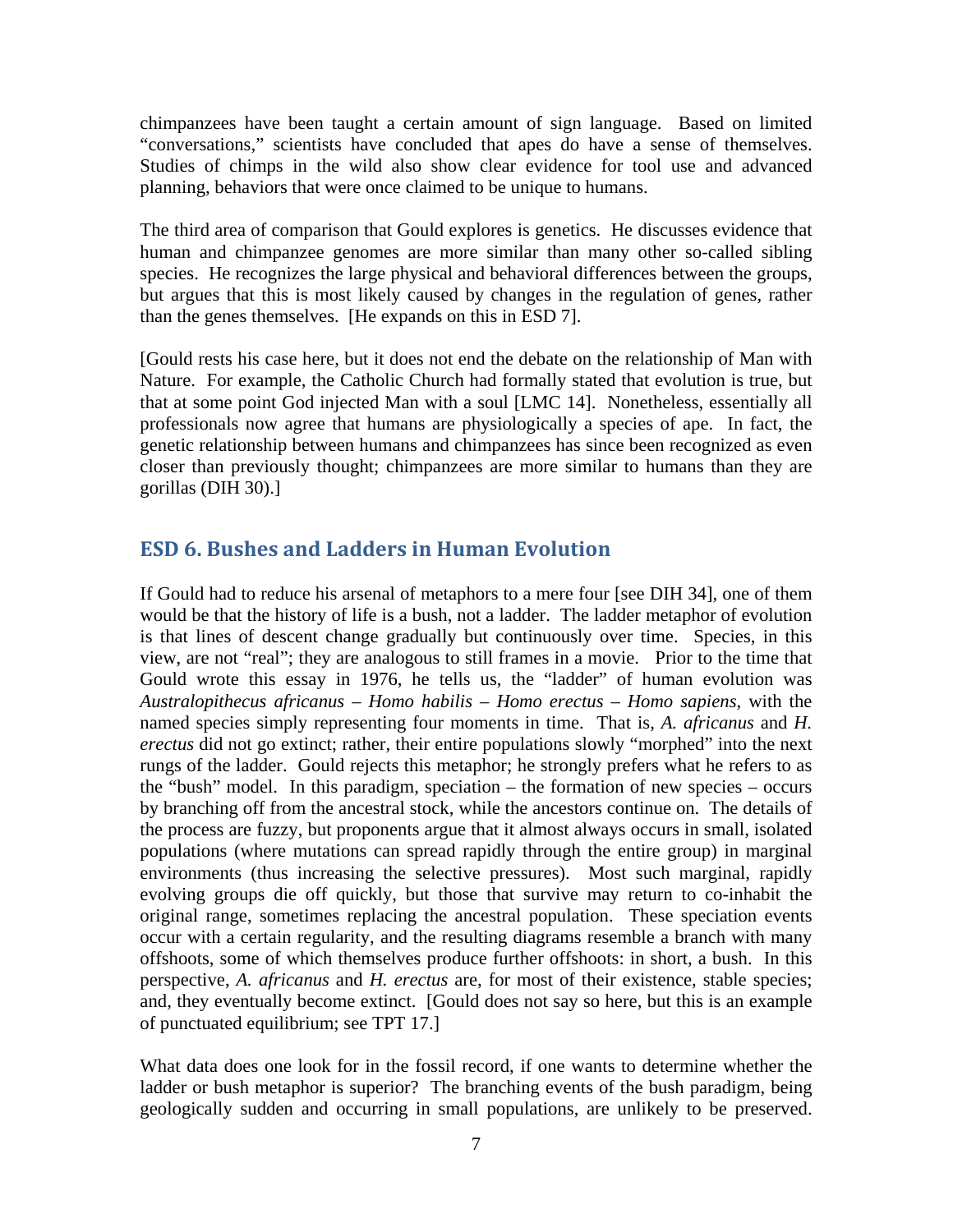However, the presence of several different species overlapping in time would favor the bush metaphor, while the existence of a single species at each moment would be consistent with the ladder model. [This argument applies to all life; see BFB 11 for its application to horses.] However, Gould was motivated to write this particular essay by the recent discovery (in 1975) of fossil hominid teeth and jaw fragments by the great anthropologist Mary Leakey. To set the stage, he presents a brief summary of some of the most important fossil finds of human ancestors.

Other than Neanderthal fossils, which were discovered and first recognized as nonmodern in the 1850's, the first legitimate find of an ancestral hominid was "Java Man" (now classified as *Homo erectus*) in 1891. Another member of this species, "Peking Man," was discovered and described in the early 1920's. Due to their relatively large brain size and upright posture, these were (and still are) classified as members of our own genus, *Homo*, and first appeared around 1.8 million years ago. The next legitimate discovery was the much older *Australopithecus africanus*, first discovered in the 1920's. [For decades, however, this fossil was not considered legitimate, because it differed so significantly from Piltdown Man, described in 1912. It later turned out that Piltdown Man was a fraud; see TPT 10.] *A. africanus* was believed to be older than *H. erectus*, dated at the time as living around 2.0 million years ago. With *A. africanus* recognized, the consensus for the ladder of human evolution ran  $A$ . *africanus – H. erectus – H. sapiens*; a ladder. A small issue appeared in the 1930's, with the discovery of another distinct species of *Australopithicus*, named *A. robustus*, which appeared to overlap with *A. africanus*. For the first time, the community had to recognize the apparent existence of a side-branch; but it was not a grave concern, since it was clear that *A. robustus* was not ancestral to modern humans.

The issue became more complex in 1964, when the brilliant and colorful Louis Leakey announced the discovery of a more ancient member of the *Homo* genus, *H. habilis*. Leakey claimed that this new species overlapped in time with *A. africanus*, which would imply that the latter was not ancestral to humans after all – and also presenting a problem for the ladder paradigm. Some argued that Leakey's finds were not really a new species; others argued that it was, but could be squeezed in between *A. africanus* and *H. erectus* in the ladder model. Then, in 1973, Richard Leakey (son of Louis and Mary) made "the discovery of the decade" in Gould's words: he found a partially complete *H. habilis* skull. The importance of this discovery was three-fold. First, it proved that *H. habilis* was real, and that it was clearly different from *H. erectus*. Second, it had a brain that was twice the size of any *A. africanus*. And third, its age was dated between 2 and 3 million years, older than virtually all *Australopithecus* fossils; it clearly coexisted with *A. africanus*, with implications for the latter's role in human evolution, and for the ladder paradigm in general. [Intriguingly, Gould writes: "One can still argue that *Homo* is evolved from an older, as yet undiscovered *Australopithecus*. But no evidence supports such a claim . . . ." In fact, the famous discovery of just such a creature – *A. afarensis*, the famous "Lucy," would be announced just a few years later. See TPT 11.]

What motivated Gould to write this essay was the announcement by Mary Leakey in 1975 of the discovery of even older *H. habilis* fragments, dated between 3.35 and 3.75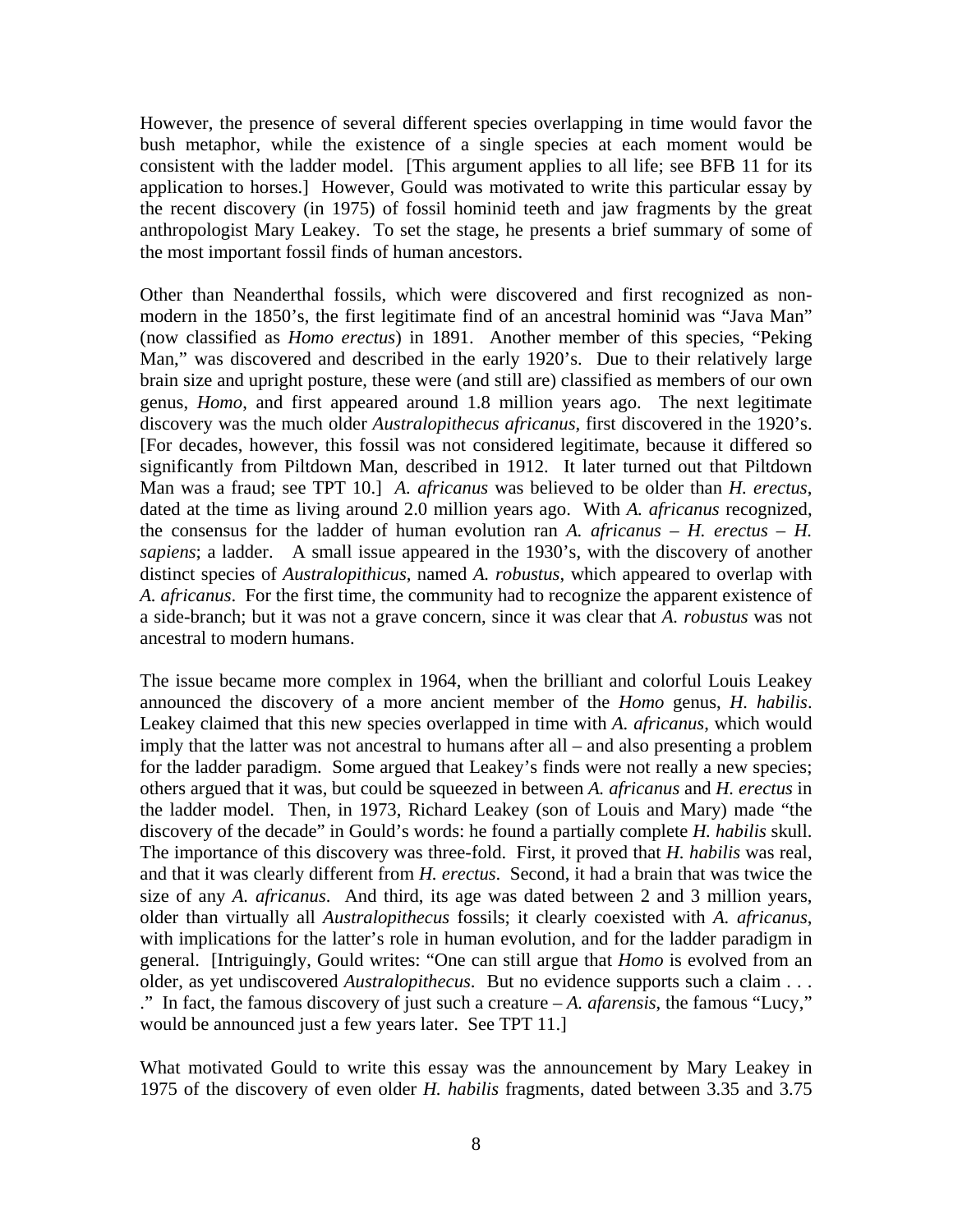million years via bracketing layers of volcanic ash. This, he argues, makes *H. habilis* as ancient as *A. africanus*. Such evidence, he concludes, clearly if not unambiguously, supports the bush model of evolution over the ladder model.

[In 1979, Donald Johanson and Tim White – the discovers of "Lucy" – argued that Mary Leakey's fossils actually belong to *A. afarensis* (that is, the same species as Lucy) and not *H. habilis*. Gould discusses this in TPT 11. This is the nature of the business, he states; but while it delays the origin of *H. habilis*, it does not change any of the bushversus-ladder arguments presented in this essay. Further, he adds, since the Afar specimens are dated between 2.9 and 3.3 million years, Leakey's fossils are definitely older. Since (as Johanson and White argue) there is virtually no difference in form between the two sets of fossils, this supports the view that the species remained essentially unchanged for hundreds of thousands of years. This is consistent with the other aspect of punctuated equilibrium, "stasis." Gould returns to the bush versus ladder argument in human evolution some 20 years later, with updated data, in LMC 10.]

# <span id="page-8-0"></span>**ESD 7. The Child as Man's Real Father**

"Recapitulation" was perhaps the most dominant concept in evolutionary thinking during the late 19<sup>th</sup> and early 20<sup>th</sup> centuries [see ESD 27 & 28, TPT 15 & 24, IHL 8, and Gould's technical book from 1977, *Ontogeny and Phylogeny*], prior to the rediscovery of Mendel's genetics. Its catchphrase, "ontogeny recapitulates phylogeny," means that the development of an individual organism from egg to adult – ontogeny – follows the evolutionary history of that organism – phylogeny – from eons ago to today. Recapitulationism was used to explain observations such as the formation of gill slits in all vertebrate embryos, including humans, illustrating their connection with their aquatic ancestors. Today recapitulationism is recognized as fundamentally flawed, but Gould's book argues that many of the supporting observations are both valid and intriguing.

Partially to challenge this model in the 1920's, Dutch anatomist Louis Bolk used his own detailed observations of human development to produce what he referred to as "fetalization theory." In the recapitulationist view, new evolutionary features are added to the end of the parent stock's development. To maintain a reasonable developmental timeframe, this requires that the recapitulation process must take place faster and faster as the eons go by. Bolk's fetalization theory, referred to today as neoteny (literally "holding youth,") argues just the opposite: that humans in particular have evolved by slowing down the rate of fetal and juvenile development relative to other primates.

Bolk's observations on the similarities of human and ape fetuses and juveniles, which diverged as they grew toward adulthood, were both accurate and astute. The cranium of a newborn chimpanzee and human are very similar, but the chimp's grows little after birth while the human's continues at the rapid fetal growth rate. (A rhesus monkey's brain is 65% of its final size at birth, a chimp's is 41%, while a human's is only 23%.) Similarly, the human face retains its baby-like flatness as it grows, while apes produce a pronounced muzzle. Both species have feet with straight toes in utero; but the chimp's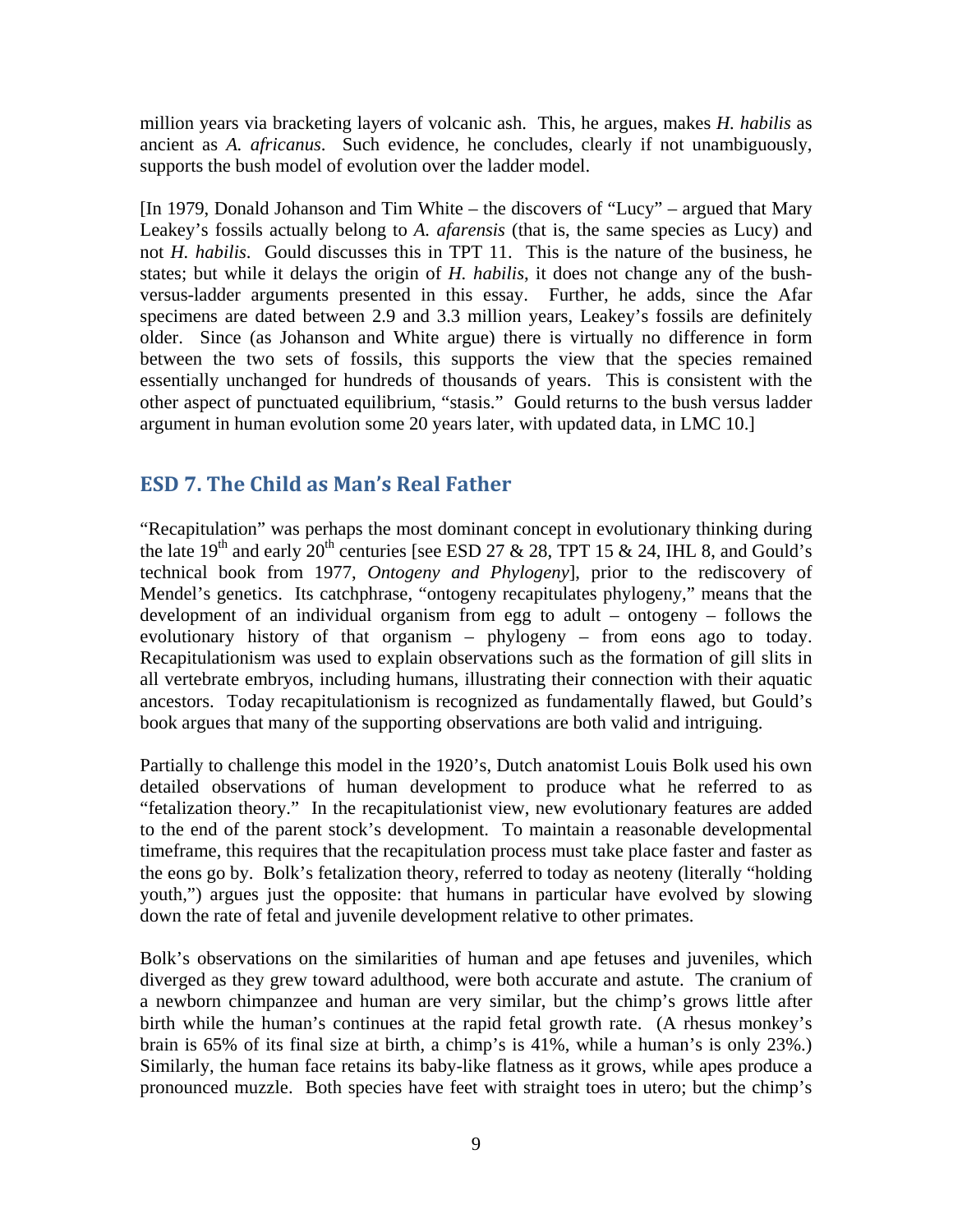toe rotates inward for opposable grasping, while the human's toe stays straight – better for walking upright. The list goes on; Bolk noted some twenty features.

However, Bolk lost credibility when he proposed that the mechanism behind human neoteny was hormonal in nature. The fundamental problem with this view is that not all features are retarded by the same amount, and some – such as the length of our leg bones – are not slowed at all. The idea that a single hormonal change might lead humans to grow more apelike might make a good story (Gould discusses one by Aldous Huxley), but not a convincing scientific argument. Bolk's work, never widely popular, was largely forgotten in the 1930's. However, as Gould notes, primates do live longer than most mammals, and humans longer than most primates; humans spend a greater fraction of their lifetimes as infants and as children; human bones ossify much later; and more. He states his conviction that Bolk's observations, if not his proposed mechanism, do touch on an essential theme in human evolution. He adds that neoteny in general offers a rich source of modifications in descendent species with minimal genetic change. Finally, he closes with some speculation as to the selective advantages of such a process, involving the ability to grow larger brains [next essay] and increased social bonding due to lengthened child rearing.

[Part of Gould's early rise to popular fame can be attributed to the fact that his first book aimed at professional colleagues mentioned above, *Ontogeny and Phylogeny*, was published at about the same time as this collection of essays aimed at a more general audience, *Ever Since Darwin*. This duality was noted in some important reviews at the time.]

# <span id="page-9-0"></span>**ESD 8. Human Babies as Embryos**

This essay makes connections between four observations to argue the validity of the title, and goes on to imply that much of Man's behavioral uniqueness may be a result of it. Following the work of the Swiss zoologist Adolf Portmann, Gould explains the difference between altricial and precocial mammals. Altricial mammals have brief gestations and give birth to large litters of relatively poorly developed young; precocial mammals have longer gestations and give birth to smaller numbers of well-developed offspring. Precocial mammals tend to have larger brains, longer life spans, and more complex social behavior.

Gould's first observation, following Portmann, is that primates collectively are highly precocial mammals. His second is that the obvious exception is Man, whose infants are born as helpless as any altricial mammal. Yet we are the most precocial primate species in many ways: in brain size, in the duration of childhood, in the delay of bone ossification, and of longevity. Gould suggests the resolution to this apparent contradiction with a third observation: humans are actually born six to twelve months premature with respect to the development of other primates, based on several referenced studies. (Birth is not an arbitrary demarcation point, he notes; several major transitions in development occur around this time.) Human brains continue to develop at the rapid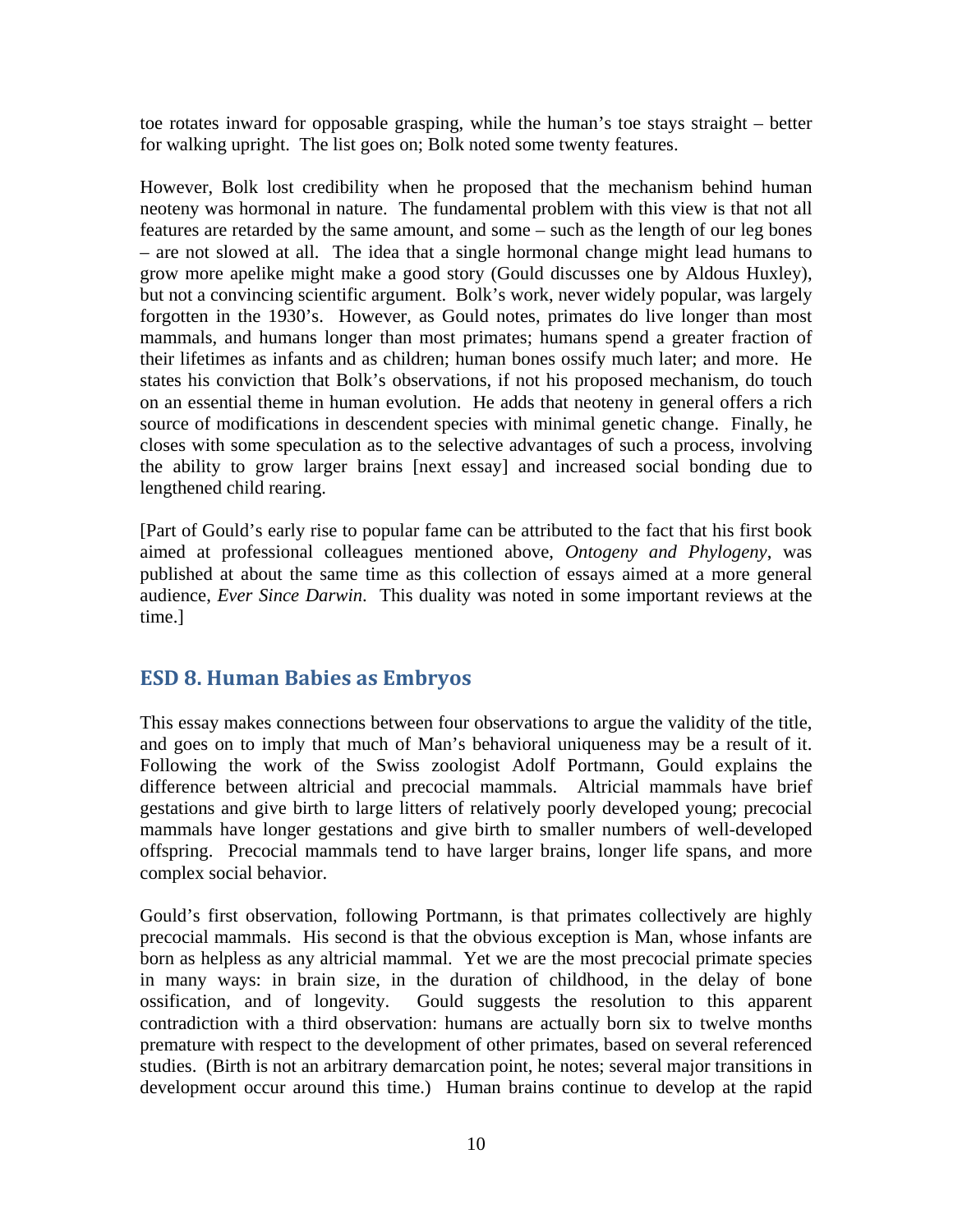fetal rate for several months after birth. Most mammal brains are nearly fully formed at birth, while human brains are only one-fourth of their final size.

Gould's fourth observation is really a speculation on why human babies are born "early." One obvious consideration, he notes, is that human heads at birth are about as big as they can be and still pass through the mother's birth canal. He dismisses Portmann's "spiritual" view that early birth is a requirement for our mental development, stating that evolution does not work this way.

### <span id="page-10-0"></span>**ESD 9. The Misnamed, Mistreated, and Misunderstood Irish Elk**

The extinct Irish Elk was a huge beast, and possessed the largest antlers of any animal in history; a pair could be up to twelve feet across. Its range was not confined to Ireland, and was actually a deer and not an elk, thus explaining part of the essay's title. This unusual animal was at the center of several debates about the history of life on earth.

Many well-preserved antlers and several complete skeletons of the Irish Elk had been found in Ireland over the centuries, but no living representatives had ever been seen. By the late 1600's, this led directly to the question of whether the Irish Elk was extinct – and, more fundamentally, whether extinction could occur in nature. Up until this time, it was generally assumed that extinction could not occur, both on empirical grounds, and because it would appear to subvert the goodness and perfection of God's creation. Clearly, the Irish Elk no longer lived in Ireland, but many believed that it could (or even "must") live on elsewhere in the world. But as exploration continued, recognition of its continued absence became unavoidable. This problem was compounded by discoveries of more fossils that could not be attributed to any living species. Finally, the great paleontologist George Cuvier showed the anatomy of the Irish Elk was fundamentally different than animals in existence in 1812, such as the North American moose, and thus effectively established that extinctions do, in fact, occur [see HTHT 7]. Other questions remained. Was there just one period of extinction, which might be attributable to Noah's flood? Or did God create and destroy life multiple times? If the latter were the case, might the earth be older than the 6000 years assumed by the Church? Had the deer lived into historical times, to be wiped out by Celtic hunters? Perhaps the Romans had played a part, as they collected all sorts of beasts for their public games. (Richard Owen, the British naturalist, concluded in 1846 that it had vanished before the arrival of humans.) The Irish Elk played a role in all of these debates, and was involved in another after Darwin published *Origin of Species* in 1859.

Within ten years of its publication, Darwin's book convinced most readers that evolution did occur. However, as is discussed in other essays [e.g., ESD 4], few were convinced that natural selection was the primary mechanism behind it. Opponents used the Irish Elk's antlers as a primary argument against natural selection as a creative mechanism in evolution. It seemed highly improbable, they argued, that these huge, unwieldy structures could offer the deer any sort of selective advantage. Surely the antlers would get caught in brush and trees, and perhaps even prohibit the animal from turning its head for fear of breaking its own neck! Some other mechanism must be responsible, it was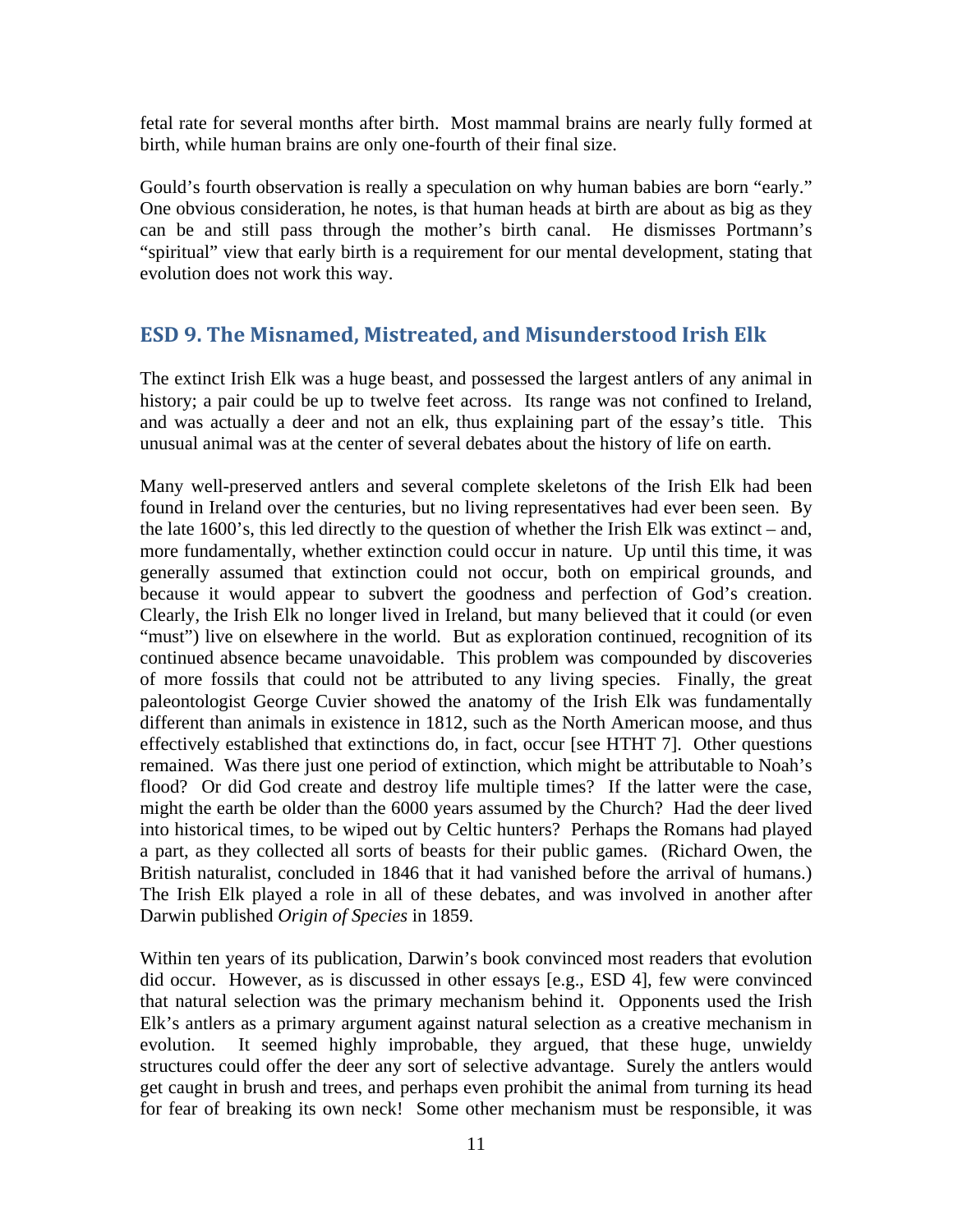argued, and one of the most popular was *orthogenesis*. This mechanism proposed that evolution developed trends that, once begun, acquired an inertia of sorts. The continual increase in size of the antlers, generation after generation, would continue until the animal could no longer function. The large canines of saber-tooth tigers and the seemingly counterproductive coiling of certain oyster shells [HTHT 30; also see ELP 25] were other examples used in support of this argument.

The counterargument made by proponents of Darwin's views on natural selection was that the size of the antlers was firmly tied to the overall size of the animal. Importantly, they claimed, the antlers' size increased at a rate that was greater than the rate of the rest of the deer. Julian Huxley, one of the leaders of this movement, coined the term "allometry" to describe this phenomenon, and it has been presented as the solution to the puzzle in textbooks ever since. [This is a so-called nonadaptive explanation for the antler's size, but argues that this feature is perpetually locked to another feature  $-$  in this case, the Elk's overall size – that presumably is adaptive, or selected for. Gould argues that Darwin himself supported such arguments, but other so-called "strict Darwinists" often did so only rarely; see TPT 4.]

Gould came to realize, however, that textbooks copy extensively from one another [see BFB 10], so any errors that creep in may be perpetuated for decades. He discovered that the claim of allometry for the Irish Elk had no published data whatsoever to support it. Therefore, he decided to collect some himself! He measured the size of the antlers and the length of the corresponding skull for about 80 specimens in various collections, and found that the allometric correlation was quite good. He calculated a slope of about 2.5, meaning that the antlers did indeed increase about two and a half times faster than the rest of the deer. (The fact that most of the points lie on or near this line, and not the slope of the line, is the evidence in support of an allometric connection between these two features.)

In spite of this apparent success, Gould remained dissatisfied. Can we really know that the giant antlers offer no selective advantage?, he asks rhetorically. Darwin himself, in *Descent of Man* (1871), speculated that larger antlers might serve a role in sexual selection ("selected" as attractive by the female), rather than as better armament against predators or rivals. Another possibility, Gould suggests, is that they were used against rivals in "ritual combat" rather than literal combat; in ritual combat, males simply compare antler size to decide the winner. He presents some supporting work on modern animals. [However, in LMC 9, he references the work of Tim Clutton-Brock and Andrew Kitchener, which he says convinced him that the Irish Elks did use their antlers for actual combat.] In either case, we cannot dismiss the possibility that the antlers drove the size of the deer, rather than vice versa.

He concludes by posing the question: "If the antlers were not life-threatening to the host in and of themselves, then why did the Irish Elk become extinct?" We do not know, Gould answers. It may have been as simple as climate change; the beast appears to have disappeared from Ireland about the time when the last interstadial (period between glaciations) ended. A feature that is well adapted to one climate may not be helpful in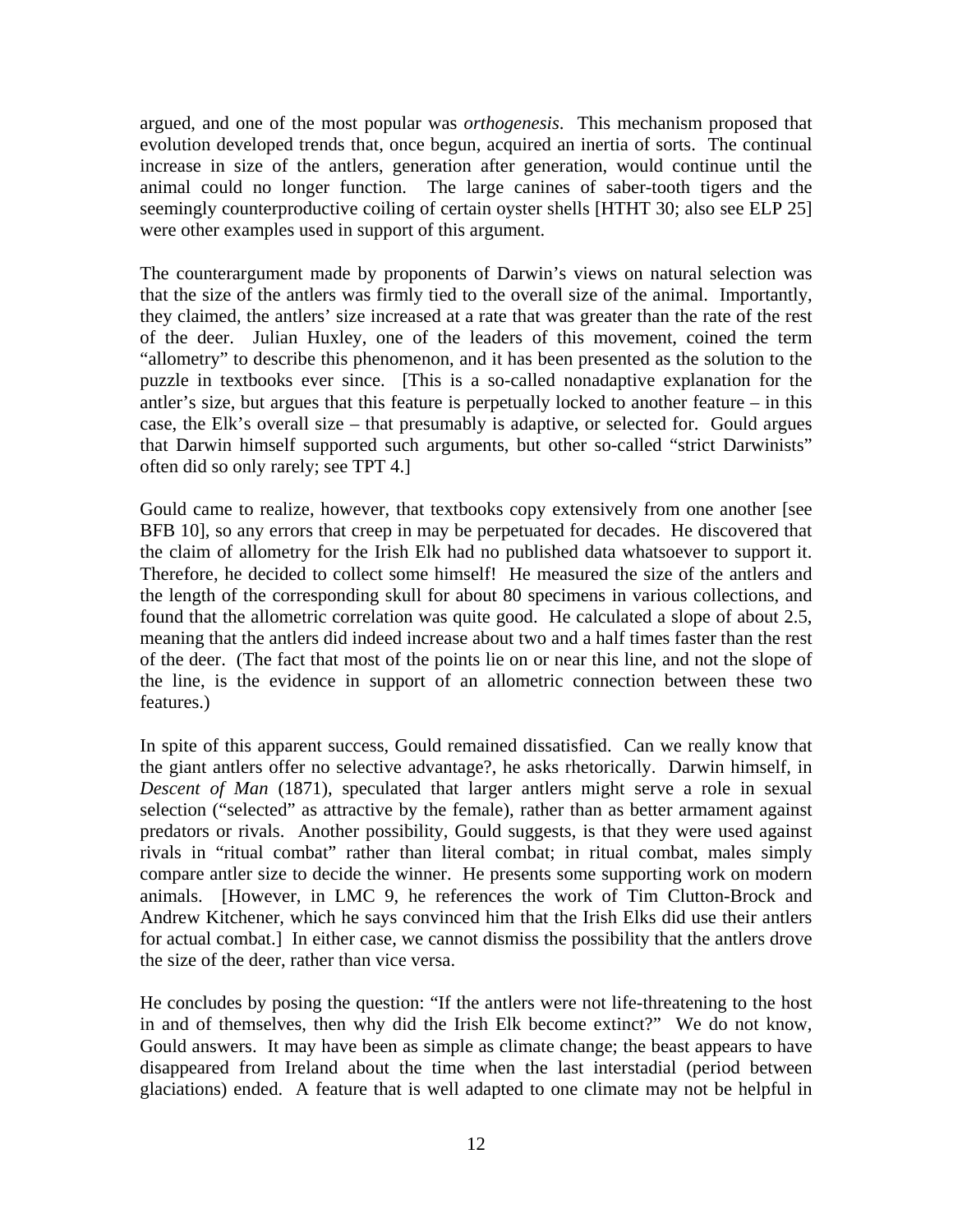another. [Gould writes about the appearance of Irish Elks in Paleolithic cave paintings in LMC 9. He next discusses *The Descent of Man* and sexual selection in TFS 2.]

# <span id="page-12-0"></span>**ESD 10. Organic Wisdom, or Why Should a Fly Eat Its Mother from Inside**

Darwin's theory of evolution states that the most fit individuals will survive and reproduce, passing their genes on to the next generation. With this concept in mind, Gould asks us to consider the cecidomyian gall midge. Under some circumstances, this fly develops through the standard egg-larva-pupa-adult sequence. But under other circumstances, the female larvae do not mature, but instead produce offspring without sex, in a process called parthenogenesis. This technique is not uncommon in nature; in such cases, all of the offspring are female, and all are genetic clones of their mother. What is virtually unique about this species is that, when reproducing via parthenogenesis, the immature parent does not lay eggs; instead, the young hatch within her body, and proceed to eat her alive from the inside out. When the offspring burst out of their mother's empty cuticle, the following generation has already hatched within them and is repeating the process. How can such strange, self-destructive biological behavior be consistent with the theory of natural selection, which supposedly *favors* individuals with selective advantages?

The key to understanding this insect, Gould rhetorically replies, is to understand the nature of its food source: mushrooms. The midge is small and the mushroom is large but very short-lived. When an adult fly arrives, there is a superabundance of food, but for a few days at most. [Gould refers to organisms that live this way as "colonizers" in HTHT 4.] It is during this brief time of plenty that the insect reproduces via parthenogenesis. Once the food supply is gone, the larvae mature in the conventional fashion; they become winged adults and fly away to look for other mushrooms. However, the mushrooms themselves are rare, thus exposing the midge to a brutal boom and bust environment. Many flies must be created in order for a few of them to find the next mushroom. Natural selection nominally works on individuals to hone a species to a state that well adapted to its environment. But when the environment is ephemeral – sometimes abundant, but often absent – there is no single environment to adapt to. Still, it might seem that natural selection would lead the adult midge, when it first discovers a mushroom, to simply lay more eggs. In many species, this is what happens; why the selfdestructive behavior here? Gould tells us that this example puzzled scientists for many years.

One way in which this example can be reconciled with Darwin's theory of selecting individuals and not species comes via a field of study called theoretical population ecology. Studies from this field show that organisms can adapt not only their size and form, but also their rates of development and the resources they put into different stages of their lives. (One of the founders of this field, Gould informs us, is E. O. Wilson. Gould concurs with this work, but disagrees with him on other issues, notably in the field of sociobiology, which Wilson also partially founded – see ESD 32  $\&$  33.) If the odds of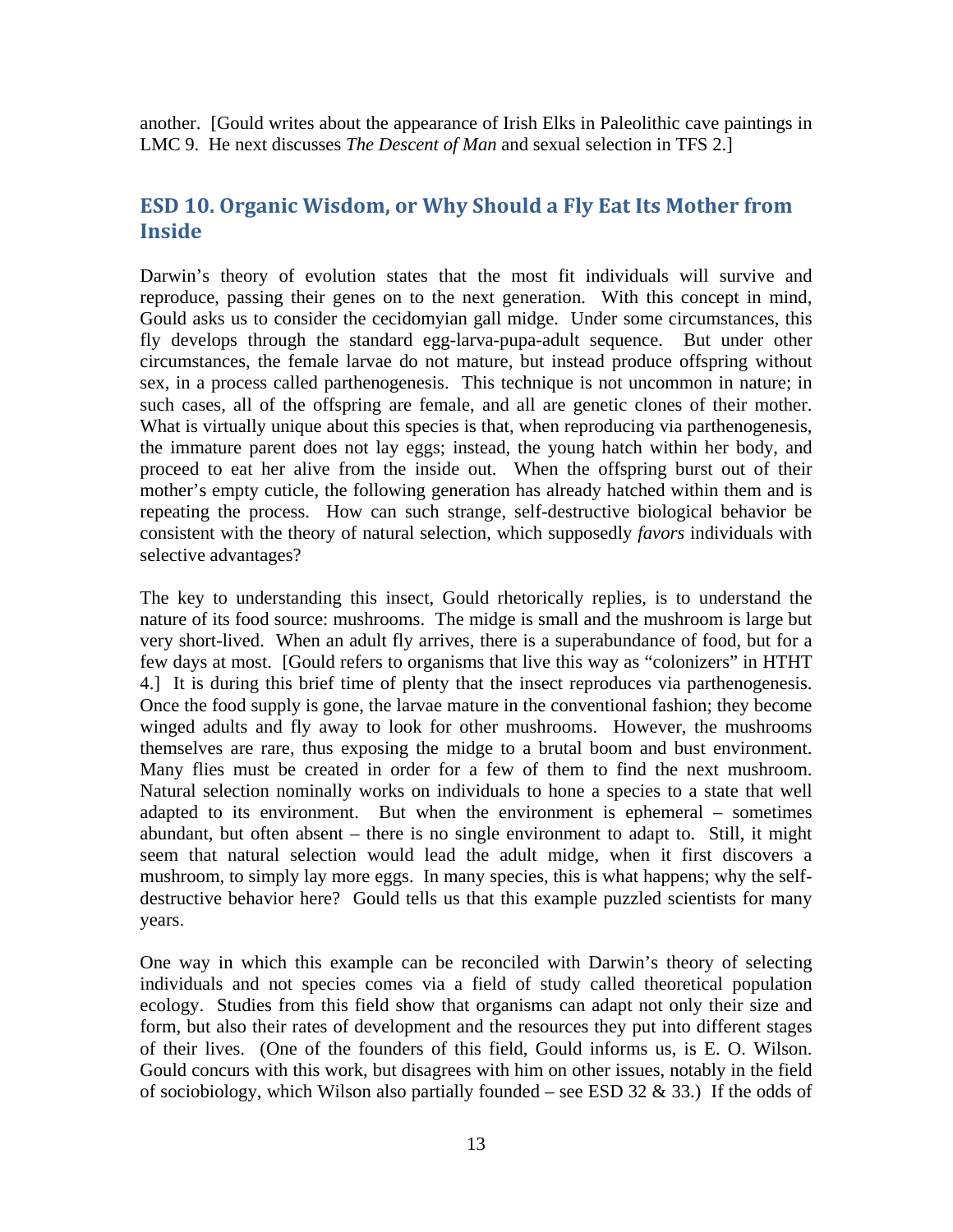the midge population surviving are a function of how many flies can be created in a given amount of time, and if natural selection can affect this aspect of its reproductive strategy, then this "adaptation" begins to make sense. It is not whether the individual "survives" that is important, it is whether it reproduces, and whether the offspring will themselves reproduce. As Malthus pointed out, populations can grow exponentially. There are several factors involved, but two are the number of offspring in a generation and the time required between generations. The parthenogenesis approach employed here reduces the time between generations (to a minimum!). This, in turn, allows the population to increase more quickly, if enough generations are allowed, than simply producing more eggs. Aphids have adopted similar, albeit less extreme, versions of this reproductive strategy.

[On the one hand, population ecology shows that the cecidomyian gall midge's life cycle can – at least in principle – be satisfactorily explained by natural selection. On the other hand, it raises the question of natural selection acting on a group or population, rather than on individuals in this case; this is another area of controversy in evolutionary theory, and in Gould's career. This subject is raised explicitly in the next essay.]

# <span id="page-13-0"></span>**ESD 11. Of Bamboos, Cicadas, and the Economy of Adam Smith**

Bamboo, like all grasses, continually spreads by producing underground "runners" from which new stalks can grow. It also reproduces sexually, with flowers and seeds, but only on rare occasions. One species does so only once every 120 years. Interestingly, all plants in this species bloom in exactly the same year, even those that have been transplanted to other continents. When this event occurs, the ground around them may be completely blanketed in seeds. Another organism, the cicada, is famous for living underground in larval form for 17 years, then bursting from the soil and molting into and adult for sexual mating, before dying. Again, the timing is both precise and highly correlated; most emerge in the same year, and most of those in the same few weeks. During this time, cicadas are everywhere.

Evolutionary theory must explain how natural selection can produce such behavior. One popular mechanism (unproven, Gould notes, but consistent with observations) is called "predator satiation." Since both bamboo seeds and cicadas are considered to be highly desirable food sources by many animals, producing all offspring at once could be an effective tactic; there would just be too many to eat them all. To prevent the predators from modifying their own life cycles to capitalize on this burst of resources, the prey might develop the ability to go long periods without producing any serviceable food at all.

However, there appears to be a theoretical problem. Darwin's theory, Gould reminds us, states that natural selection works on individuals; those that vary in advantageous ways get to produce more offspring. In both of these cases, it appears that entire groups are working together (by coordinating their reproductive efforts) for the common good of the group or species, not the individual. How can we resolve this apparent paradox? The predator satiation model, it can be shown mathematically, is consistent with Darwin's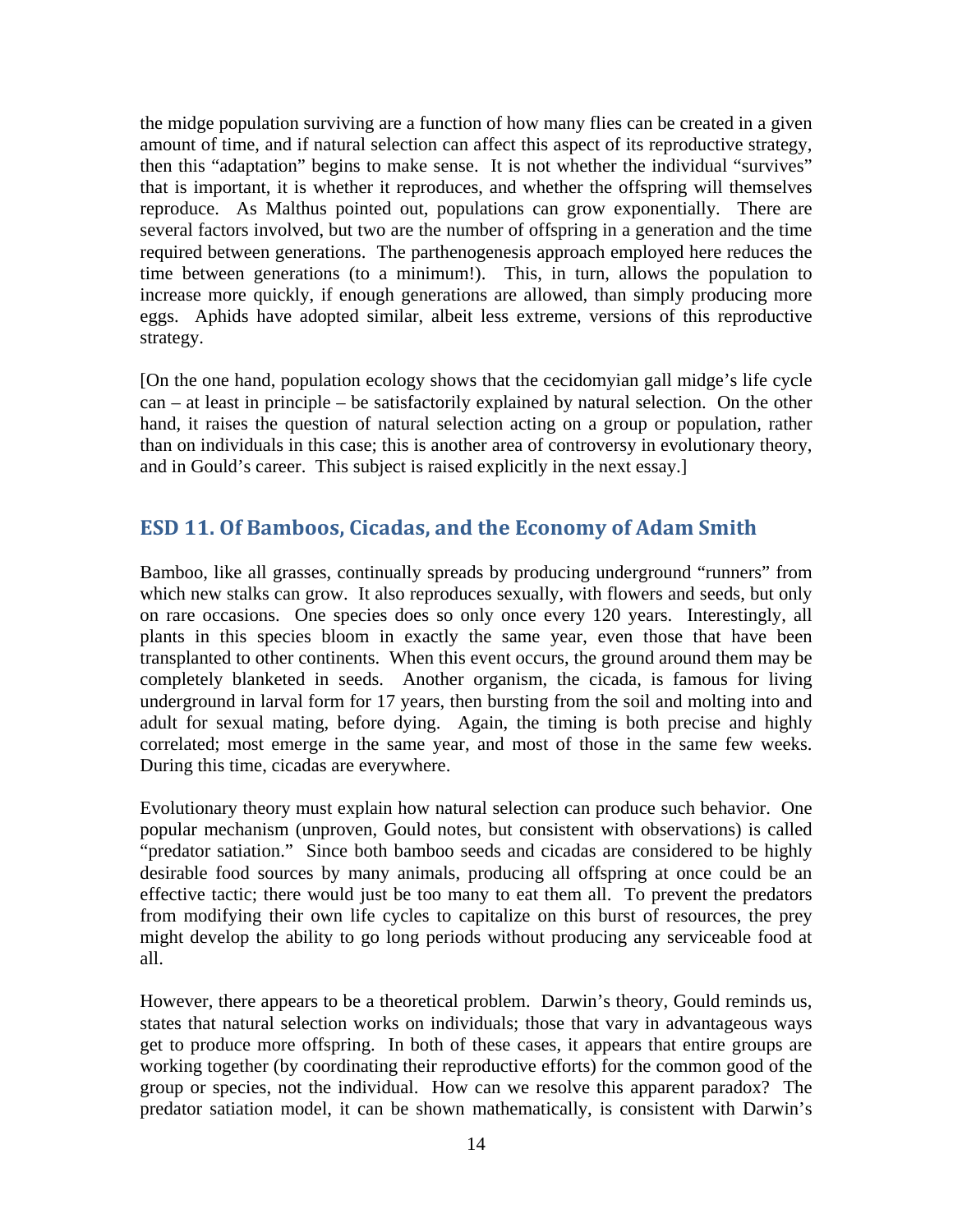theory. Once the behavior is initiated, any individual bamboo seed or cicada produced at the wrong time would stand a far greater chance of being eaten, and thus de-selected. As Darwin knew, this is exactly analogous to Adam Smith's theory of the "unseen hand" in economics: that seemingly organized large-scale behavior can appear when each individual member is only acting in his own self-interest. [Gould returns to Adam Smith's influence on Darwin in ELP 9, and to the individual-versus-group-selection puzzle (on which his position evolves considerably) in DIH 26.]

# <span id="page-14-0"></span>**ESD 12. The Problem of Perfection, or How Can a Clam Mount a Fish on Its Rear End?**

The freshwater mussel *Lampsilis* has an extension of its inner soft tissue that strongly resembles a small fish. The clam can undulate it in such a way that it appears to swim. This undulating lure attracts real fish. The mussel then squirts its larvae at these fish, some of which attach to their gills; the larvae must reside there for a certain period in order to mature. The lure is a wonderful adaptation, but it raises another thorny problem for Darwin's theory of evolution: How could such a feature evolve via natural selection, when something that looks only a little bit like a fish would presumably have no utility? Would not the lure have to be formed all at once, thus violating the principle of gradual adaptation? There are many similar examples in nature, two of the most famous being wings and eyes.

Gould discusses a possible solution to his problem, called "preadaptation." The concept is that a structure originally developed for one purpose may then act as raw material for another. The term "adaptation," he argues, should be limited to situations in which the organism benefits immediately and directly via natural selection from the variation. [He dislikes this term "preadaptation," and describes his efforts to coin a different one, *exaptation*, in BFB 9. His later essays do not use this term, but seem to use "cooptation" instead.] Gould references a paper that suggests that the initial function of the undulating non-fishlike protrusion may be to aerate newly released larvae, or help to keep them suspended. In support of this scenario, he identifies another species of *Lampsilis* that has a ribbon-like, rather than a fish-like, mantle extension. It also undulates, and also seems to attract fish; however, the mussel apparently ignores them. In this case, the protrusion clearly has a selective function, but it is not the attraction of fish. One can see how such a structure, once formed for one purpose, could be adapted to another. In a later essay [TPT 3], he writes about an anglerfish that has developed a very similar "adaptation."

[This is the first reference in these essays to one of Gould's most important, original, and controversial ideas, presented in the 1979 technical paper with Richard Lewontin, entitled *The Spandrals of San Marco and the Panglossian Paradigm* (available online). The thrust of this paper is that many new and important structures in living organisms had their origins as quasi-random side effects of other structures, and were not formed directly in response to stimulation to the local environment. This differs strongly from the so-called adaptationist argument, which argues that each individual structure serves, or at some point in the past served, a function, honed by natural selection. The crux of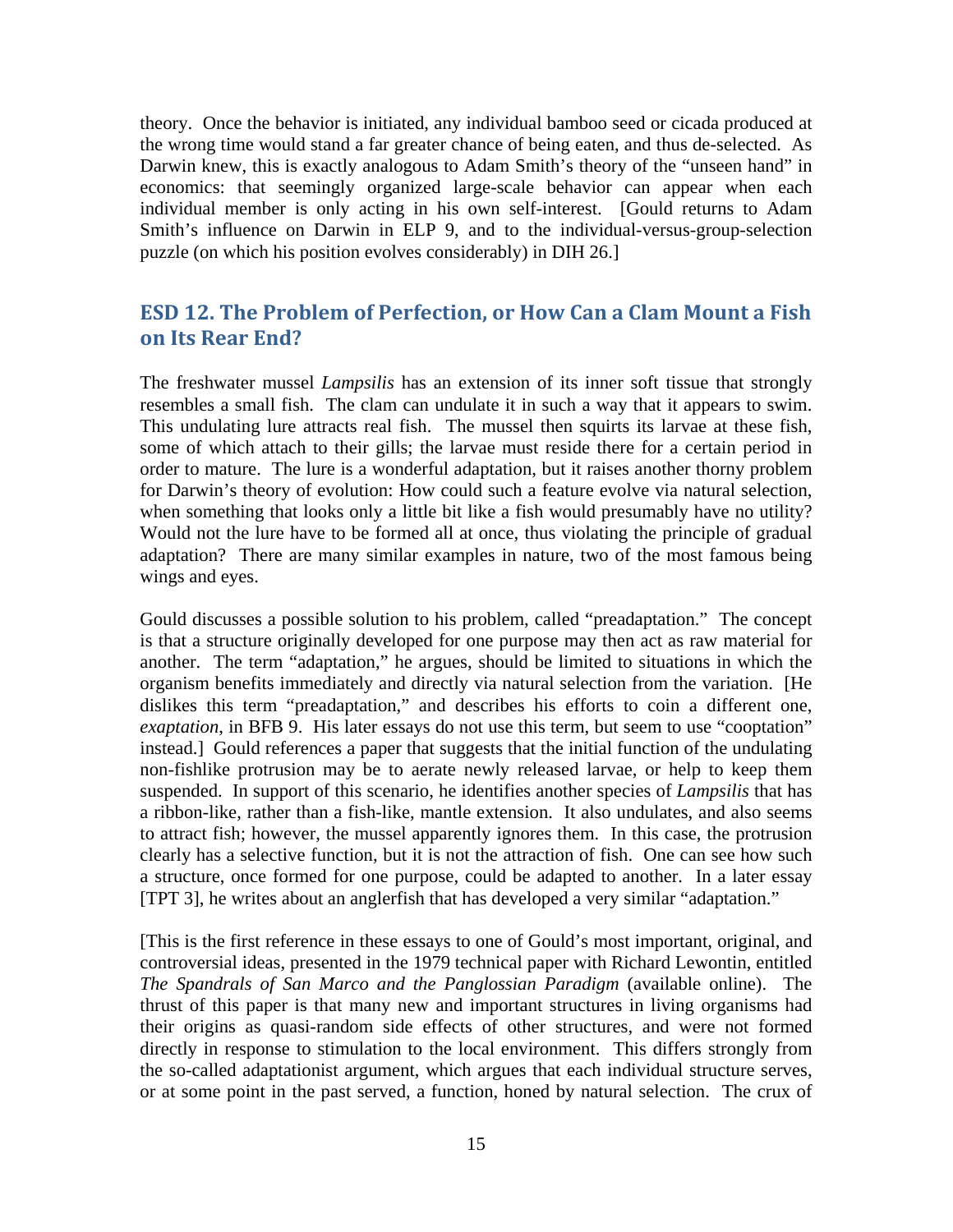this debate is whether natural selection is the only (or at least dominant) force that drives evolution, or if there are others. His next discussions on this topic take place in TPT 4 and HTHT 10.]

#### <span id="page-15-0"></span>**ESD 13. The Pentagon of Life**

As far back as Linnaeus in the mid- $18<sup>th</sup>$  century, life on earth had been organized into two kingdoms: Plantae and Animalia. This taxonomic structure presents problems when dealing with single-celled organisms, however. For example, there are many mobile unicellular organisms that photosynthesize; plant or animal? Most do not appear to fit easily into either category. A revised taxonomy, developed in the late 1960's and 1970's by R. A. Whittaker and Lynn Margulis, replaced the two kingdoms with five. Two of these new kingdoms belong exclusively to single-celled organisms. The first kingdom is the Monera, or prokaryotes, which include bacteria and blue-green algae. Prokaryotes are small, even by unicellular standards; as their name implies, they do not have a nucleus or any other organelles such as mitochondria or chloroplasts. The second unicellular kingdom is the Protista, or eukaryotes, which are much larger and do have organelles, including a well-defined nucleus that contains most of the organism's DNA. At the multicellular level, plants and animals remain – but fungi are broken out from plants and given their own kingdom. All plants photosynthesize; no fungi do. Instead, they secrete enzymes that externally digest their food sources, and then absorb the nutrients. There are many other important differences as well. For example, some fungi form large clumps of protoplasm that contain many nuclei, but which are not divided up into cells; no plants do this.

Gould emphasizes that this change in taxonomic structure does matter; a good taxonomy can aid in the understanding life, while a bad one can impede it. The older structure implied that the major division of life on earth is between plants and animals. The revised taxonomy illustrates that the two major divisions of life are between prokaryotes and eukaryotes, and between eukaryotes and multicellular life. In other words, the differences between plants, animals, and fungi are less important than these more fundamental divisions. Not only does the new taxonomy reflect basic differences in structure, he tells us, it also reflects the most important events in the history of life on earth. Evidence for prokaryotic cells goes back to the oldest known rocks, which formed between three and four billion years ago. For most of earth's history, prokaryotes were the only form of life on the planet. Gould states that current evidence (as of the mid-1970's) indicates that the first eukaryotes may have appeared around 1 billion years ago, most likely as colonies of prokaryotes. Not only are eukaryotes much larger than prokaryotes, some of them can reproduce sexually by exchanging DNA. This allows for a drastic increase in genetic diversity, which in turn leads to a much more rapid pace of evolution. The earliest evidence of multicellular life, which is composed entirely of eukaryotic cells, also appears around one billion years ago. (Some of these estimates have changed since this essay was written, although debate remains.)

Gould adds a fascinating point about the origins of multicellularity. According to Whittaker, what we call "plants" evolved four separate times from eukaryotic ancestors,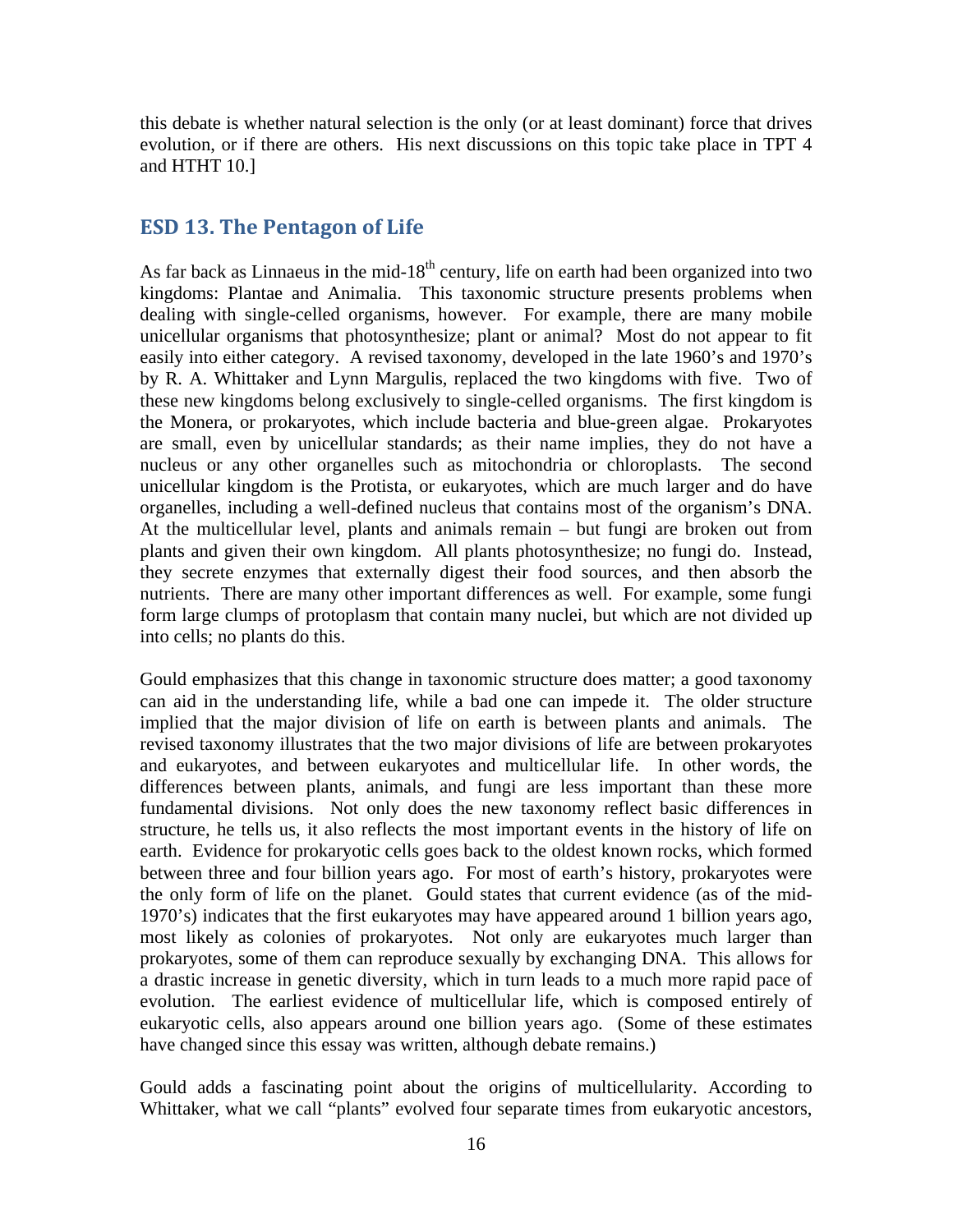fungi five times, and animals three times (the so-called "peculiar metazoans," sponges, and everything else, including us). But despite the fact that at each of these transitions the complexity of the new forms increased, he cautions, these results should not be interpreted as evidence for progress toward complexity in general in the history of life. [This is one of the principle themes of Gould's 1996 book *Full House*.] Modern prokaryotes do not appear to be any more complex than those of three billion years ago. It also appears that, after the initial bursts, the resulting eukaryotic and multicellular forms have remained remarkably stable; see his essays on the Cambrian Explosion, beginning with the next two essays.

[Since Gould wrote this essay, the taxonomic picture has been revised again. New genetic evidence, based on the work of Woese and Fox [see TPT 21], showed that the prokaryotic kingdom of Monera itself seems to be two separate groups: the Bacteria and the Archaea. A revised taxonomic structure creates a level above kingdom, called *domain*, with the Bacteria, Archaea, and Eukarya as the three domains. Within the domain Eukarya would be the familiar kingdoms of Protista, Animalia, Plantae, and Fungi. While this change would add another chapter to the story of life as Gould described it here, the underlying point remains: taxonomies are highly relevant to a proper understanding of nature.]

# <span id="page-16-0"></span>**ESD 14. An Unsung Single-Celled Hero**

About 530 million years ago, near the beginning of the Cambrian period, all or nearly all modern phyla of multicellular animal life came into existence. None arose before and, with a few possible exceptions, none arose afterwards. This unique period, some five or ten million years in duration, is known as the Cambrian explosion. One of the major problems that evolutionary biology must explain is the relative abruptness with which this event occurred. It must also, at the same time, explain why this event did not occur at any prior time during the 3 billion or so years in which life existed. Darwin considered it a major problem in *Origin of Species*, and many creationist-scientists (not an oxymoron at the time) interpreted it as the period in which God first populated the world.

Dozens of explanations for the Cambrian explosion have been proposed over the years, and Gould organizes these into three categories. The first group argues that the explosion is not real, but only appears that way due to an incomplete fossil record. Darwin himself was in this group. This view argues that the formation of modern phyla occurred gradually, over a much longer period. However, as more high-quality data was obtained over the decades, this position ceased to be viable [see DIH 8 and 9]. The second group of explanations involves changes in the external, physical environment at that time. One of the most popular themes involved a postulated increase in atmospheric oxygen; other possibilities, mentioned in the next essay, include changes in ocean chemistry and temperature. Gould does not dismiss these arguments, although he notes that there is no clear-cut evidence that such changes actually occurred at this time. Instead, he criticizes the view that once a physical barrier is removed that biology inevitably and immediately follows. Removal of a physical barrier or limitation might be necessary for the Cambrian explosion, he argues, but it is not sufficient.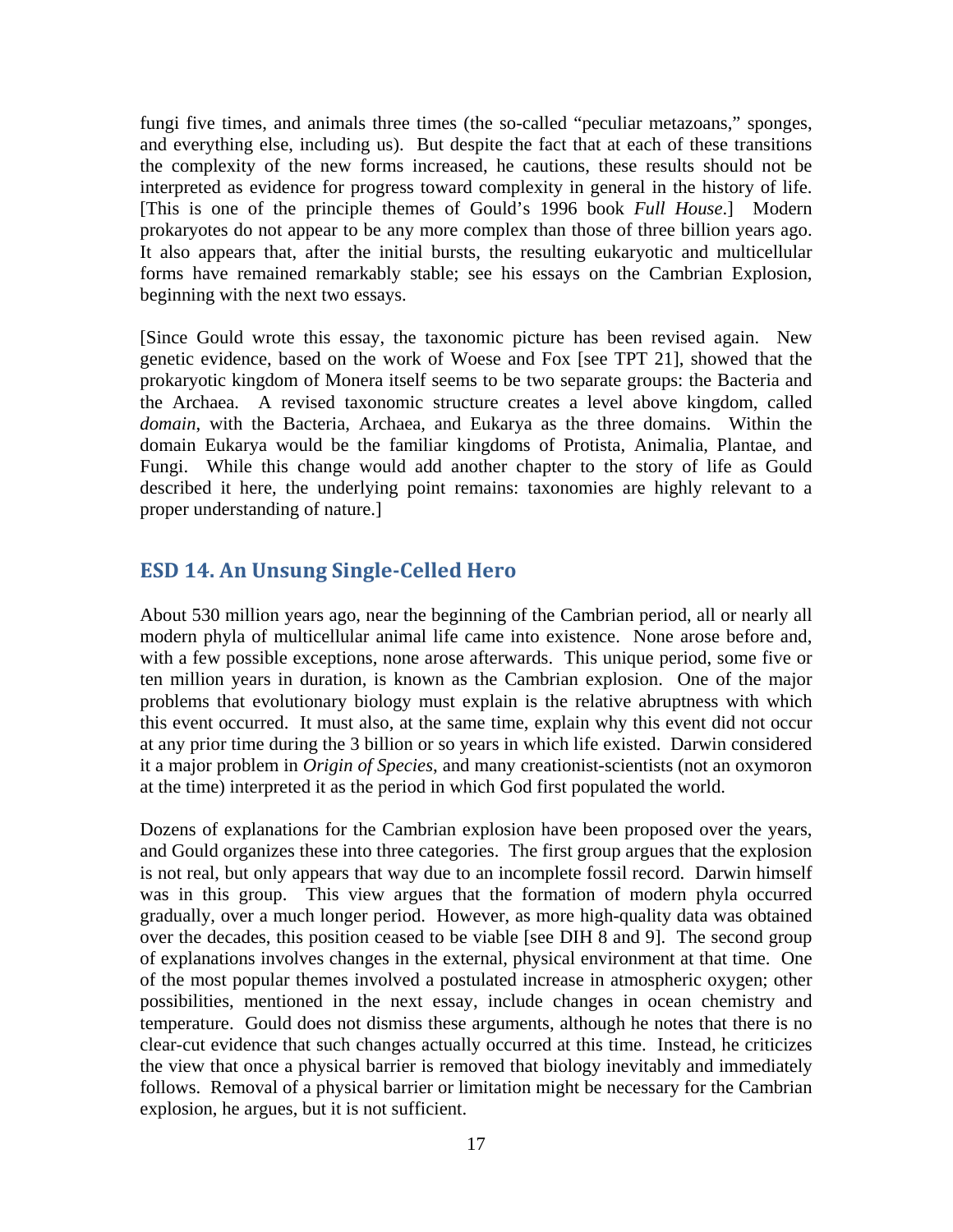The third category of possible explanations involves changes within the living world itself. Gould references a 1973 paper by S. M. Stanley on the "cropping principle," which he finds attractive. Stanley approaches the problem mathematically, from the perspective of a sub-field called theoretical ecology, rather than empirically from fossil evidence. In the absence of predators, he states, the environment tends to be dominated by a small number of species. This has been observed in nature, and seems to be consistent with the multi-billion-year period in which prokaryotes were the sole kingdom of life. If a predator were to be introduced into such an ecosystem that feeds on the most abundant organism, mathematical models (and some limited data) suggest that the result is a decrease in the population of that organism, but an increase in overall diversity. The creation of a single-celled eukaryotic predator, or "cropper," of prokaryotic bacteria and blue-green algae could (he argues) be the trigger for the Cambrian explosion. Stanley acknowledges there is no direct evidence for this model, but that it is simple and consistent with known events. Gould makes the point that science often progresses by bringing new perspectives and approaches to thorny problems. He continues this discussion in the next essay.

## <span id="page-17-0"></span>**ESD 15. Is the Cambrian Explosion a Sigmoid Fraud?**

As discussed in the previous essay, the Cambrian explosion poses several important challenges to "gradual and continuous" aspects of Darwin's theory of evolution. In the centuries since the geologically abrupt transition in the fossil record was discovered, scientists have struggled without success to explain both its suddenness and its timing. In this essay, Gould argues that contemporary work (in the 1970's) may have reformulated the problem, if not truly solved it.

He begins by crediting scientists in the Soviet Union for their recent and meticulous analysis of the appearance and disappearance of fossils in very fine Cambrian strata. This data shows that creatures appeared in the fossil record in a staggered fashion, rather than all at once. He then references the work of his colleague, J. J. Sepkoski, who has plotted the diversity of early Cambrian fauna against time. What he has found, we are told, is a classic sigmoidal (S-shaped) pattern of growth. This profile is commonly associated with the growth of a single species, such as a bacterium in a culture dish, under "open" conditions. (Open or unconstrained conditions are those in which there are plenty of nutrients, no toxins, and no biological competitors for the resources.) In such conditions, the population will grow exponentially at first, then level off as all space is occupied, and as the accumulating waste products begin to have an effect on the environment. Gould argues by analogy that the same pattern should appear, over a longer period, in species diversification rather than population growth – if the stage were set in terms of nutrients and an early absence of competition. If this were the case, then the mystery of the Cambrian explosion would be shifted away from something unusual about that particular time (e.g., ocean chemistry, atmospheric oxygen), and instead toward a triggering event in the late Precambrian. This event might have been the evolution of a predatory eukaryotic "cropper" (see the previous essay), or perhaps the development of an early multi-cellular organism with entirely new feeding and reproductive strategies.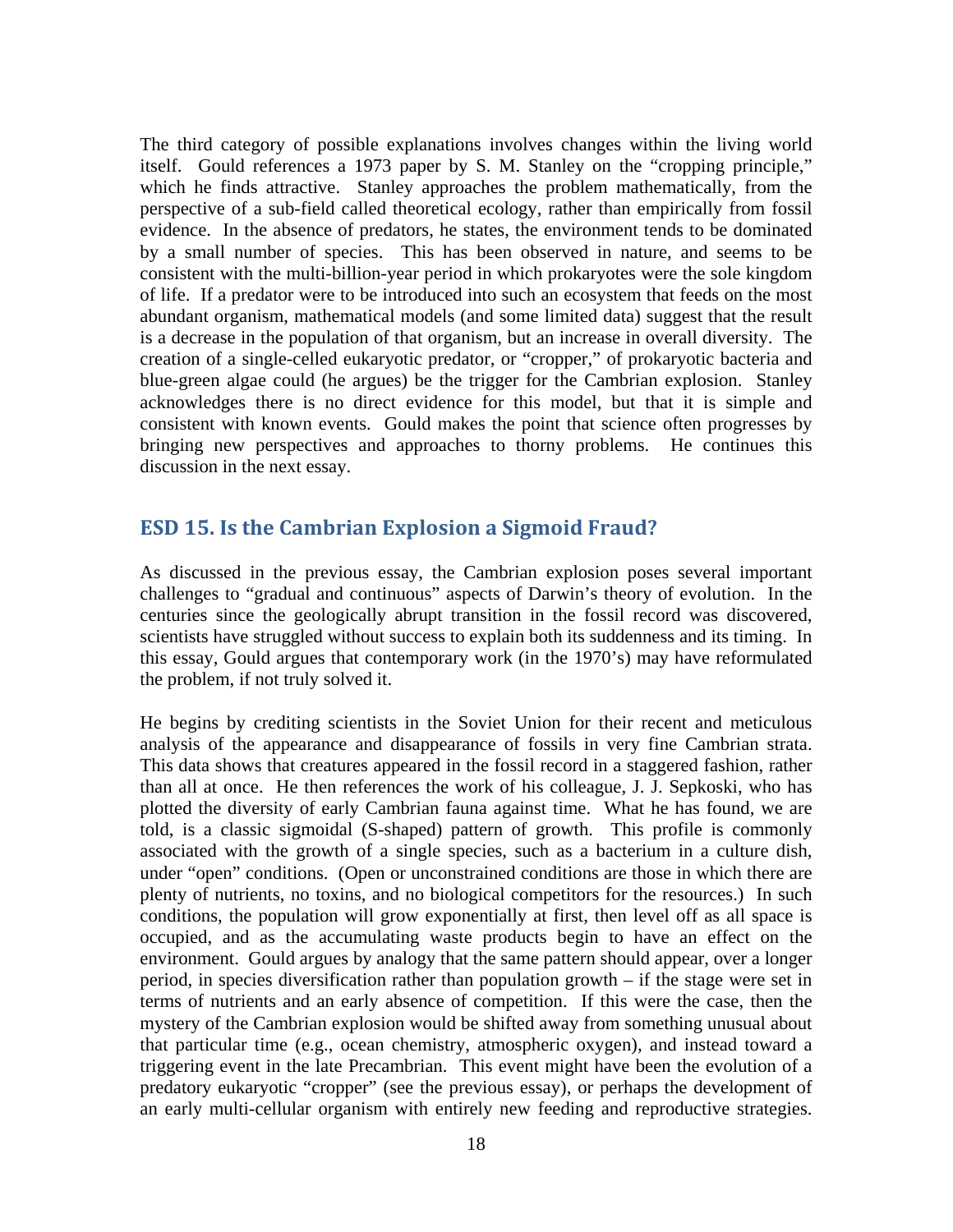While noting that such an evolutionary event could produce and thus "explain" the Cambrian explosion, he acknowledges that the reason for the event at this particular time remains a mystery.

He closes by describing some of his own work, with several colleagues, in this field. Using the Soviet data and other relevant sources, he spent a year creating "spindle diagrams" of Cambrian fauna. A spindle diagram is a timeline of variable width: narrow where each family or other group contains only a few species, and wide where the diversity is larger. Most spindle diagrams are symmetric along their time axis. That is, the time of maximum group diversity is roughly in the midpoint of the time between first and last appearance in the fossil record. Computer modeling suggests that spindles that form in an open environments are not symmetric; rather, the maximum width (diversity) is closer to the beginning than the end of the family's existence. Gould's work indicates that the spindle diagrams of groups early in the Cambrian period are asymmetric in just this way, while those that appear later are more symmetric. This, he offers, is more circumstantial evidence for a sigmoidal growth period at this time.

[This essay, and the ones that immediately precede and follow, are more speculative than most of Gould's writings. He will later conclude that he had grossly underappreciated the significance of the Cambrian explosion, primarily as a result the reinterpretation of the Burgess Shale fossils by Harry Whittington in the 1970's and 80's. This is discussed in ELP 15, and is the subject of his best-selling 1989 book, *Wonderful Life*.]

# <span id="page-18-0"></span>**ESD 16. The Great Dying**

The mass extinction that occurred at the end of the Permian period, about 251 million years ago, is the largest such event in earth's history; the extinction of the dinosaurs and many other orders at the end of the Cretaceous period is a distant second. The reason for the Permian extinction has been a mystery since it was discovered in the fossil record, and dozens of explanations have been proposed. In this essay, Gould argues that the mystery may have been solved, but in a way that has been so subtle that even the professionals have not noticed. The possible answer, he argues, is the great shortage of shallow seas that occurred during this time. ("Shallow" seas are those in which enough sunlight to support photosynthesis reaches the ocean floor. The vast majority of ocean life exists in such areas.)

A key piece of this possible mechanism is the recent acceptance of continental drift, a theory that had been around for decades but seemed implausible until plate tectonics were discovered (see ESD 20). Once it became clear that continents moved, the evidence quickly showed that, at one time, all of the large landmasses had coalesced into the supercontinent of Pangaea – and that this occurred at the end of the Permian. Most shallow seas occur on the continental shelves, which are the submerged margins of these landmasses. If all of the continents are merged, the amount of "edge" is greatly reduced. Gould also argues that the grouped continents would prevent the sea floor from spreading at the mid-oceanic ridges. These ridges, when active, rise high off the sea floor and displace lots of ocean water, raising sea levels. When locked up, the reasoning goes, the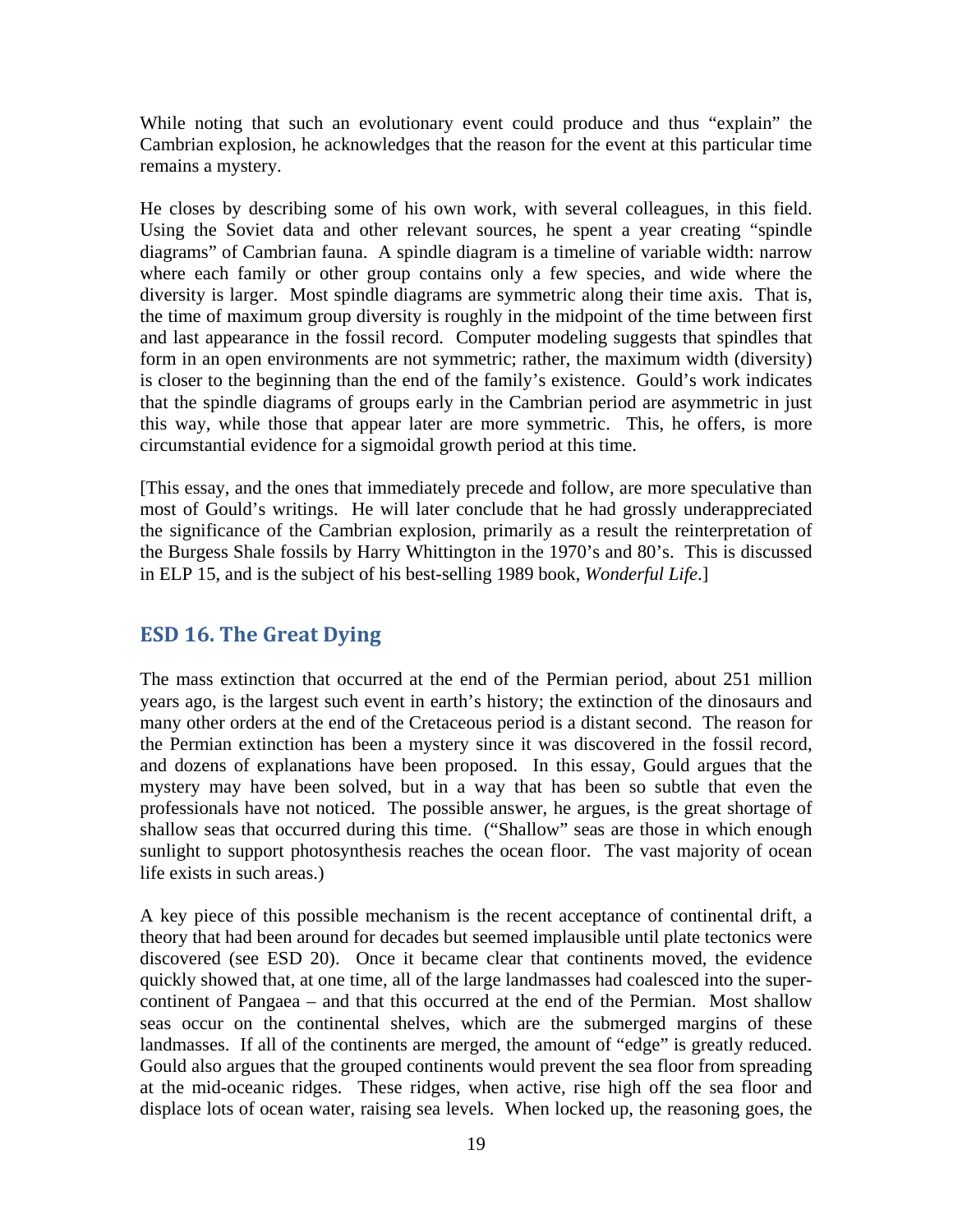ridges and the sea levels fall, which uncovers large parts of the continental shelves, reducing the habitable space further.

The other part of the proposed solution to the mystery, he continues, comes again from studies in theoretical ecology. These studies, which he references, indicate that the number of species that an area can support is proportional to the size of that area. Thus, reducing the available shelf space not only wipes out individuals, it tends to condense the ecosystem down to a smaller number at all taxonomic levels.

### <span id="page-19-0"></span>**ESD 17. The Reverend Thomas' Dirty Little Planet**

An important and recurring theme in Gould's writings is that religion is not the enemy of science – historically, religion has often supported science – but that dogmatism and irrationality are the enemy of both. [His penultimate essay in this category is LMC 14.] He uses the term "irrational" in the literal sense, referring to those who claim knowledge by revelation or the unquestioning reference of authoritative sources, rather than the analytical, reasoning techniques commonly associated with the scientific method. Many of these "irrational" people are intolerant of other views. (He notes that scientists can and often do fall into this mode as well.) Within this context, he discusses a famous book from the late 17<sup>th</sup> century, *The Sacred Theory of the Earth* by Thomas Burnet.

Burnet was an ordained minister in the Church of England, and his book was an attempt to reconcile the events of the Bible with Newton's recently-developed laws of motion and gravity. Today, Gould states, most students of this work assume it represents a rearguard action by the Church to slow the inevitable advance of science. This is not the case; Burnet was a rationalist of his time, and in fact came under fire from the more dogmatic Church administration. Burnet did take the events described in the Bible, and in particular, the story of Noah's flood, as literally true; he also accepted as fact that the flood was global, and not simply the perspective of a local population who never traveled far. However, in the spirit of Newton (who was also devoutly religious), he conceived of God as The Great Watchmaker, who worked via natural law rather than by fiat or periodic miracles. Burnet recognized that there was not enough water in the oceans to cover Earth's mountains, and he would not accept that God had created extra water (miraculously) for that purpose. Within these constraints, he invented a model of what might have happened, his "sacred theory."

Burnet proposed that the Earth condensed out from the void, with the heavy core materials sinking to the center. A world-wide ocean covered this core, and on top of this was a thin, flat, uniform layer of earth and rock that formed the crust. This smooth crust held the Garden of Eden and early humans; there were no seasons, for earth's rotational axis pointed straight up at this time. Due to a "pressure cooker" event, however, the ocean ruptured through the land surface, flooding it. The explosion was so great that it not only altered the axis of rotation, it smashed the land into its current collection of mountain ranges, leaving vast open areas of ocean behind. Earth became a "dirty little planet" that shortened the lifetimes of its human inhabitants from the 900 years commonly stated in Genesis to those we experience today.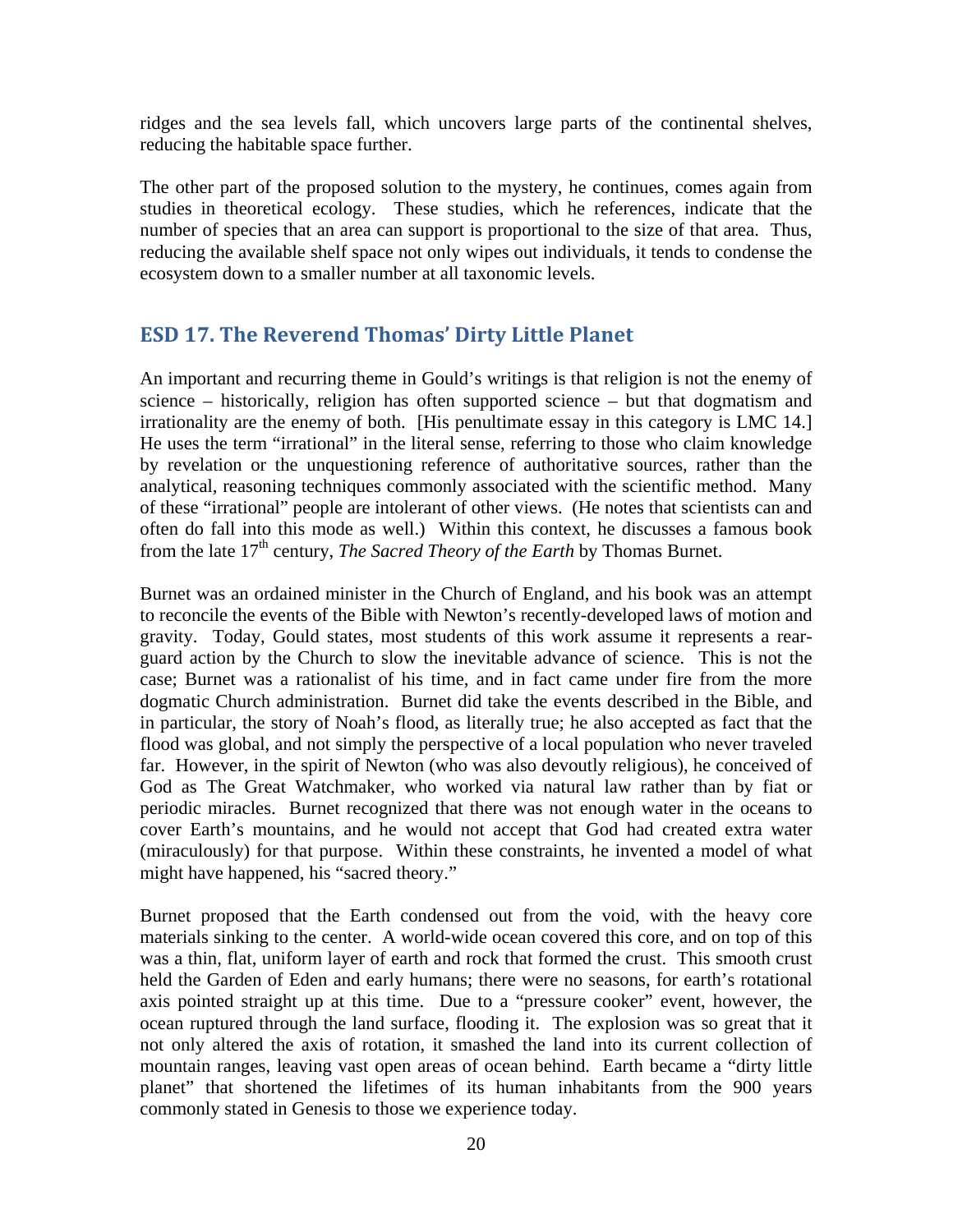Burnet was no scientist, Gould notes; he did no experiments and made no first-hand observations. But he did argue for physically conceivable causes for Noah's flood and the current configuration of the planet, as opposed to those who argued that such arguments were unnecessary, and possibly heretical. Burnet later got in even more trouble for suggesting that the six days of creation might be allegorical rather than literal. [Gould writes more about the history of geology, and specifically the efforts of Thomas Burnet, Thomas Hutton (HTHT 6), and Charles Lyell (next essay), in his 1988 book *Time's Arrow, Time's Cycle*. Burnet becomes the first of a group that some, including Gould, call "world makers"; see the next essay and BFB 25.]

## <span id="page-20-0"></span>**ESD 18. Uniformity and Catastrophe**

Charles Lyell (1797-1875) is generally considered the father of modern geology; Gould wrote this essay in 1975, the centennial of his death. Lyell's first volume of *Principles of Geology*, published in 1830, is usually credited with driving speculative and often supernatural claims out of the field, and replacing them with natural, measurable processes that have been observed in historical times. Supernatural events, or at the very least an earth that was far more active in the past than today, are almost required to explain mountains and canyons  $-i f$  the planet were only 6000 years old, as most people at that time believed. Lyell drew on the recent discovery of "deep time" – a truly ancient earth – to produce a completely different worldview. [Thomas Hutton's *Theory of the Earth*, which is credited with formally introducing this concept, was published in 1795; see HTHT 6.] Lyell argued that geology could never become a science if the community accepted the notion of a very different earth, with different rules, in the past. If instead, however, billions of years of time were available for the ordinary processes we observe today, then earth's surface could be explained using *only* measurable processes and testable concepts; this view came to be known as *uniformity* or *uniformitarianism*. [Lyell actually allowed *too much* time; this is discussed in TFS 8.]

As legend has it (Gould tells us, quoting from some contemporary texts), Lyell's opponents were the *catastrophists*, religious fundamentalists of the day who tried to hold back the march of science by clinging to a young earth and speculative, spectacular events. Lyell's book led to their defeat, at least within professional and educated circles. This is a good story, Gould continues, but it is not really true. In 1830 there were several important members of the catastrophic school, including Cuvier [HTHT 7], Agassiz [TFS 7, ELP 29], Sedgwick, and Murchison; but all of these scientists did believe in an ancient earth. Further, they admired Lyell's *Principles of Geology*; Gould tells us that came across Agassiz's personal copy of this book in Harvard's library, with hand-written notes by the owner in the margin, reflecting broad approval. What, Gould asks, was really going on?

There was a real battle between the uniformists (also called "gradualists") and the catastrophists, Gould tells us, but it was a bit different than the canonical story. The socalled catastrophist view within the scientific community was that – even with an ancient earth – there were probably major events in the distant past that are unlike anything man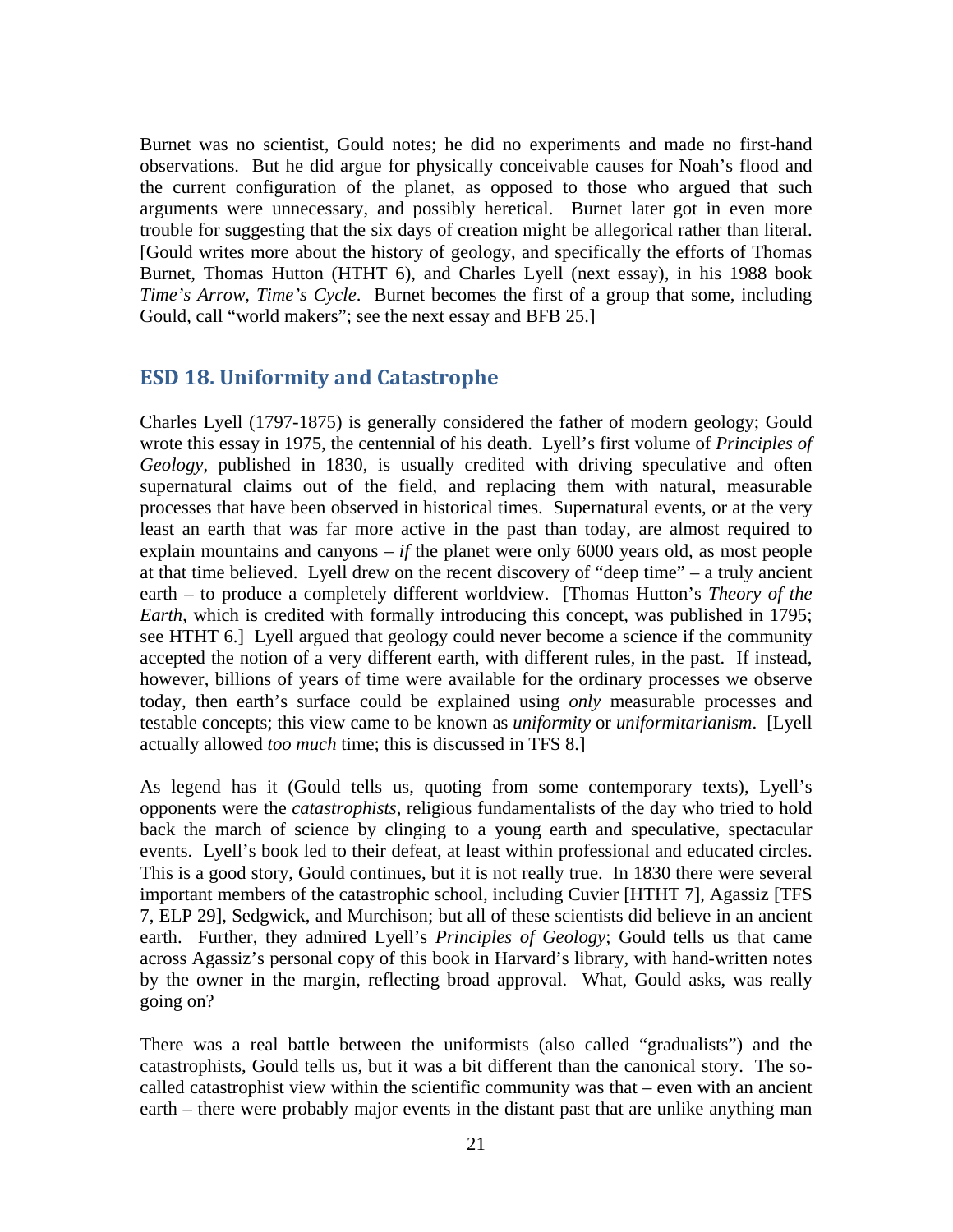has ever observed. Lyell and his faction argued that no such processes should even be considered while the basics of the science were being established (for a generation at least), although it is clear that he did not believe any such processes would ever be found. [In LSM 7, Gould suggests that Lyell's perspective was based at least in part on the fear that, if the earth had been shaped by "catastrophes," it would be impossible to decipher its past. As a result of this view, Gould mentions in this essay, Lyell did not even accept Agassiz's evidence for ice ages until much later in life.]

Lyell played to win, and used his earlier experience as a lawyer to "make the case" for his view; *Principles of Geology* was, Gould claims, a legal brief (to convince) as much as a textbook (to illuminate). In this mode, he pulled two "fast ones" (Gould's term). The first was to subtly mix the views of his professional catastrophic colleagues in with those of society at large, where a young earth and supernatural processes remained popular. The second was a similar mixing of four *distinct* concepts of uniformity into a single term. [In LSM 7, Gould mentions that this analysis led to his first professional paper, published in 1965.] The first is uniformity of physical law across space and time; this is a postulate, rather than a conclusion, as it must be *assumed* if the scientific method is to be effective. The second is the uniformity of geologic processes through time, meaning that erosion and volcanoes (for example) behaved in the past the same way they do today. Lyell's catastrophic opponents concurred with both of these, and approved of the way in which these arguments were presented in *Principles of Geology*. (The professional catastrophists believed that Lyell's uniform processes were *necessary* to explain the earth today, but they were probably not *sufficient* – this was the true disagreement.) The third is "uniformity of rate"; this is the key point of Lyell's model, and he "slips in" this unproven  $-$  but ultimately testable  $-$  hypothesis that geologic processes have always occurred at about the same rate we observe them today. Through this tactic, Lyell leads the reader to infer that if he does not accept number three, then he must also reject numbers one and two – and thus, the scientific method altogether. This argument, Gould claims, has held up remarkably well in the century since Lyell's passing. But Agassiz, Cuvier, and the scientific catastrophists were actually being more empirical than Lyell was; they pointed to abrupt discontinuities in strata and apparent "mass extinctions" in the fossil record as evidence that catastrophes had, apparently, occurred. Lyell's counter to this was to call on the sparseness of these records, arguing that – despite appearances – these did not represent "real" events. [Gould elaborates on this aspect of the debate in LSM 7.]

The fourth component of Lyell's vision is uniformity of configuration. It has been politely forgotten today, but Lyell considered it to be the most important of the four for most of his career. Lyell not only believed in a truly ancient earth [perhaps 20 billion years, according to TFS 8], he also believed that earth's history was cyclical rather than linear, slowly changing from colder climates to warmer and back again. One implication, abandoned only late in life, was that mammal fossils (or something very similar) would be found in the oldest geologic strata, corresponding to the last eon in which the earth was as cool as it is today. [In fairness to Lyell, LSM 7 also notes that the catastrophists did, in general, believe that major geologic events – volcanoes, floods, earthquakes, mountain formation, and so on – were both more frequent and more intense in the past.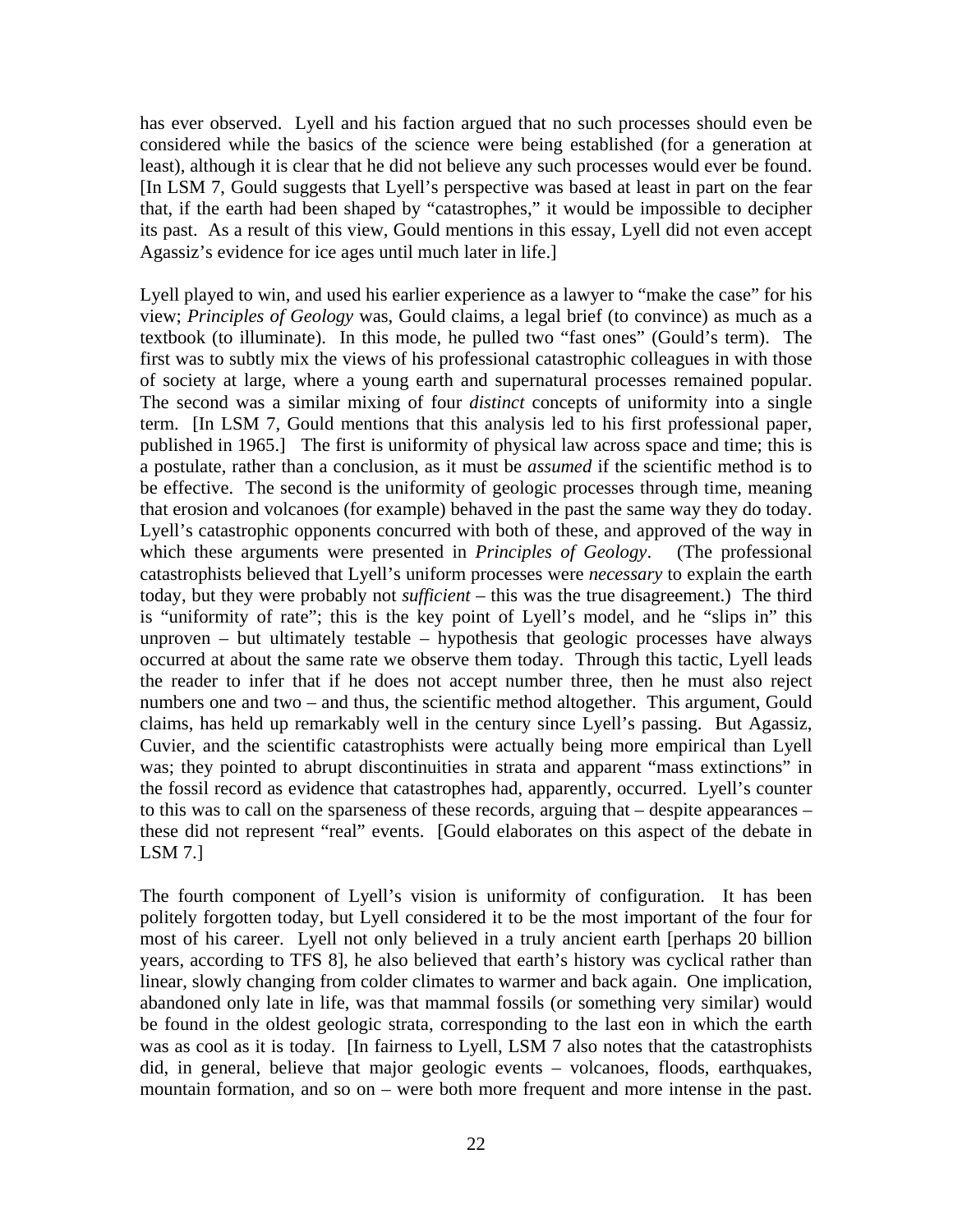This was consistent with their commonly-held view that the earth originated as a molten sphere, probably ejected from the sun, and then cooled – rapidly at first, and then more slowly. Lyell's younger friend and colleague, Charles Darwin, accepted his gradualism, but not his cyclical view of natural history. The metaphors of linear and cyclical time are discussed again in DIH 3, and in Gould's 1987 book *Time's Arrow, Time's Cycle*.]

[It is interesting that Gould wrote this essay, essentially advocating a better balance between the uniformist and catastrophic views expressed here, about five years *before* the discovery of a comet or asteroid impact that "catastrophically" ended the age of dinosaurs – see HTHT 25. His perspective, he acknowledges, was not due to better insight, but was developed in defense of his model of punctuated equilibrium, co-developed with Niles Eldredge (TPT 17), which they had introduced several years earlier. This view argues that the abrupt transitions in the fossil record are, at least sometimes, real after all. At least part of the early resistance that their model faced, Gould claimed, was due to the continuing sway of Lyell's uniformitarian argument.]

#### <span id="page-22-0"></span>**ESD 19. Velikovsky in Collision**

Immanuel Velikovsky (1895-1979) was born in what is now Belarus, and educated at the prestigious University of Moscow. There he studied medicine and psychoanalysis under a student of Freud's, receiving a medical degree in 1921. He worked primarily in what is now Israel, corresponded with Einstein, and helped found the Hebrew University of Jerusalem. He moved to New York just before the Second World War. Gould does not discuss these details here; he simply notes that Velikovsky is no crank and no charlatan. Inspired in part by Freud's book *Moses and Monotheism* [see IHL 8 for more on Freud's views of evolution and human history], Velikovsky became enamored with a very small field that he called "comparative mythology" [also see IHL 7]. His perspective was that many of the apocalyptic stories in the Bible and other contemporary legends were based on real events; the sun did stand still in the sky, and the rivers did run red. Starting from this premise, he then developed a series of physical "explanations" for these catastrophes. These involved events in which planets, usually Venus and Mars, changed their orbits and made close passes with the Earth. These near-collisions would temporarily stop Earth's rotation and/or cause it to flip over, resulting in no end of earthquakes, volcanic eruptions, and flooding. Velikovsky recognized that the force of gravity alone would not permit these sorts of events, so he proposed that there must have been other forces at work. That is, in the presence of discrepancies between historical myths and physical theory, he argued that the myths were more reliable; this is certainly opposite of the way most scientists work. (Velikovsky argued that the result of these traumas to the collective human psyche, which as a psychoanalyst he was primarily interested in, was terror so great that humans acquired a collective amnesia. These repressed memories manifest themselves as fear, neuroses, and aggressive behavior, including war.)

No peer-reviewed scientific journals would publish these writings, so he rewrote them in book form for a lay audience. *Worlds in Collision* was published in 1950, and sold very well (due in part to favorable quasi-creationist reviews in *Reader's Digest* and *Harper's Magazine*). Once he had established his revised physics, he looked for more evidence of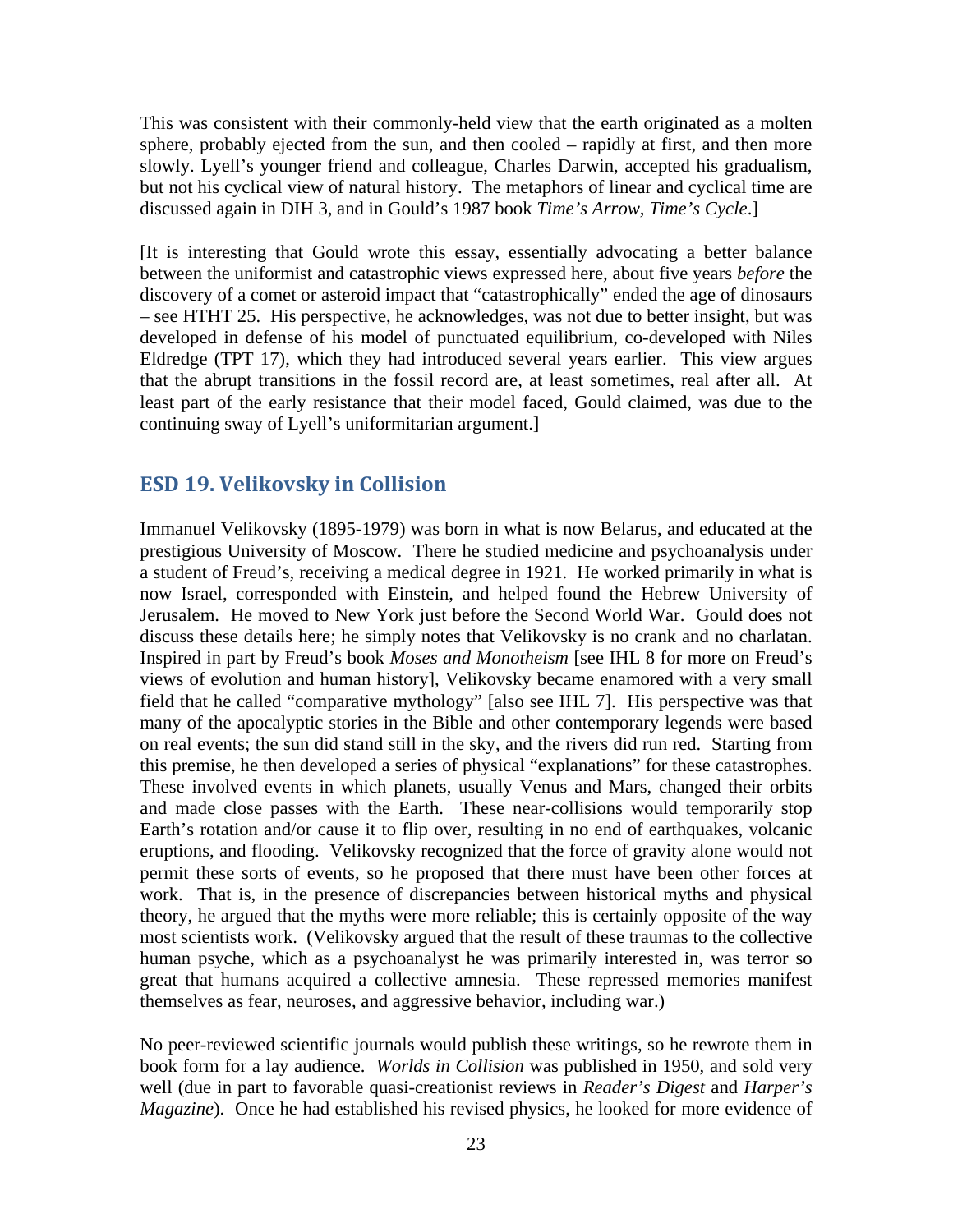catastrophic events in Earth's history, and found plenty. Of particular interest were discoveries such as coal in Antarctica and evidence of ancient glaciers in South America, which he interpreted as evidence that the poles and equator had switched places. In 1955, he published another book called *Earth in Upheaval*. This work is truly the antithesis of Lyell's uniformitarianism [see the previous essay], and claims that catastrophes are behind virtually all major geologic features. In fact, it is very much in the spirit of the earlier "world-makers" [also see BFB 25] that Lyell was so opposed to.

Gould reminds us that he is not a physicist or astronomer, and thus will not comment on Velikovsky's planetary mechanisms. However, he is a geologist (among other things), and therefore feels qualified to comment on *Earth in Upheaval*. In a calm but firm tone, he lists five different classes of problems with the book. Some are structural in nature. Velikovsky explicitly assumes that large effects must imply sudden, catastrophic events; for example, the creation of glacial ice sheets requires that the sea actually boil at some point. He also assumes that all catastrophes affect the entire world and not simply the local area. Others problems are smaller, but work against a sense of confidence: most of his references are decades old (some more than a century), and the text itself contains many factual errors and half-truths. In the end, however, all of these issues are dwarfed by the discovery of plate tectonics in the 1960's (next essay). Velikovsky did not know, and could not have known, that the continents rest on plates that move and collide, and thus bears no blame for his ignorance. Nonetheless, this modern geologic theory explains not only mountains and earthquakes, but the vastly different climate history of continents in the past. Thus, the Great Rift Valley in Africa is not a crack caused by a planetary near-miss, but the result of two plates sliding apart. Further, it explains all these things without introducing new laws of physics. Worse for Velikovsky, the catastrophic effects of mountain building, volcanoes, and continental drift are, in this model, the result of steady plate movement of a few centimeters per year, and thus fits neatly into Lyell's uniformitarian perspective.

[When Gould wrote this essay, he was wading in to a controversy that was still raging; Velikovsky was still alive in 1975, and his books were selling quite well. Adding to Velikovsky's mystique was the fact that several prominent scientists, led by the famous Harvard astronomer Harlow Shapley, had tried earlier to prevent a prominent publishing house from printing *Worlds in Collision*. Velikovsky played up this "snubbing" by mainstream academia, arguing that he was being persecuted like Bruno or Galileo. The episode came to be known as "the Velikovsky affair" by his supporters.]

Gould closes with a few thoughts on the role of nonprofessionals in science. He acknowledges that many of the great breakthroughs in scientific thought have their origins as speculative heresies from outsiders, and that the professional community often did not respond very warmly [see the next essay, and also HTHT 25]. He notes that he himself has proposed a few heresies, including some on the subject of catastrophism. However, he adds, for every victorious heretic, there are a hundred who were just plain wrong. Gould does not think that Velikovsky will be one of the lucky few that beat the odds.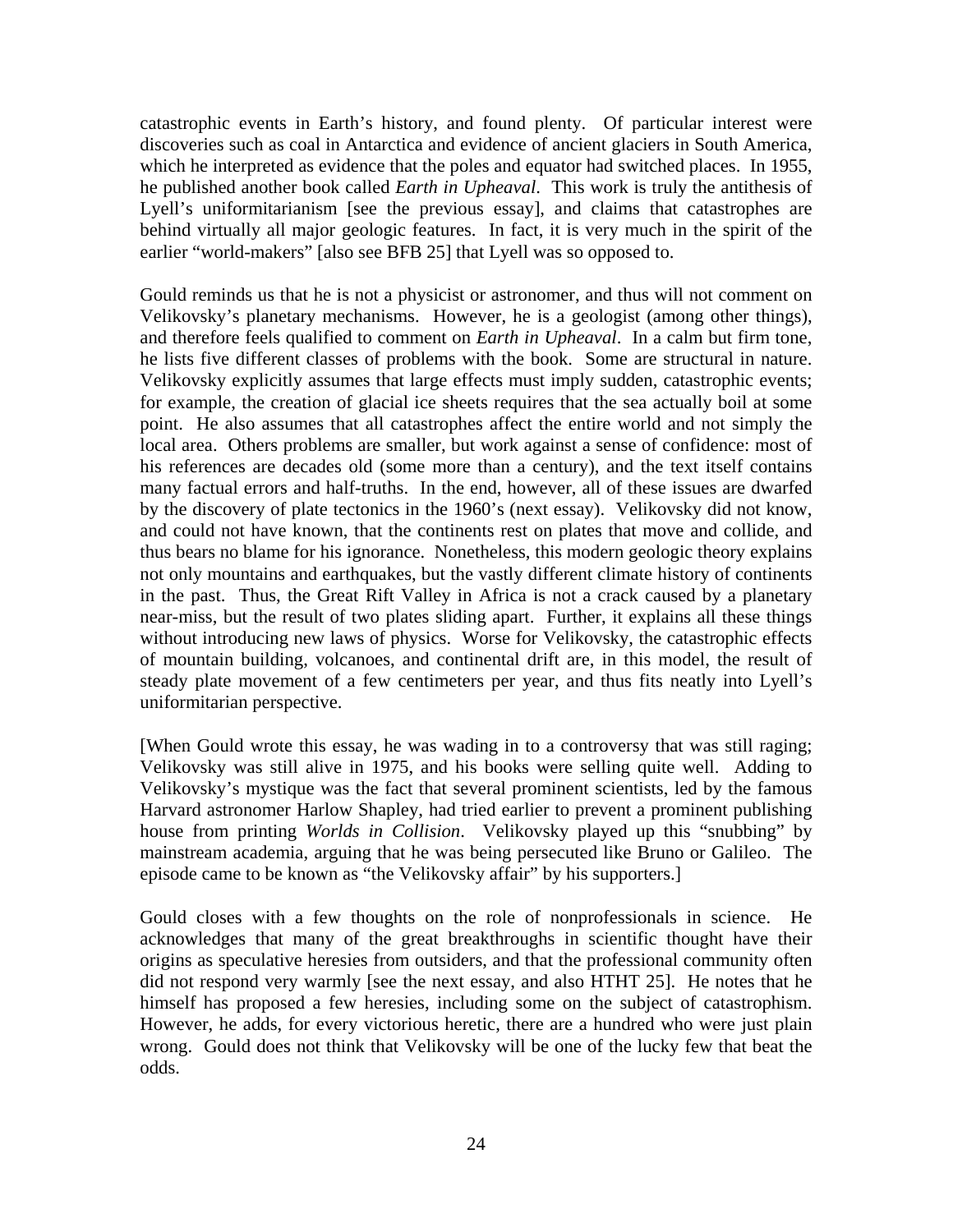# **ESD 20. The Validation of Continental Drift**

<span id="page-24-0"></span>In the first half of the  $20<sup>th</sup>$  century, Alfred Wegener (1880-1930) argued that continents drift over the surface of the earth. He based this argument on geography (e.g., the east coast of South America appears to match up with the west coast of Africa), geology (similar types of rocks and formations in different continents), and paleontology (similar fossils). This evidence convinced few that continental drift occurred. This was not because the data was suspect, or because there were other, simpler explanations for them; it was because no one could envision a mechanism by which continents could plow their way through earth's crust.

One important example of Wegener's evidence is the existence of glaciers on both South America and Africa during the late Paleozoic period, with the striations suggesting these glaciers originated in (what is now) a tropical ocean. Meanwhile, there were no glaciers at this time in North America. This can be explained if South America and Africa were joined at the time and located at the South Pole, as is now believed, but very difficult otherwise. One alternative model, supported by many scientists, was that a series of narrow land bridges existed between the continents. These land bridges, for which there was never any direct evidence, separated the northern ocean (which did not freeze) from the southern one (that did). Many in the scientific community readily accepted this speculation as theory, because the need to rationalize difficult data was so strong and the alternative so unappealing. He sites some other examples as well. He adds that Wegener himself fell into a similar trap; he and his supporters proposed a number of highly implausible mechanisms to drive continents through the crust.

In the 1960's, a new type of data became available: high-resolution mapping of the deep sea floor. What became apparent was that earth's crust, on which the continents floated, was comprised of a series of large plates. Further, these plates moved constantly with respect to each other. Where they spread apart, there were high ridges where the molten interior rose up to make new crust to fill in the gaps. Where they came together, at deepsea trenches, one plate would dive below the other and re-melt. In this new model, the continents did not "plow through" earth's crust; they were locked into it. It was the crust itself that moved, as part of a mantle convection process. The theory of continental drift was thus subsumed into the larger theory of plate tectonics. With the acceptance of plate tectonics, all of Wegener's evidence for continental drift was "rehabilitated" and offered as evidence for plate tectonics. [Gould discusses another example of where a geologic mechanism was required before "obvious" data could be properly interpreted in TPT 19.]

The real theme of this essay is how the scientific community deals with a major paradigm shift, as this surely was. Referencing a quote from von Baer on natural selection, Gould states that successful new paradigms go through three phases. The first is quick dismissal as nonsense; the second is active resistance to what has become heresy; and the third is acceptance as the new dogma, with many converts claiming that they had always known it to be true. Gould describes his own seat in watching this process, as an undergraduate geology major at Antioch College (where he showed up in the second phase) through graduate school at Columbia. The way such stories are usually told, he says, is that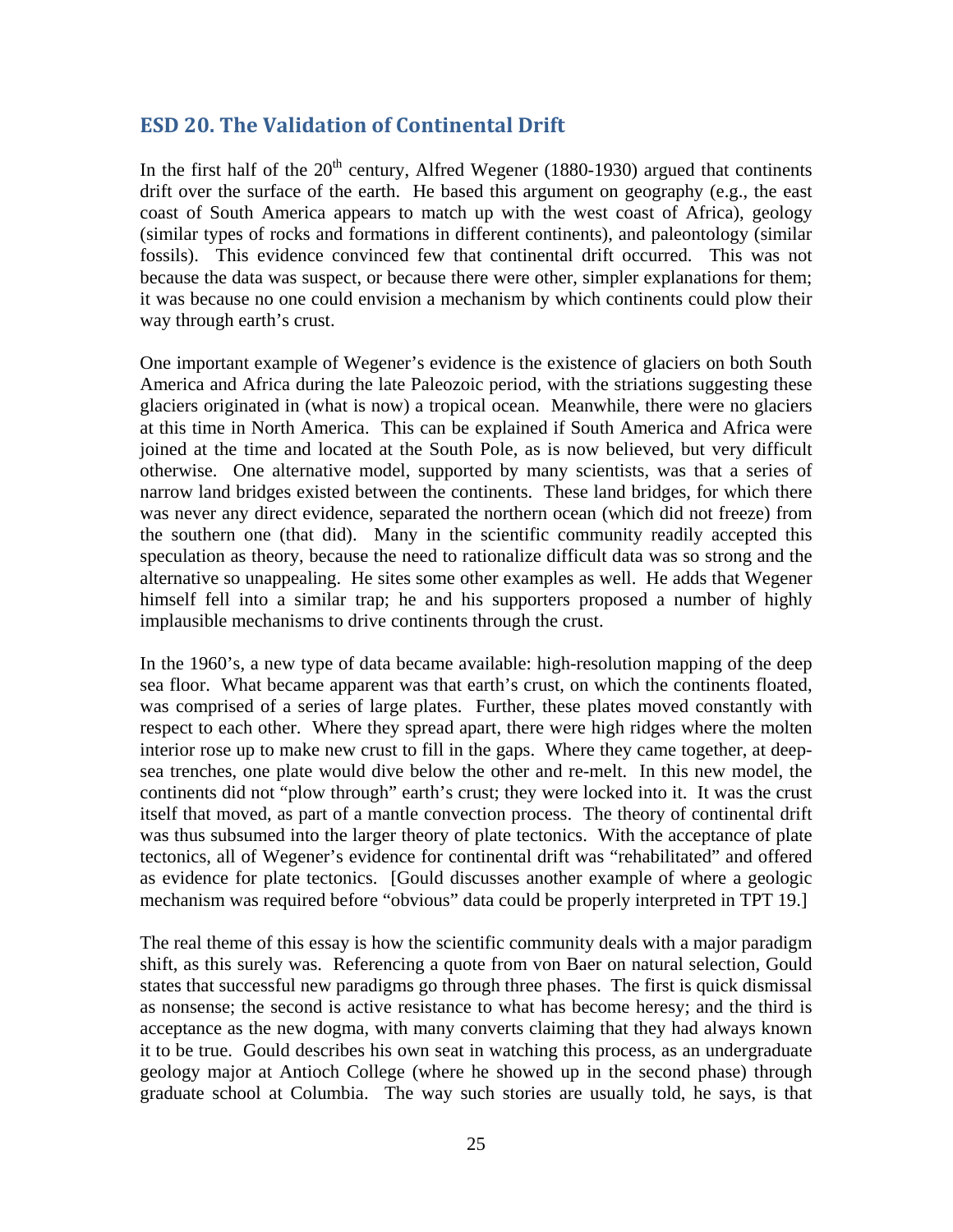science grows by accumulation of new facts. In this case, the new facts were the observations of active deep-sea ridges and trenches, which provided the mechanism for drift that had been missing. Far more interesting, Gould offers, is that Wegener's observations played no role at all in the acceptance of the theory; it was merely used afterwards as supporting evidence.

The lesson here, Gould states, is not to judge scientists harshly simply because they are as human as the rest of us. Science tends to work this way, for a good reason. Contrary to popular belief, the observed scientific facts do not speak for themselves; they *must* be read in the light of theory [see ESD 25]. Science is as much a creative human endeavor as art, and thinking creatively – even speculatively – is part of the process. New data obtained under the umbrella of existing theory is unlikely to overthrow that theory. The lesson, he states, is that existing theory can only be overthrown by new theory, which itself will likely go through periods of both speculation and zeal. In a closing paragraph that illustrates how new the theory was when he wrote this, Gould states that he is not terribly bothered by the fervor *for* plate tectonics, for two reasons: he suspects that it is correct, and in any case, it is definitely exciting.

### <span id="page-25-0"></span>**ESD 21. Size and Shape**

This essay addresses the physical fact that as objects grow larger, their volumes increase faster than their surface areas (by the cube and square of the body's linear dimension, respectively). Since living creatures are physical objects, this has repercussions on their design. Larger organisms must have highly convoluted features such as alveoli in lungs or villi in the small intestine, because the absorption of oxygen and nutrients takes place through a two-dimensional surface. Insects, being small, can effectively use simple holes in their exoskeletons to bring air into their bodies. Since the surface where the holes are does not increase as rapidly with increasing size as the volume that needs to be aerated, this design feature places an upper limit on the size of insects.

Gould notes that buildings with stone columns experience the same issue as large animals with bones as they grow larger; the column/bone must grow relatively "thicker" as the length increases to support the increased mass of the new volume. He also notes the relative effect of gravitational versus surface (electrostatic) forces on the size of animals. If humans were the size of flies, he argues, it would be much easier for us to climb walls with our bare hands and feet. Similarly, an insect would have to increase its wing size more rapidly than its length if it is to maintain its ability to fly.

## <span id="page-25-1"></span>**ESD 22. Sizing Up Human Intelligence**

Several physical characteristics help define us as human. These include bipedal posture, opposable thumbs, and a larynx complex enough to support speech. The feature referenced most often, of course, is our large brain. Gould begins this essay by discussing the underappreciated importance of our large physical size, which is required to support this brain. Contrary to common perception, we are larger than 99% of all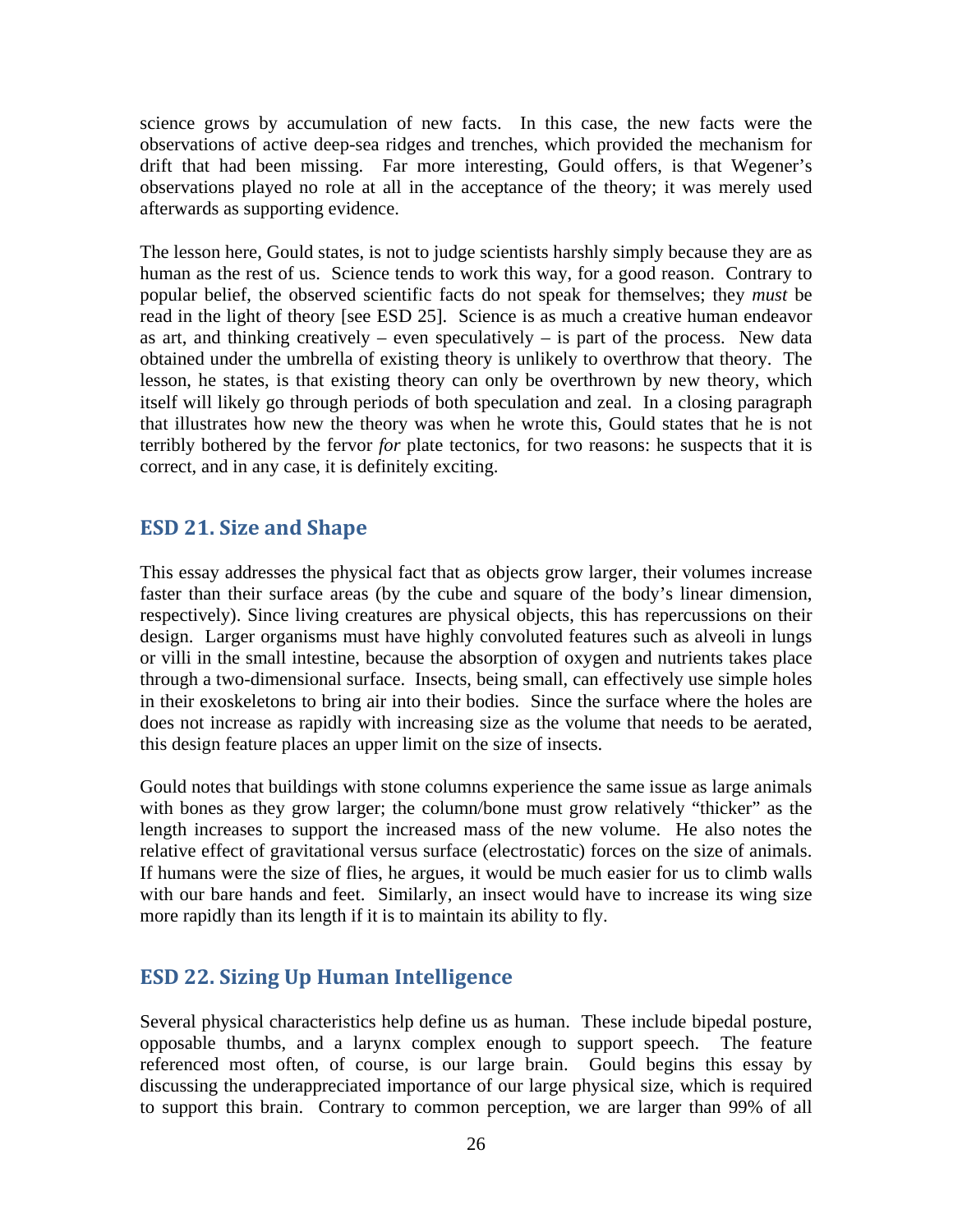animal species on this planet, including primates. Human brains average about 1300 cubic centimeters in size. Although the observed range around this mean is large, and seems to have no impact on intelligence, nonetheless there is presumably a minimum number of neurons required to support what we call human consciousness; this in turn requires a minimum physical body size to support it. He continues in a speculative vein that if we were the size of ants, even if we could find a way to maintain our intelligence, we could not live "human" lives. Static forces would allow us to climb walls, but not take off clothing; fire would be impossible to manage.

Nonetheless, brains do more than allow us to think; they control many aspects of the body. Thus, elephants and whales have larger brains than humans do, but this is due in part to their larger bodies. Gould introduces the "mouse to elephant curve," a best-fit line through a series of points that plot adult mammalian body weight along the x-axis and the corresponding brain weight along the y-axis. The curve is linear, but its slope is significantly less than one; it is about 2/3. That is, if one mammal has a body mass three times than of another, on average its brain weight would only be twice as great. Gould notes that the great apes all fall significantly above this line, indicating a larger-thanaverage brain-to-body weight ratio. Humans fall the farthest above this line. Gould then presents data showing that the hominid lineage, from australopithecines to modern humans, shows a consistently increasing distance from the median line. The data presented represent work that Gould and colleagues published in the journal *Science*, giving us some insight into his "day job." [Gould discusses how lifetime scales with size, and how again humans fall well above this line, in TPT 29.]

## <span id="page-26-0"></span>**ESD 23. History of the Vertebrate Brain**

This essay reviews the thesis of a contemporary book: *The Evolution of the Brain and Intelligence* by Harry J. Jerison, 1973. Jerison uses the brain weight to body weight chart discussed in Gould's previous essay to confront what he considers to be the false ladder of vertebrates: fish, amphibians, reptiles, birds, and then mammals. His studies, Gould reports, indicate that there is really only one division by this category: the warm-blooded vertebrates on the one hand, and the cold-blooded on the other. This he attributes to physiology, not intelligence. Jerison speculates that mammals evolved their relatively large brains during the age of dinosaurs not for intelligence, but for processing of sound and smell patterns into spatial awareness. This was necessary, he speculates, because these creatures were probably nocturnal, living well down on the food chain. Gould goes on to note that Archaeopteryx has a relative brain weight in between the two.

For the most part, Jerison reports no increase in the average brain-to-body ratio over time within each vertebrate group. One important exception, however, involves the mammals that evolved after the Cretaceous extinction about 65 million years ago. These tertiary mammals are binned as early, middle, and late. The brain weight to body weight ratio increases at each stage, in each case with carnivores above herbivores. In closing, he observes that primate brains have always been above average even for mammals. Since original primates were similar to tree-dwelling shrews in appearance, it is not obvious why this should be the case. Gould acknowledges that this remains a mystery.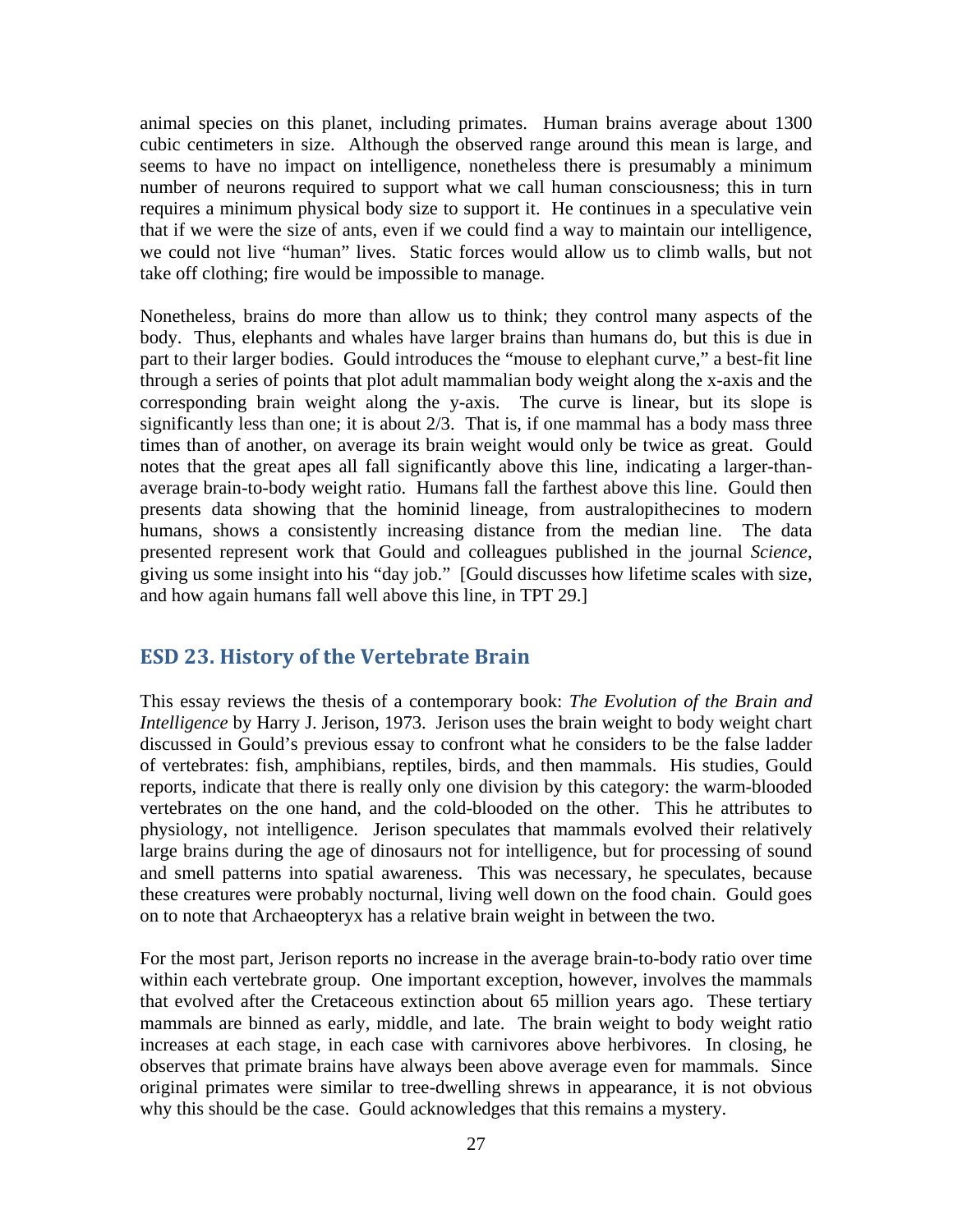### **ESD 24. Planetary Sizes and Surfaces**

<span id="page-27-0"></span>This essay begins with a recapitulation of Charles Lyell's principle of uniformitarianism in geology [ESD 18]. Referencing the work of some colleagues, Gould describes the two heat engines that drive the gradual, continuous processes of Lyell's theory. The first is the sun-driven engine behind atmospheric and oceanic processes, which encompass all erosion effects. The second, discovered only a decade earlier, is the mantle convection process that moves the earth's tectonic plates around [ESD 20]. This convection is powered by radioactive decay at earth's core, and is responsible for most earthquakes and volcanic eruptions. Notably absent from this list of significant geological effects are meteor impacts. Few are visible on earth today, due to the uniform processes just described, but they are the most characteristic surface feature on other heavenly bodies such as the moon and Mercury. These bodies have no atmosphere or oceans, and the crust is too thick in both cases to allow tectonic activity. If Lyell were to have found a way to grow up on either of these worlds, Gould states, he would not have proposed a gradualistic geology.

Gould wrote this essay in 1977, shortly after the Viking probes landed on Mars, but before the Pioneer and Voyager fly-bys of the outer planets. This was also written at a time when he was exploring the concept of size and scaling on various systems in his professional career (see the previous three essays). He speculates that planetary size alone is primarily responsible for the geologic differences between the earth and the moon. The moon and Mercury have no atmospheres, because their gravitational mass is not sufficient to hold them. It may also be that the large surface-area-to-volume ratio of the smaller bodies that is responsible for their thicker and thus rigid crusts, since smaller objects lose a larger fraction of their heat through their surfaces. Without either heat engine, all that is left to shape the surface of these worlds are meteor impacts – which then remain largely unchanged over time, as there is nothing to erode them. He suggests that if his hypothesis were valid, an intermediate-sized body would show intermediate effects. He offers Mars, only recently photographed at high resolution by the Viking orbiters, in support of his argument. Mars does have a thin atmosphere and some very large volcanoes, but no oceans and no plate tectonics. Its surface is roughly half cratered (catastrophic events) and half covered by other structures, including volcanoes and dune fields (gradualistic effects).

[Gould will reference this essay in the 1980's, after the Pioneer and Voyager missions show amazing details of the moons of Jupiter, Saturn, Uranus, and Neptune. His model does not hold up well, he acknowledges – see BFB 34  $&$  35. Radar mapping of Venus by the Magellan spacecraft also shows that this planet is not consistent with his simple model. The lesson is not that scientists can be wrong; that has always been known. It is that scientists make predictions, and when nature invalidates those predictions, the good scientist accepts nature's verdict.]

## <span id="page-27-1"></span>**ESD 25. On Heroes and Fools in Science**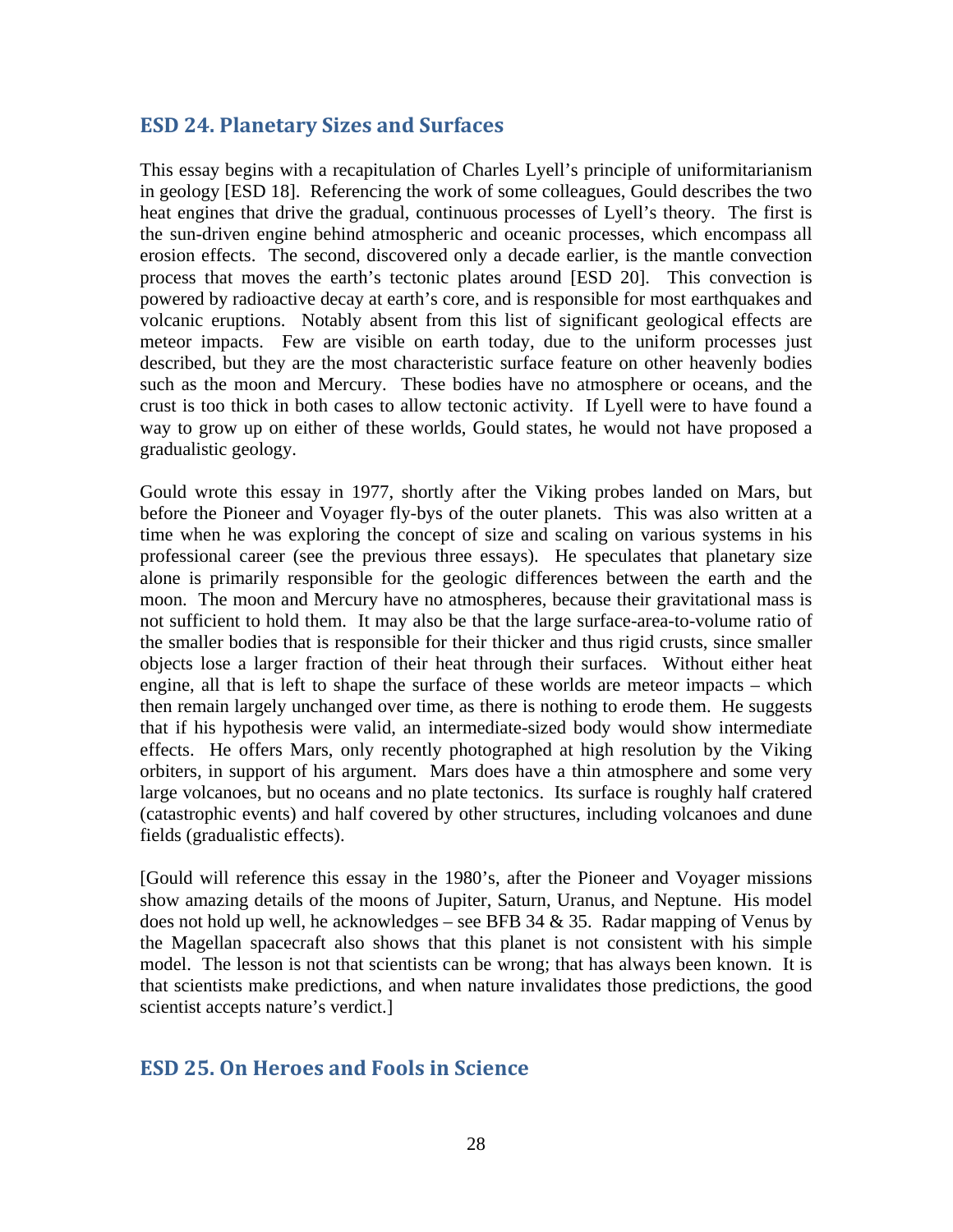In addition to being a geologist and paleontologist, Gould was also a historian of science; he published original research in their professional journals. Two of the themes that recur regularly in his writings appear in this essay. The first is that science does not, contrary to popular opinion (even within the scientific community), move in a straight line from ignorance to truth via the collection of objective facts. Science is a creative human endeavor, and tends to move in fits and starts. Facts do not speak for themselves, but are always seen in the light of some model or theory [see DIH 12 for a further discussion]. The second recurring theme is the importance of not judging historical figures and their ideas in terms of today's theories. In order to properly understand the history of science, it is important to understand what these people knew, thought they knew, and did not know at that time. It is all too common, Gould writes, to think of those historical figures whose ideas are most similar to ours as the good guys, and their opponents to be fuzzy-thinking dogmatists, villains, or fools. It is this second theme that gives the essay its title.

Gould presents the example of two competing  $17<sup>th</sup>$  century views within the budding science of embryology to illustrate the difficulty associated with considering historical scientific controversies in modern terms. The first model of how embryos develop is called *preformationism*, and argues that each egg (or sperm) contains all of the structures of an adult in miniaturized form, albeit with greatly different proportions. Inside the tiny eggs of this *homunculus*, or "little person," is a yet tinier homunculus, and so on. [Gould states in IHL 20 that "No serious scientific preformationist held such a view" regarding the literal reality of a homunculus.] The second view is known as *epigenecism*. This paradigm argues that the original fertilized egg has no internal structure at all to begin with, and that the complexity of the embryo grows from the uniform simplicity of the egg. In the storybook version of this intellectual struggle, by the mid-19<sup>th</sup> century the epigeneticists had won out because their observations were more accurate. This is an oversimplification, Gould argues, and because of it we miss an insight into the models, and in general how science proceeds.

He begins by noting that most of the preformationists did recognize, through their own accurate and detailed observations, that embryos did appear to begin as simpler structures. But if matter was being transformed from the simple to the complex, then what was the force that was doing the transforming? In the era before there was any inkling of DNA or even cells, the observations taken at face value appeared to be supernatural "vitalism," untestable in any way and thus unscientific. Therefore, Gould argues, it was actually the preformationists who were trying to incorporate a degree of rationality upon the proto-science of embryology. The epigeneticists, commonly credited as the heroes of this debate by simply reporting what they actually observed, in many cases had no such qualms about invoking supernatural forces.

What about the problem of an infinite series of homunculi nested within one another? Surely this points out the absurdity of the preformationist position. But at the time, Gould argues, the lifetime of the earth (past and future) was believed to be only a few thousand years, so that an infinite number of homunculi nested inside each other would not be required. Further, no lower limit on the size of organelles within cells was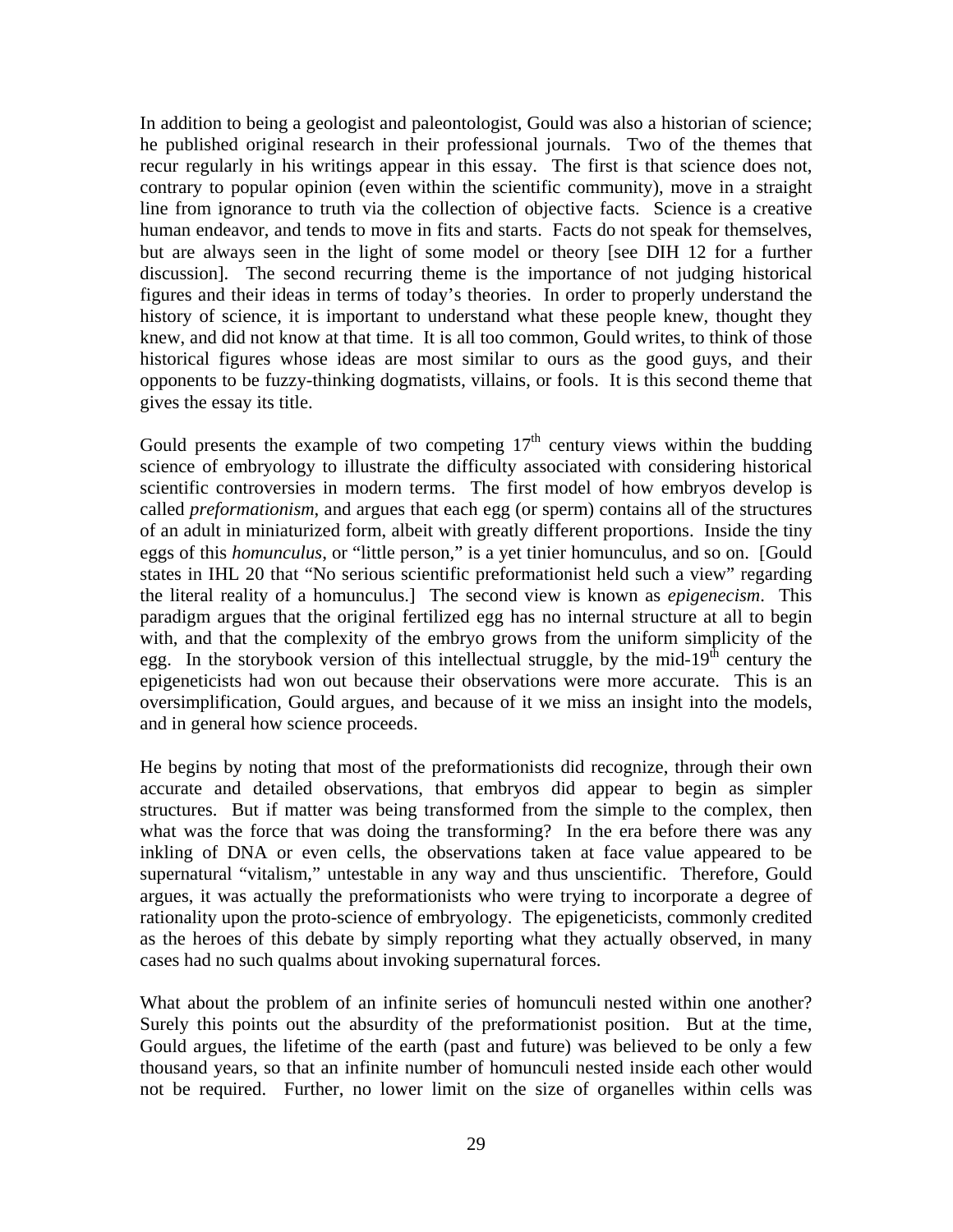recognized at that time (the 1760's), due largely to the limited quality of the microscopes of that era. In short, preformationism – clearly wrong, as there are no preformed parts inside a fertilized egg – not only made some of sense at the time, but struggled against what was, at least in part, a non-rational alternative.

[Today, both theories are recognized as incorrect; the truth is that the fertilized egg contains a set of coded instructions, in the form of DNA. The epigeneticists appear "closer" to this model only in hindsight; they would have been as surprised the modern view as the preformationists. Gould explores the concept that neither group had the appropriate metaphor – "programmed instruction" – in TFS 9. He returns to the metaphors that each faction did have to work with in IHL 20. He briefly discusses the downfall of preformationism in TFS 25.]

### <span id="page-29-0"></span>**ESD 26. Posture Maketh the Man**

With the acceptance of evolution in the last third of the  $19<sup>th</sup>$  century, people began to speculate about human ancestors. (A few wrote even earlier; Gould references von Baer from 1828.) The three primary differences between man and other apes were usually categorized as follows. First, there is upright posture, with the associated attribute of free hands. The second is speech, which is tied to a more complex larynx. The third is the relatively large brain for the given body weight, and a presumed correlation with more complex and abstract behavior. However, no fossils of modern man's ancestors were found until the 1920's and 30's, when Java Man and Peking Man (now both recognized as *Homo erectus*) were discovered. [However, see TPT 10 for a discussion of the "Piltdown Man" fraud, and the resulting false consensus on human evolution that it led to. The Piltdown fraud also led scientists to not appreciate the importance of the more ancient Australopithecus fossils, also first found in the 1920's.] This temporal gap left ample time for scientists and nonprofessionals to speculate about what these intermediate creatures might have looked like. It is these speculations, forged in the absence of data, which are the subject of this essay.

There were two primary schools of thought. The more popular by far was that the human brain started to grow first, with the posture following along from knuckle-walking ape through several degrees of stoop-shouldered cavemen to fully-erect moderns. (This sequence is still seen on book-cover illustrations, political cartoons, and tee shirts, and was one of Gould's pet peeves.) This makes sense, its proponents argued, because we control so much of the world by our uniquely human inventions. The second school, a distinct minority, argued that our ancestors became fully bipedal first, and only then grew larger brains. This would be consistent, they argued, with a species of ape leaving the rain forests for the savannahs, where bipedalism would presumably provide the advantage of long-distance viewing. After this, increasingly larger brains would harness the tool-making power of the hand. In retrospect, the upright-posture-first group (which included Darwin's biggest supporter in Germany, Ernst Haeckel and, interestingly, Sigmund Freud) has been largely vindicated.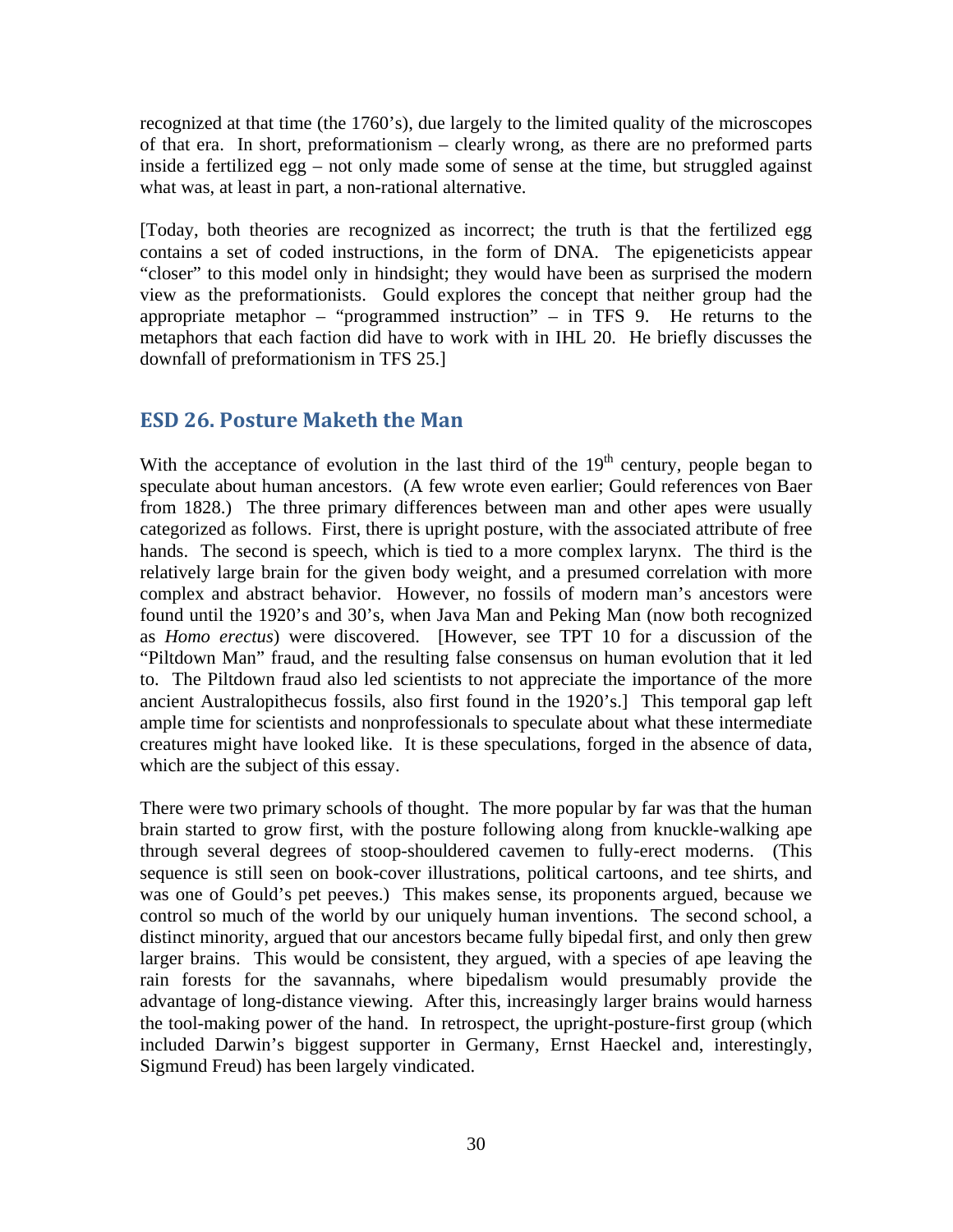Why, Gould asks, in the absence of data either way, did most scientists (and Westerners in general) opt for the big-brain-first perspective? Gould proposes that the answer can be found in the biases of Western man, as explained in an 1876 essay by none other than Friedrich Engels. Engels, one of the fathers of communist theory in the  $19<sup>th</sup>$  century, argued a developmental theory very similar to Haeckel's in his *The Part Played by Labor in the Transition from Ape to Man*. This essay had no impact at all on the scientific community, but it offers some interesting speculation on why so many people were surprised later. According to Engles, as the brain developed in capability, at first it made "Labor" (in the Marxist sense) more powerful via agriculture, architecture, and so on. But eventually the brain developed to the point where it could support the concept of religion. After this, a small band of power-seekers used that capability to control the rest of the group. Whether true or not, Gould notes, westerners do tend to rank intellectual activities as superior to manual work. Whatever the origin of this bias in our culture, he concludes that it may be responsible for the general degree of surprise when our ancestors were found to be fully bipedal but with brains only slightly larger than apes. Biases, Gould concludes, must be recognized before they can be confronted.

#### <span id="page-30-0"></span>**ESD 27. Racism and Recapitulation**

Gould discusses two biological theories of the late  $19<sup>th</sup>$  and early  $20<sup>th</sup>$  centuries that relate the development of an organism to its evolutionary history. Both were applied to human evolution generally, and specifically to evolutionary differences between races. The thrust of this essay is not so much the theories themselves, but rather on the fact that these theories – which argue opposite views in terms of evolutionary progress – were *both* used to justify identical racist and colonialist policies. [In IHL 27, Gould defines racism as "the claim for intrinsically biological and therefore ineradicable differences in intellectual or moral status among peoples."]

The first theory, recapitulation [briefly discussed in ESD 7, and more extensively in TPT 24], argues that "ontogeny recapitulates phylogeny," or that the development of an individual from egg to adult "reenacts" the evolutionary history of that species. Mammal embryos thus pass through a fish-stage (with gill slits), and then "amphibian" stage (with a tail), and then a "reptile" stage (a three-chambered heart). Implied in this biologically directional and progressive model is that embryos and infants must develop faster and faster over geologic time, since there will always be more steps to pass through. The second theory, neoteny (also in ESD 7), notes that in some cases evolution proceeds by slowing down early development. Humans in particular retain many features that are lost after the juvenile stage in other primates. Both theories fell into disfavor within a few decades of the rediscovery of Mendel's genetics in 1900. The theory of genetics shows that different developmental processes can be speeded up or slowed down independently, as they are affected by regulatory genes. It also shows that the effects can take place anywhere in the developmental process, not just at the end – although modifications that occur very early are usually fatal.

The primary developer of recapitulation theory, Ernst Haeckel, had no qualms about applying a biological theory to sociological issues within human culture. He was a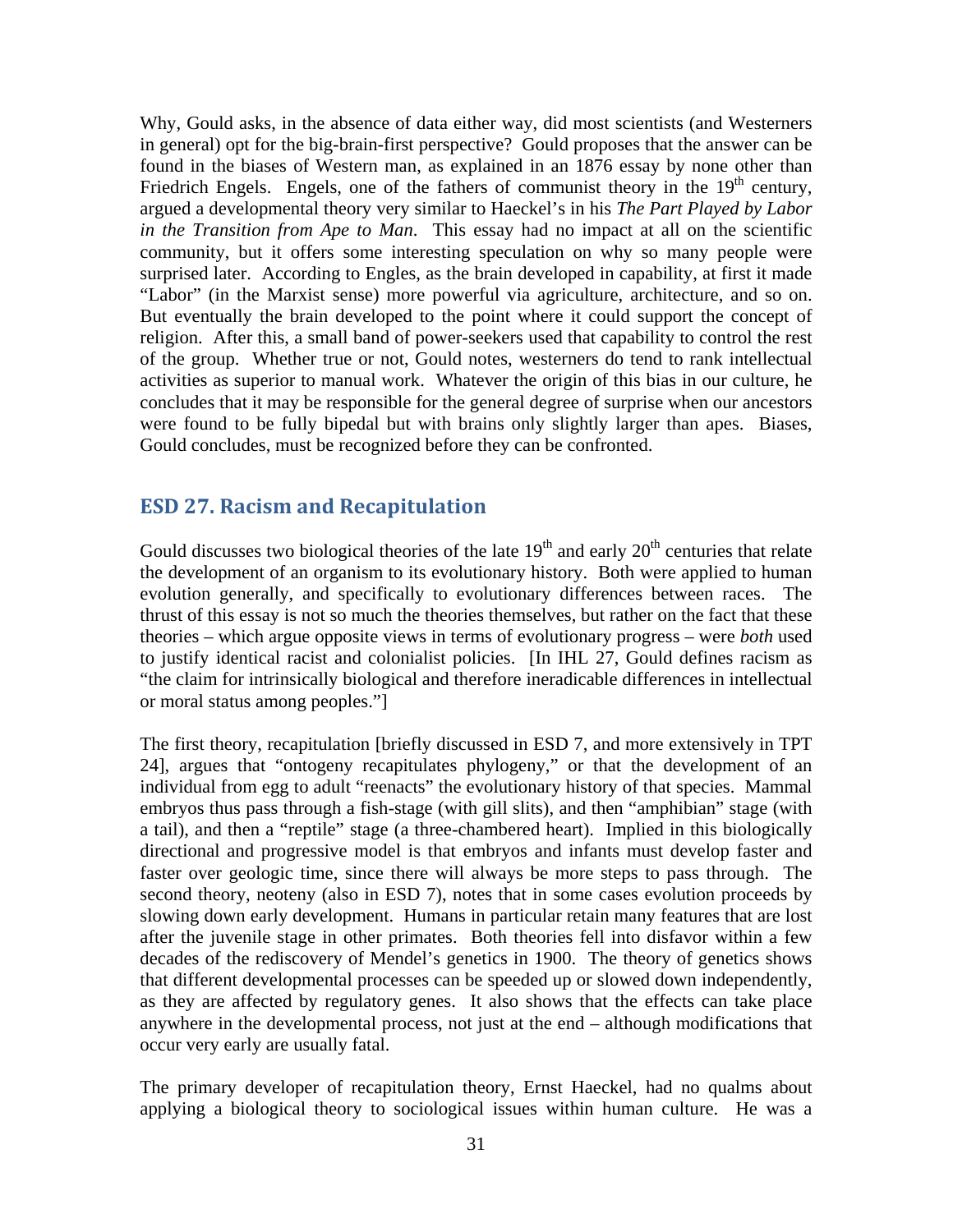liberal of his day, and tried to use his model to attack the hierarchical social structures of his native Germany. However, his model was usurped by the power elites in both Germany and England to justify racist and imperial policies. There are all sorts of minor differences in the development of different populations and races, and easy to find examples where Europeans developed faster or farther than others. These technical details were sited as evidence that Europeans were biologically superior to other races; further, that the adults of these other races were much like European children [see TPT 15 and IHL 8, as well as his 1977 book *Ontogeny and Phylogeny*], and thus in need of "adult supervision." Later, when key aspects of neoteny were recognized, the community delved back into the data to find examples of where Europeans developed more slowly or less completely than other races; these examples were then also presented as evolutionary evidence of white superiority. At no time, Gould states, did anyone inside or outside of the scientific community call attention to the fact that the evidence supporting racial superiority via neoteny directly refuted the evidence supporting racial superiority via recapitulation, or vice versa. [Gould attempts to remedy this and similar abuses of science for racist purposes with the publication of his 1981 book, *The Mismeasure of Man*.] This is not simply a matter of history, Gould warns; similar arguments arise continuously relating race to intelligence. He expands on this theme in the next several essays.

[Recapitulation concepts Haeckel; his work reflects the culmination of a line of thinking that developed almost from the beginning of the field of embryology. Gould discusses this story in detail in *Ontogeny and Phylogeny*. In IHL 27, in reference to the German physiologist Friedrich Tiedemann (1781 – 1861), he writes:

As a central question in pre-Darwinian biology, scientists of Tiedemann's generation yearned to know whether all developmental processes followed a single general law, or if each pursued an independent path. Two processes stood out for the evident study: the growth of organs in the embryology of "higher" animals, and the sequence of structural advance (in created order, not by evolutionary descent) in a classification of animals from "lowest" to "highest" along the chain of being.

In rough terms, both sequences seemed to move from small, simple, and homogeneous beginnings to larger, more-complex, and more-differentiated endpoints. How similar might these two sequences be? Could adults of lower animals really be compared with transitory states in the embryology of higher creatures? If so, then a single law of development might pervade nature to reveal the order and intent of the universe and its creator. This heady prospect drove a substantial amount of biological research during the late eighteenth and early nineteenth centuries.]

#### <span id="page-31-0"></span>**ESD 28. The Criminal as Nature's Mistake, or the Ape in Some of Us**

Gould recognizes the centennial of a late  $19<sup>th</sup>$ -century theory and social movement called "criminal anthropology" in this essay. This movement is assumes that "born criminals"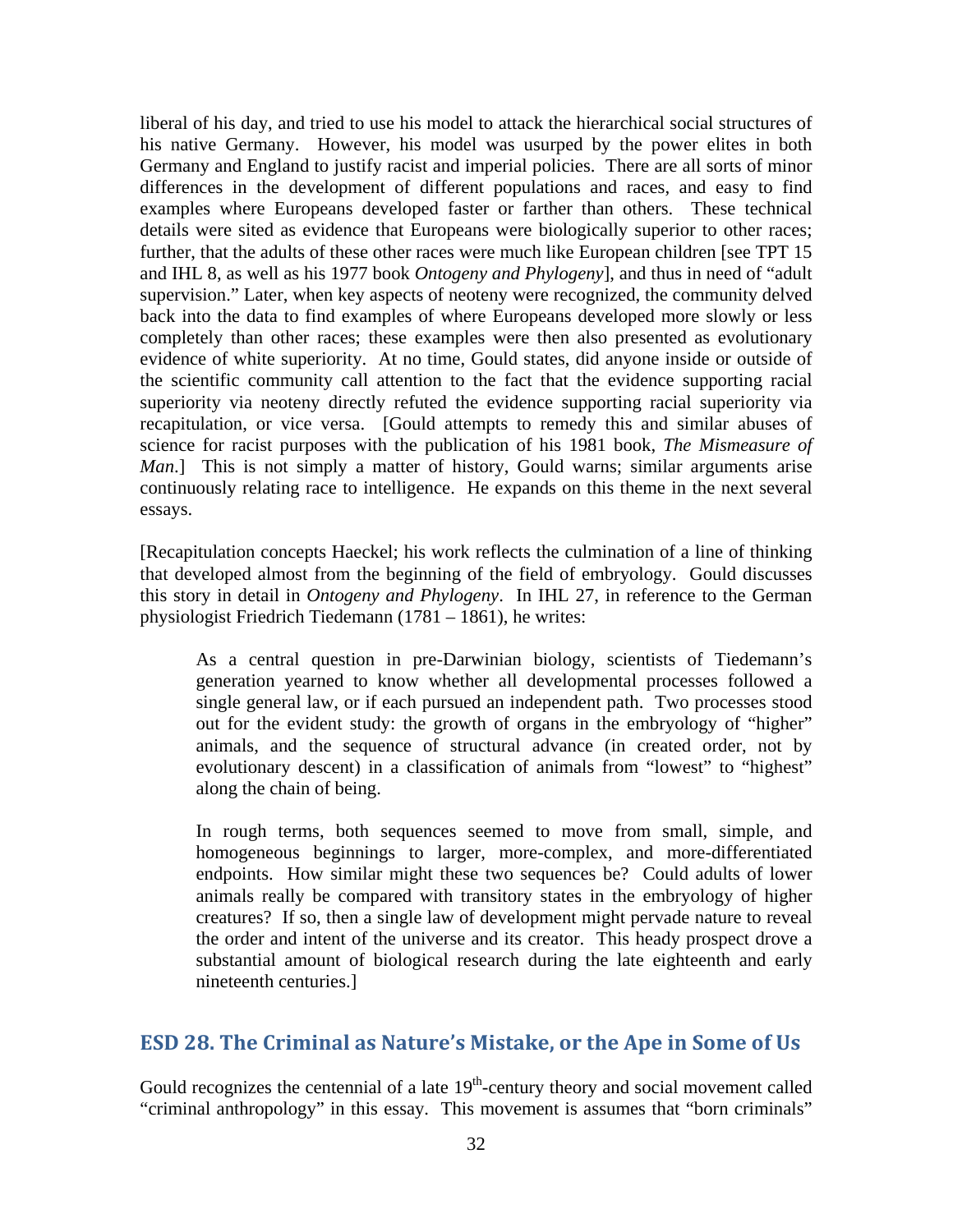exist, and can be explained as *atavisms* (literally, throwbacks to earlier evolutionary stage), via incomplete recapitulation – see the previous essay. This implies that what we call criminal behavior today was normal and even necessary behavior for these ancestors. Italian physician Cesare Lombroso started the movement in 1876, with the publication of his book *L'uomo delinquente* (*Criminal Man*).

Gould makes three points. The first is that scientists have an obligation to be aware that their theories can be leveraged for social ends; technical ideas can have political consequences. The second is that, even when the scientist himself argues for his theory to be applied to society in one way, others may employ it for their own ends. In this case, Lombroso tried to use his theory in part to bring enlightenment to the treatment of criminals. Instead, he gave the European ruling classes another line of reasoning to maintain the hierarchical class structure domestically, and to engage in imperialism abroad. If the evidence is there, Gould states, we must support the model even if we find it distasteful; but the scientific community has an extra responsibility to refrain from speculating on subjects that involve human behavior. His third point is that, while this particular theory is long and deservedly dead (Lombroso's science was terrible even by  $19<sup>th</sup>$  century standards), similar theories continue to pop up. In particular, he discusses the XYY-chromosome issue, popular in 1976 when this essay was written because of the Richard Speck case. (It turns out that Speck did not have this particular abnormality, and the genetic data gathered on violent prisoners that followed was highly ambiguous.) We must remain vigilant, so as not to repeat past mistakes. [Gould discusses biological atavisms in HTHT 14, and to the role of recapitulation in other realms – in particular, Freud's psychoanalysis – in IHL 8.]

### <span id="page-32-0"></span>**ESD 29. Why We Should Not Name Human Races: A Biological View**

Taxonomy is the science of organizing and categorizing complex systems. In several of his essays, Gould writes that he considers himself a professional taxonomist, specializing in a particularly diverse genus of land snail, *Cerion* [TFS 11]. In this essay, he applies his expertise in this field to the problem of categorizing variations – or more specifically, races – in humans.

In biology, we classify all living and extinct organisms by the hierarchical taxonomic structure initially developed by Linnaeus in the  $18<sup>th</sup>$  century. All organisms are assigned to a species, and then closely related species are grouped into a genus. The name *Canis familiaras* is the "binomial nomenclature" terminology for the dog: *Canis* (capitalized) is the genus, while *familiaras* (not capitalized) is the species, differentiating it from *Canis lupus* (wolf). The rigorously hierarchal taxonomic structure continues: above the level of genus are the levels of family (canids in the case of dogs, which includes foxes and coyotes), order (carnivore), class (mammal), phylum (vertebrate or chordate), kingdom (animal), and, since Gould wrote this, domain (eukaryotes). Today, this structure is interpreted as indicating lines of common descent (dogs and wolves share a common ancestor), but this was not always the case [see IHL 21]. Of all these categories, only the species is considered "real," in that it has a measurable attribute: the ability or potential to interbreed with other members of that species. Above this level, it is more a matter of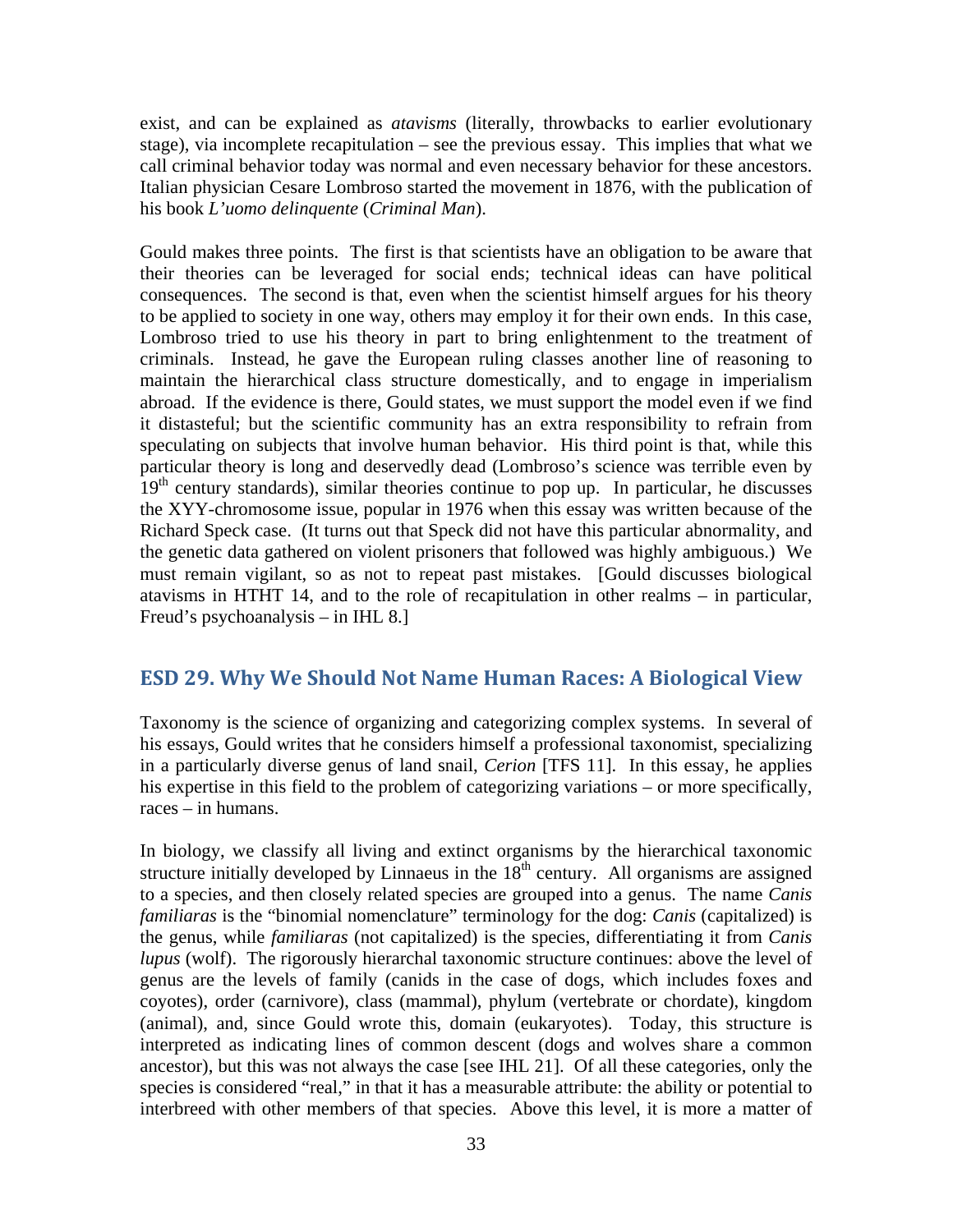definition, and there are debates about whether a particular group should (for example) be considered a family or an order. If two species are in the same genus, the taxonomic rules dictate that they are also in the same family, and share all higher levels. While all organisms must be assigned to each of these categories, they may or may not also be assigned to a number of intermediate divisions, such as "subphylum" and "superfamily."

There is one recognized (and optional) level below the level of species in this taxonomy, called subspecies. Gould quotes Ernst Mayr's 1924 definition: "The subspecies, or geographic race, is a geographically localized subdivision of the species, which differs genetically and taxonomically from other subdivisions of the species." In species that exhibit a wide degree of geographic variation, such as land snails, it has been common in the past to describe each of these in the same detail as the species as a whole. On the one hand, this appears to be a valid responsibility of the biologist. However, this approach has a number of drawbacks, including the "burying" of species-level information in a plethora of only quasi-meaningful subspecies data. The biggest disadvantage, however, is that the taxonomy and distribution of these subspecies are not static, since by definition individuals of different subspecies can and do interbreed. Gould presents the example of large-scale variation of European house sparrows, introduced to North America in the 1850's. A little more than a century later, these birds exhibit a large degree of geographic variation. In this example, the use of the "static" subspecies characterization is inappropriate because the sub-populations are varying in "real time."

Until the 1970's, there were no practical alternatives to describing individual subspecies (at that moment in time) other than to ignore them. This changed with the availability of affordable computer power. This enabled the practical application of a statistical technique called multivariate analysis, which allows the simultaneous comparison of many different morphological features. This, at least in principle, allows the naturalist for the first time to separate out those variations that are actually due to internal genetic differences from those that are made in response to the immediate local environment, such as soil type, rainfall, and elevation. Scientists that employ multivariate analysis, Gould states, usually decline to use the optional (and static) taxonomic category of subspecies. The products of multivariate analysis offer a better way of describing geographic variation within species than the use of subspecies. [In DIH 27, many years later, Gould recalls his own application of this technique to his early research on *Cerion*. There, he notes that even this technique has its limitations.]

This finally brings us to the subject of human races. Other academic groups (referenced by Gould) have argued against the use of race in analyzing humans, for a variety of reasons. Their success in convincing their colleagues had been very limited, due to what many have referred to as the "obvious" and "self-evident" existence of race. Gould takes a different approach. All humans are recognized as belonging to a single species, *Homo sapiens*, since all can interbreed, so the vernacular term "race" is therefore associated in the binomial taxonomic structure as "subspecies." Therefore, he continues, what is "obvious" in humans is not race, but rather geographic variability. Since this variability is not static, due to the human practice of relocation and intermarrying, the use of subspecies – that is, "race" – is not a very good way to describe the differences within our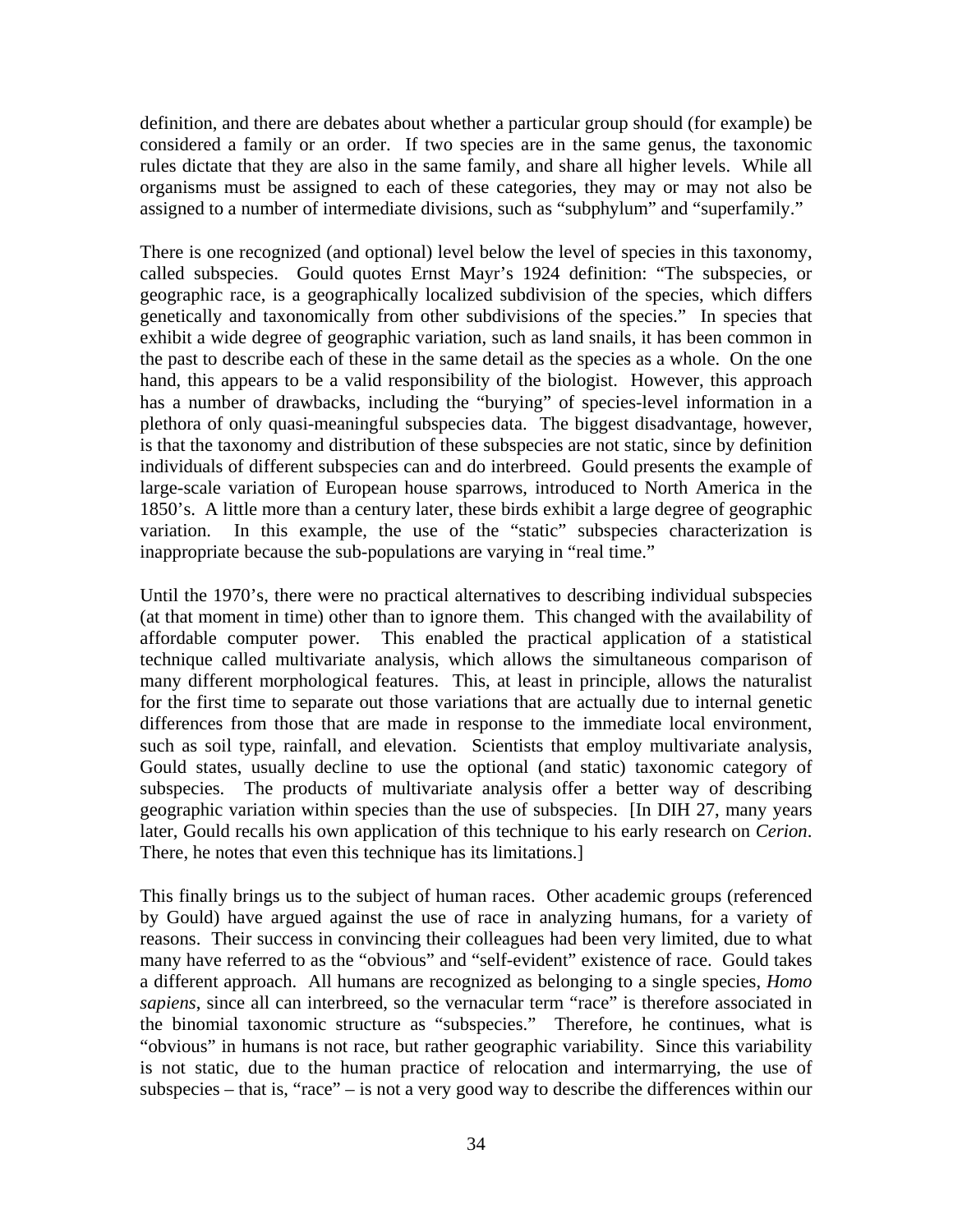species, from a purely biological viewpoint. [Gould extends the arguments of this essay in TFS 12.]

#### <span id="page-34-0"></span>**ESD 30. The Nonscience of Human Nature**

This is the first of several essays in which Gould opposes what he refers to as "biological determinism." It is related to the classic nature-versus-nurture debate, and has been an area of controversy both in the scientific and popular press, and for him personally. The first tenant of this viewpoint, Gould states, is that human behavior is directly controlled by genetics. In this view, there are genes that code for, or at least are highly correlated with, behaviors such as aggression, xenophobia, and even marital infidelity and homosexuality. The second tenant is that these the features controlled by these genes, like others, have been shaped by natural selection. Since we were hunter-gatherers for most of our natural history as a species, our behavior has until very recently, the theory goes, been optimized for these environments. Culture, education, and free will can channel these behaviors, but cannot overcome them.

Gould opposes this model for two reasons. The first is technical: we have no idea how to tell from a genome what something as quantitative as the hair color of the owner is; to map behavior to a genome is far more difficult still. Further, controlled experiments are very difficult to perform. Experiments on humans are unethical, and experiments on animals cannot give us the kind of insight into human behavior that we would require. Therefore, the field is nowhere near being a science, and can only be an area for speculation. The second reason for Gould's opposition is political: he notes that these models are often adopted by those in power to justify their status or rationalize their behavior. If the theory is true, we must recognize it even if we find it distasteful, Gould states [in ESD 32]; but if it is just speculation, then scientists should be aware of the social and political impacts these ideas can have.

There are two main applications of deterministic behavioral arguments, he continues. The first involves human nature generally, and is the subject of this essay. The second is the differences in human nature within the species, usually broken down along lines of race or gender. That is the subject of the next essay.

When discussing the role of genes in human behavior, Gould claims, proponents draw on two lines of reasoning. The first compares human behavior with animal behavior. Yes, he agrees, chimpanzees are territorial, but we cannot extrapolate from this behavior that war in humans is genetically dictated. At the very least, the two behaviors could be analogous instead of homologous; they could represent behaviors that appear similar in some ways, but do not share a common evolutionary-based genetic origin. It is difficult to tell analogous from homologous relationships in physical structures such as muscles and bones; to do so in behavior is a step beyond. It might be true, Gould states, but it might not; this is speculation, not science. The second line of reasoning comes from interpretations of hominid fossils; the same family and genus as us, at least, but the evidence is much scrappier. Some of the works of this period – most notably the best sellers of the time *African Genesis* by Robert Ardrey and *The Naked Ape* by Desmond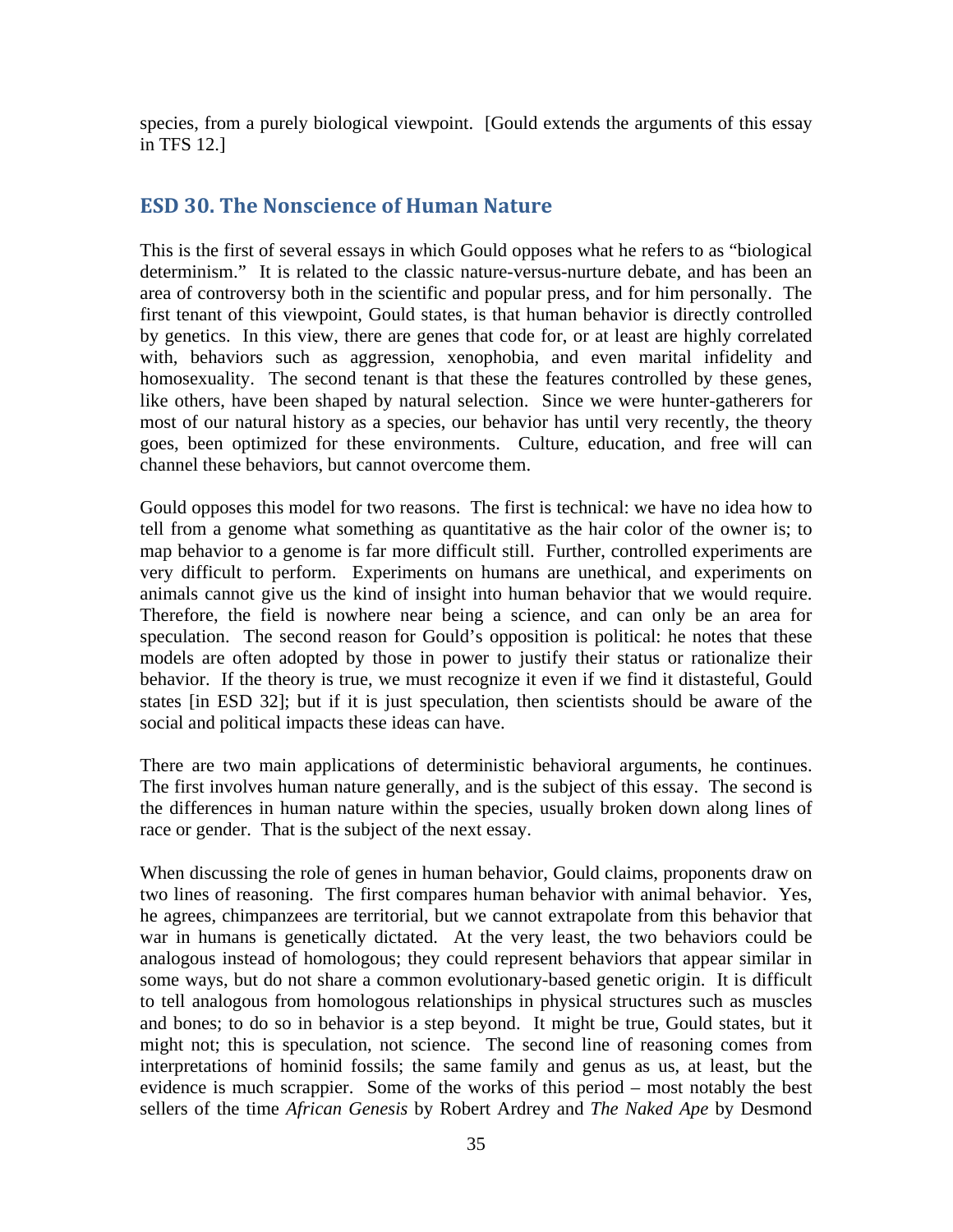Morris – depict our ancestors as cruel and brutish killers, and ourselves as basically the same (via genetics) under a thin veneer of civilization. Trying to discern animal behavior from fossils is always challenging, and with our ancestors, this issue is compounded by the fragmentary nature of the record. We can often tell whether the creature in question was herbivorous or carnivorous, however. Both of the referenced authors argue that our ancestor species were carnivorous based on their teeth, which were smaller than a contemporary herbivorous species of Australopithecus that later went extinct. Both argue that our ancestor actively wiped out this related species. While this is again possible, Gould notes that our ancestor species is now recognized as primarily herbivorous. [In addition, the species of Australopithecus in question is no longer considered a direct ancestor.] Thus, the evidentiary argument – such as it was – falls apart, and once again, we are left with speculation, not science. [BFB 22 offers a view of our underlying, "animalistic" nature that is far more positive. He returns to the theme of genes controlling behavior in LSM 18.]

#### <span id="page-35-0"></span>**ESD 31. Racist Arguments and IQ**

This essay continues the case against the recognition of what Gould calls "biological determinism" as a science. Here, he focuses on cases that imply that one particular characteristic, "intelligence," is not only genetically based but differs significantly between racial groups. The specific topic is the argument that blacks are not as intelligent as whites (as defined by IQ scores on tests), with the implication that there is nothing that can be done about it since the source of IQ is genetic. Gould wrote this essay in the mid-1970's, in response to the widespread attention that followed an article published in the *Harvard Educational Review* in 1969. The article, by Arthur Jenson, was entitled "How Much Can We Boost IQ and Scholastic Achievement?" In the context of American history, this argument came at the end of a decade on progress on civil rights issues and a hope that good schools would produce good students regardless of the origins of the students. Academic results on this front improved much more slowly than political liberals (including Gould) had hoped, and many (such as Jenson) argued that the reason was because that intelligence – that is,  $IQ - is$  not so much cultural as genetic in origin. In these studies, blacks scored about 15 points below whites on IQ tests. Gould critiques the evidence behind Jenson's position in pieces. First, he notes that "intelligence" is hard to define, let alone measure, and that IQ tests themselves cannot distinguish between biological and social factors. Next, he notes that the data supporting the argument of a genetic role for IQ (primarily studies of identical twins separated at birth collected by Cyril Burt, concluding that IQ is about 80% inherited) collected before Jenson's paper have proven to be misleading, inaccurate, and perhaps fraudulent. [Fraud by Burt was later established; Gould references this in TFS 21.] Finally, Gould notes that Jenson presents no evidence that the differences in IQ scores are due to an inherited component as opposed to a non-inherited component; he simply assumes it.

It is worth noting that Gould does not make the more sweeping claim that there is no connection between genetics and intelligence. His point is much more specific: he simply states his conviction that Jenson's arguments are not valid. He adds, however, that the social consequences of this "bad science" are used by those groups who score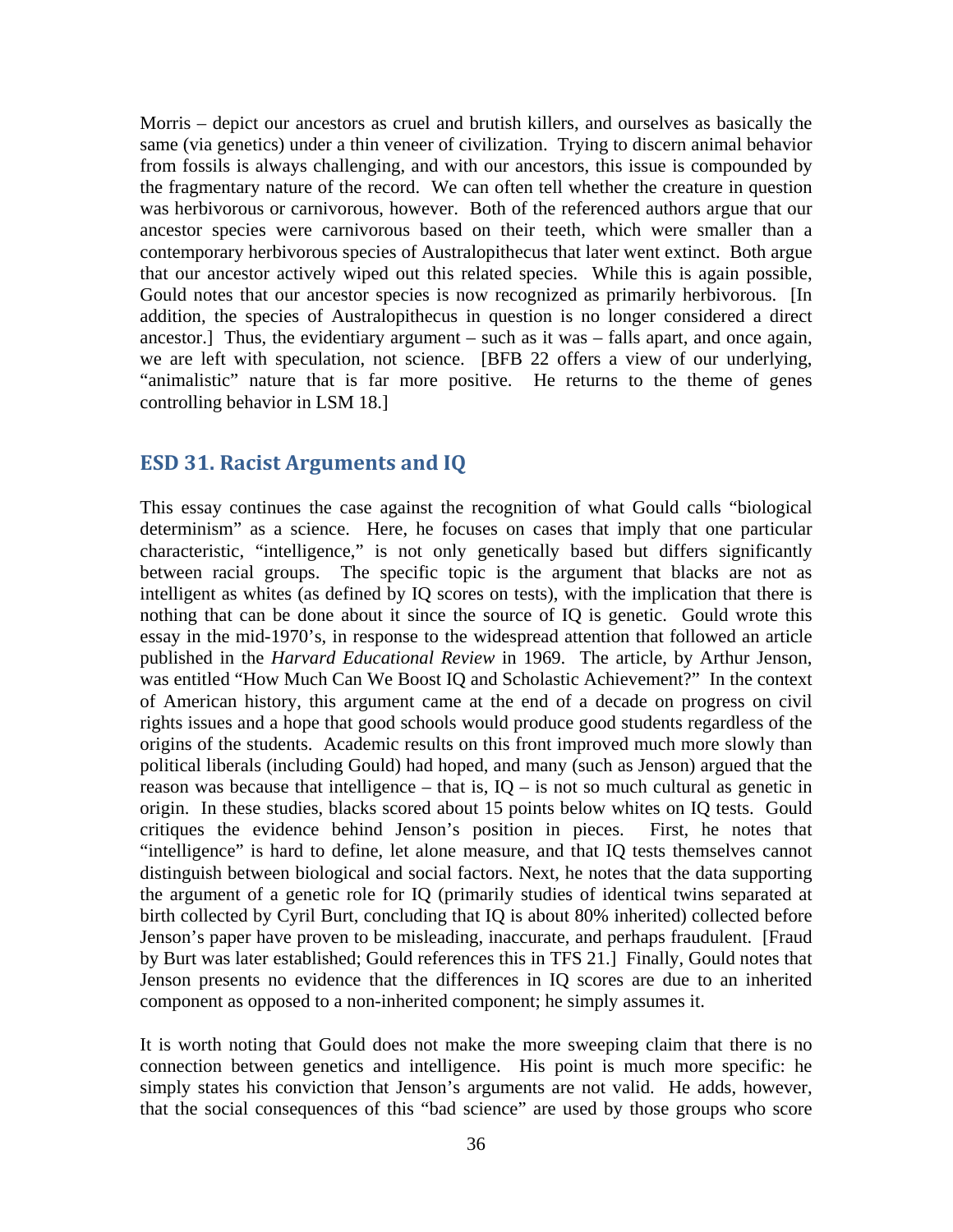<span id="page-36-0"></span>higher on IQ tests as justification to reduce both funding and expectations for those groups who score lower.

#### **ESD 32. Biological Potentiality vs. Biological Determinism**

Gould continues his argument against biological determinism. His position, in his own words, is: "[T]he statement that humans are animals does not imply that our specific patterns of behavior and social arrangements are in any way directly determined by our genes. *Potentiality* and *determination* are different concepts." Gould acknowledges that "violence, sexism, and general nastiness are biological . . . . But peacefulness, equality, and kindness are just as biological." He offers an alternative to the model that specific genes correspond to specific behavioral traits, which he calls "biological potentiality." His view is that the complexity of the human brain allows for all of our observed behaviors, but none are biologically required or even preferred. He agrees that human social behavior is highly adaptive, but argues that these adaptations are more likely learned than inherited. [Without using the term, he is suggesting that human behavior is Lamarckian – "inheritance of acquired characteristics" – rather than Darwinian, which is based on natural selection. He alludes to this again in later essays.] His argumentative tactic is to introduce a plausible alternative to biological determinism, and thus introduce what the law profession would call reasonable doubt. That is, we simply do not know enough about the relationship of genes to human behavior to consider it a science, with the implied authority that the term carries. He reiterates his concern that models put forth by scientists can and are used for unintended social and political purposes, and thus this is no idle matter. While conceding that his potentiality model is just as speculative as what he claims about biological determinism, it is clear that he thinks it likely to be true.

What triggered Gould to write this essay in about 1975 was the recent publication of *Sociobiology* by another great Harvard scientist and author, Edward O. Wilson. Gould praises the first 26 (of 27) chapters, which discuss the social behavior of all groups of animals in terms of evolutionary principles, based on meticulous research. However, it was the final chapter got the vast majority of the media attention. This chapter is entitled "From Sociobiology to Sociology," and Gould describes it as an "extended speculation into the genetic basis of supposedly universal patterns in human behavior." Gould acknowledges that Wilson cedes a large and possibly dominant role of non-genetic learning in human behavior, so the argument appears to be one of degree. However, Wilson goes too far (Gould states) when he argues for the creation of a new discipline called anthropological genetics, for the reasons given above. He presents a summary of what he believes are Wilson's theses, including the nature of altruistic behavior (see the next essay), and offers his critiques. [He demonstrates that his views on this topic remained unchanged 20 years later in LMC 13 and LSM 18.]

#### <span id="page-36-1"></span>**ESD 33. So Cleverly Kind an Animal**

Here, Gould addresses one of the classic problems in evolutionary theory: how can altruistic behavior be reconciled with Darwin's theory of evolution? Darwin's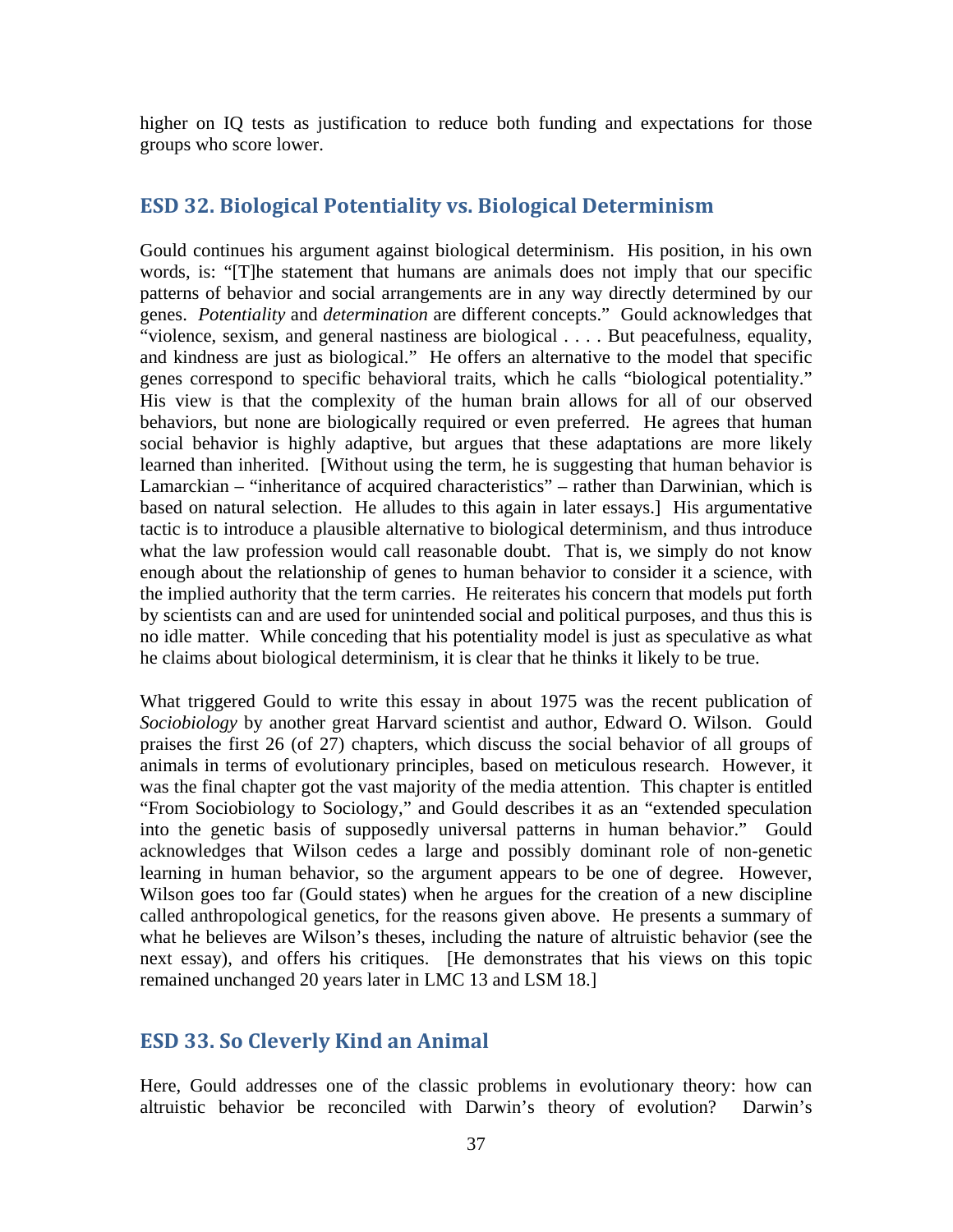mechanism of natural selection implies that individuals work in their own self-interest, and that any order or organizational structure that appears in nature is merely a side effect. That is, there are no larger principles at work in nature at higher levels; there are no forces that work "for the good of the species" (or community or even family) that override natural selection at the level of the individual. How can altruism arise when the selfishness in the face of limited resources is what is rewarded? As with virtually everything in evolutionary theory, Gould reminds us, there are political implications that must be considered. If altruism is not consistent with Darwinism, then it could be argued that our animal nature is to be "brutish" [ESD 30], and that "civilized behavior" is nothing but a veneer of learned behavior. (The fact that altruistic and other cooperative behaviors are found throughout the animal kingdom undercuts this argument logically, but not always politically.)

The solution Gould presents to the apparent paradox of altruism, where individuals do appear to sacrifice their own interests for those of another, is called "kin selection." It was first proposed by the great evolutionary theorist J.B.S. Haldane [discussed in another context in LSM 20], and modeled with more mathematical rigor by W. D. Hamilton in the 1960's. While he disagrees with certain themes in E.O. Wilson's *Sociobiology* [see previous essay], here Gould supports his extensive use of kin selection. This model argues that it is to the individual's *selective* advantage to sacrifice one's own life for two brothers (or eight cousins), in the sense that such a sacrifice would allow more of one's genes to pass to the next generation. This is, obviously, a mathematical argument, not a behavioral one. It does not mean that individuals perform calculations before deciding whether to behave altruistically; only that altruistic behavior can, theoretically, be consistent with natural selection's "survival of the fittest" criterion that the individual organism benefit. [As discussed ESD 11, what really matters in Darwin's theory is reproductive success.] Once it is determined that self-sacrifice can be consistent with self-interest, at least theoretically, then one can extend the argument to "allow" other forms of altruistic behavior within Darwinism generally.

An important and specific line of support within the animal kingdom for geneticallydriven kin selection comes from insects that form large colonies, particularly ants, bees, and wasps. (E. O. Wilson is, first and foremost, an expert on ants.) Most animals are diploid, meaning that they have two copies of each chromosome – one from each parent. Some individuals within some species, mostly insects, are haploid; they have only one copy, and are produced without fertilization. There are a number of species in which the females are diploid and the males are haploid; this is called haplodiploidy. All of the social insects – ants, bees, and in fact the entire order of Hymenoptera – are all haplodiploid. (Gould notes that termites, which also live in large colonies, are diploid.) Another factor that characterizes the social insects is the existence of a large "worker caste" of sterile females within the colony. This re-introduces the "altruistic problem": since evolution is supposed to work on individuals, why do individual workers put effort in to helping another – the queen – reproduce? Further, why are the workers in such colonies always entirely female? The answer offered is that female workers in haplodiploid species share 75% of their genes with their sisters (including those in eggs just laid by the queen), which is more than the 50% that fertile females in diploid species